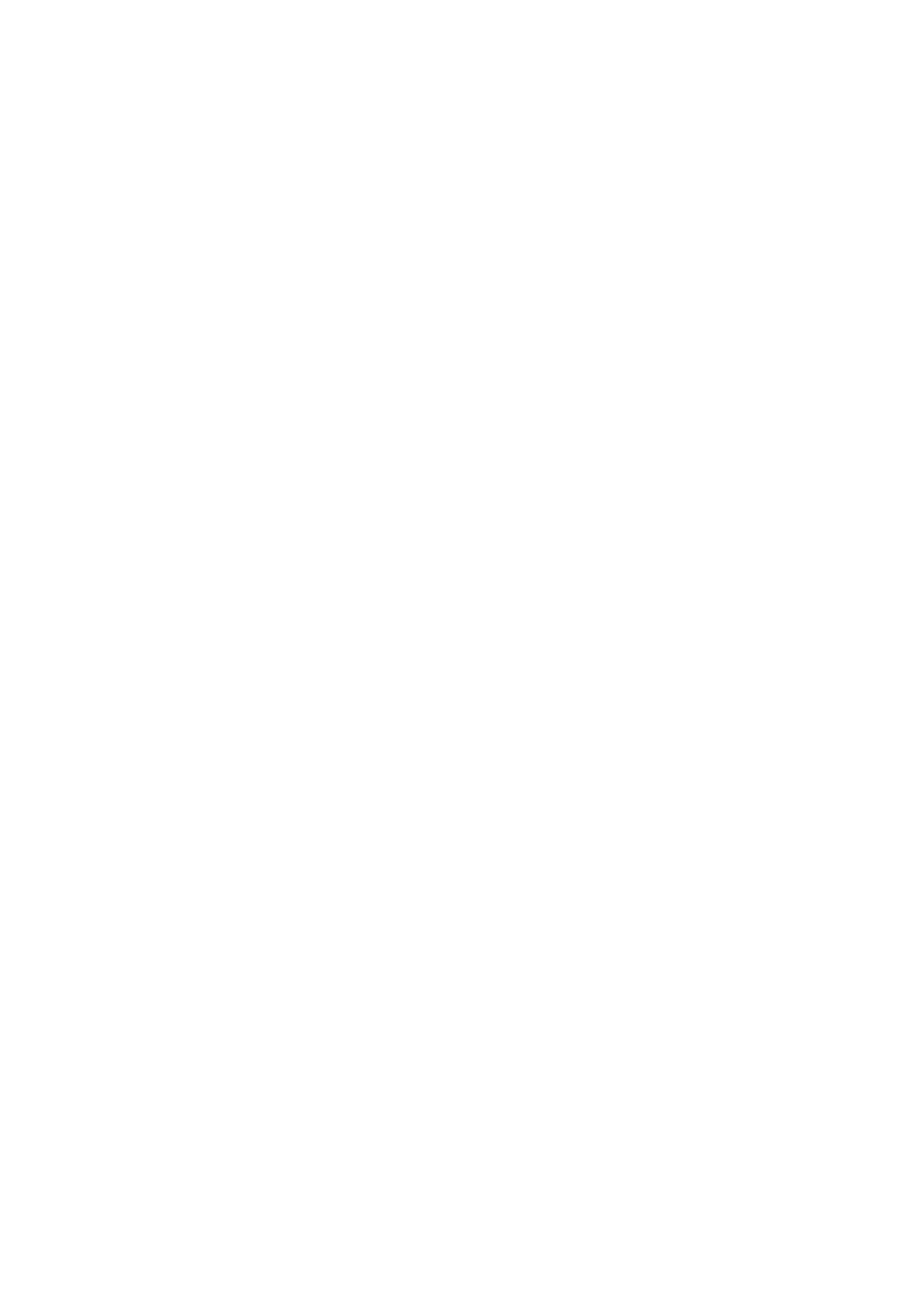#### 1. Introduction.

Let  $\Omega$  be a bounded connected domain in  $\mathbb{R}^3$ , with a Lipschitz–continuous boundary  $\partial\Omega$ . We consider a partition without overlap of  $\partial\Omega$  into two connected parts Γ<sub>m</sub> and Γ and we introduce the unit outward normal vector  $\boldsymbol{n}$  to  $\Omega$  on  $\partial\Omega$ . We are interested in the discretization of the Stokes problem, for a positive constant viscosity  $\nu$ ,

$$
\begin{cases}\n-\nu \Delta u + \operatorname{grad} p = f & \text{in } \Omega, \\
\operatorname{div} u = 0 & \text{in } \Omega, \\
u = g & \text{on } \Gamma, \\
u \cdot n = h & \text{on } \Gamma_n, \\
(\operatorname{curl} u) \times n = k \times n & \text{on } \Gamma_m,\n\end{cases}
$$
\n(1.1)

where the unknowns are the velocity  $\boldsymbol{u}$  and the pressure p of the fluid. Indeed, this type of mixed boundary conditions appears in a large number of physical situations, the simplest one being a tank closed by a membrane on a part of its boundary (the index " $m$ " in  $\Gamma_m$  means membrane). They are also needed for the coupling with other equations, for instance with Darcy's equations when the fluid domain is a crack in a porous medium, see [9] and [10].

In order to handle the boundary conditions on the normal component of the velocity and the tangential components of the vorticity  $\text{curl } u$  and even if the standard formulation can be used (see [11] for instance), a new formulation was proposed in [16] and [24] (see also [17]). It involves three unknowns, the vorticity, the velocity and the pressure, and seems the more appropriate for the type of boundary conditions enforced on  $\Gamma_m$ . However, in the case of mixed boundary conditions, the lack of regularity of the solution, especially of the vorticity, leads to work with a different variational formulation, first proposed in [1] and [23] in the two-dimensional case and extended to the three-dimensional case in [2]. Relying on these results, we propose a variational problem and prove its well-posedness in the case of the boundary conditions in (1.1).

In the specific case where  $\Omega$  is a cube and  $\Gamma_m$  one of its faces, we propose a discretization of this problem by the spectral method: The discrete problem relies on high degree polynomial approximation and is constructed by the Galerkin method with numerical integration. Note that the spectral and spectral element discretizations of this formulation have been studied in [5] and [3] in the case of conditions on the normal component of the velocity and the tangential components of the vorticity on the whole boundary. However different arguments are needed here since the variational formulation is different. In particular, we have chosen to work with exactly divergence-free discrete velocities, which seems necessary for the discrete problem to be well-posed. We perform the numerical analysis of this discretization. We thus prove error estimates for the three unknowns. These estimates are optimal for the vorticity and the velocity. But, as standard in spectral methods, the optimality for the pressure depends on the choice of the discrete spaces, even for simpler boundary conditions (see [12, §24–26] and [13]) and does not seem possible here.

We conclude with some numerical experiments both in dimensions 2 and 3. Indeed, we have chosen to present the numerical analysis of the problem only in dimension 3 to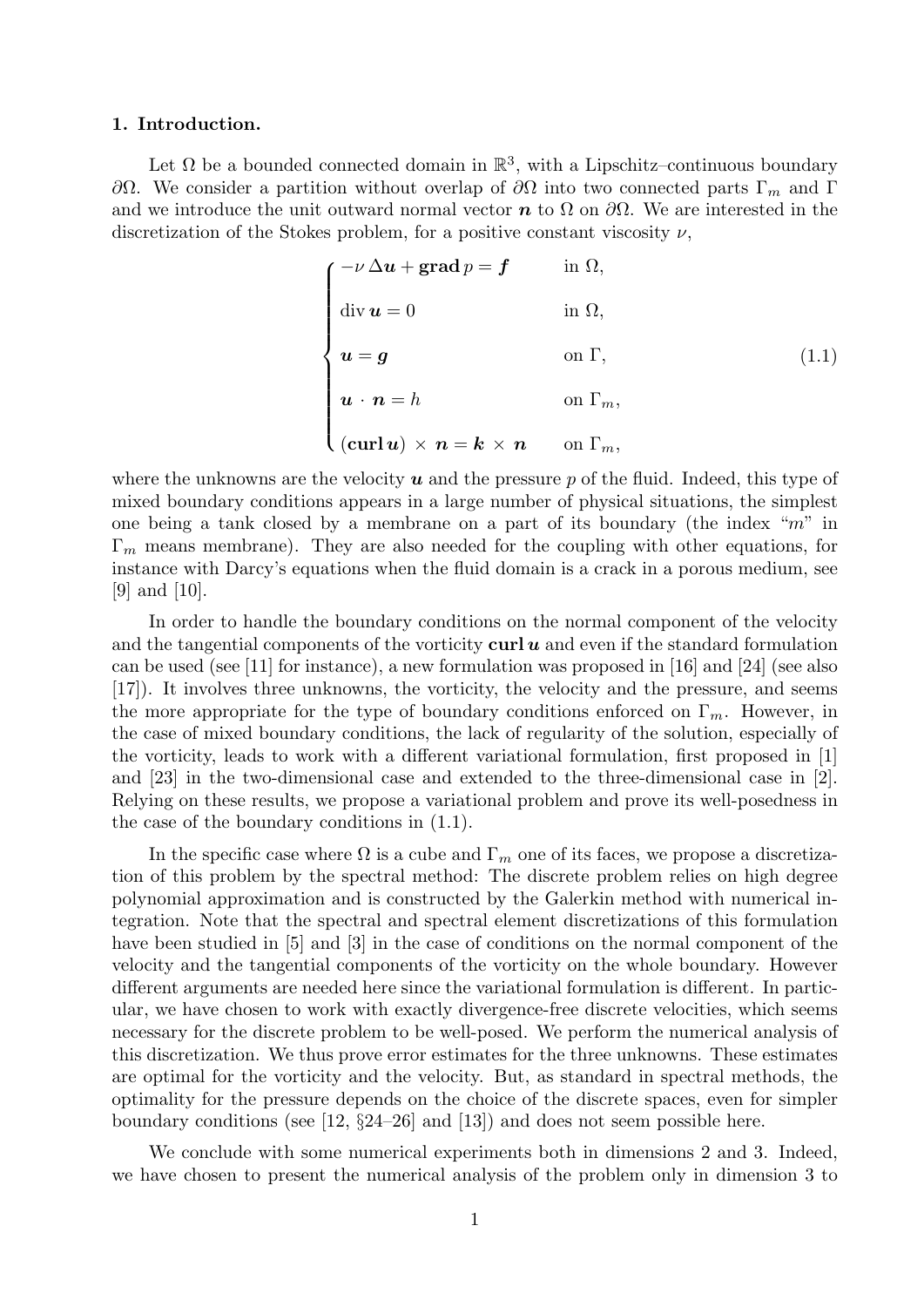keep the uniqueness of the notation (which is different in dimension 2) and also because the analysis in dimension 3 is more complex, see [5] where the two cases are studied simultaneously. However, since three-dimensional computations are much more expensive than two-dimensional ones, we prefer to present both of them to illustrate the previous study in a more complete way. All these experiments confirm the good properties of the discretization.

An outline of the paper is as follows.

• In Section 2, we write the variational formulation of the problem in the case of homogeneous boundary conditions.

• Section 3 is devoted to the description of the spectral discrete problem. We also prove its well-posedness.

• A priori error estimates are derived in Section 4.

• The extension of the previous results to nonhomogeneous boundary conditions is described in Section 5.

• In Section 6, we present some numerical experiments which turn out to be in good agreement with the analysis.

• Some technical results are proved in an Appendix.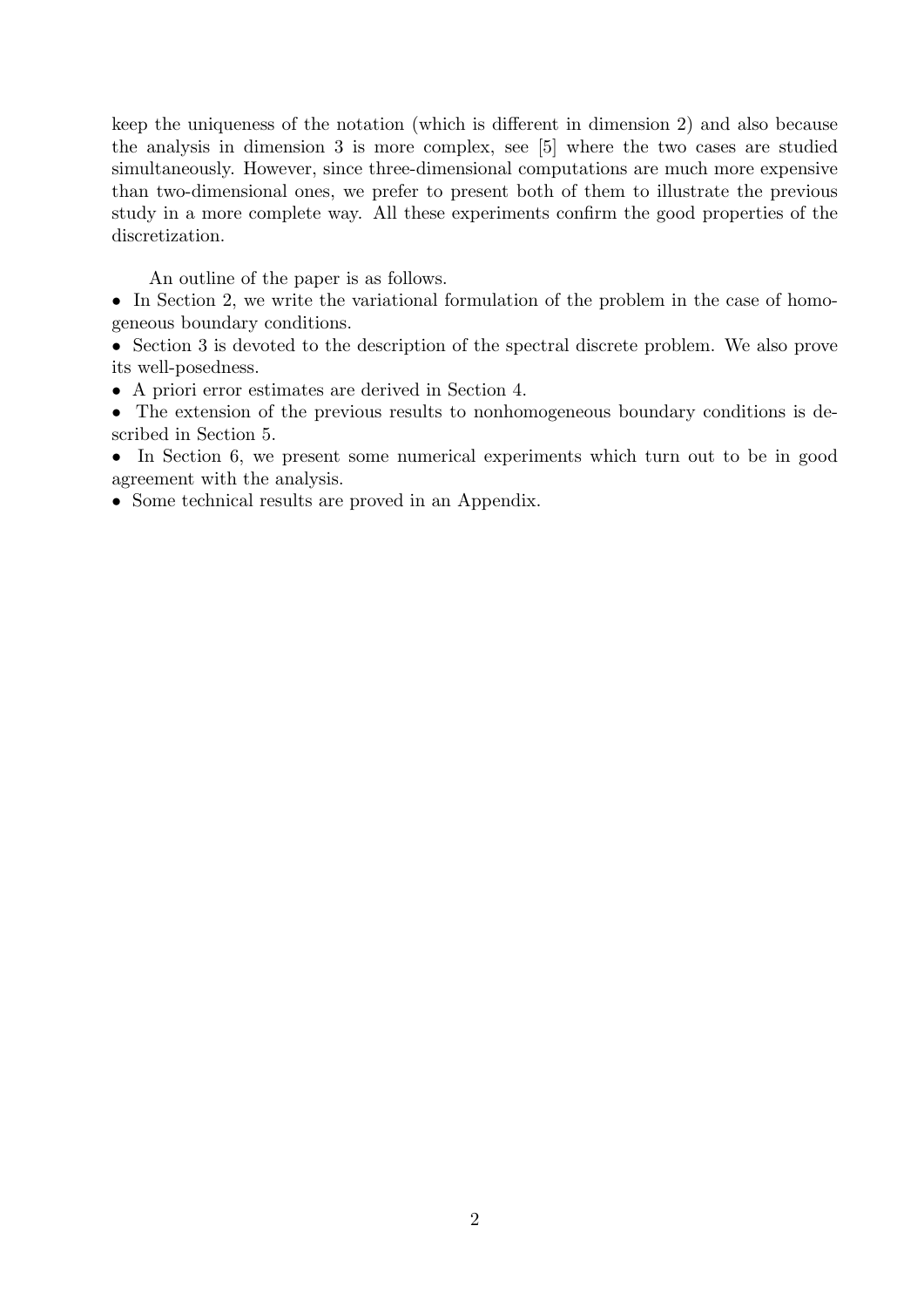#### 2. The velocity, vorticity and pressure formulation.

From now on, we assume for simplicity that  $\Omega$  is simply-connected and has a connected boundary (we refer to [8, §2.5] for the extension to more general domains in the case where  $\Gamma_m$  is the whole boundary of  $\Omega$ , but we have no application for that in the case of mixed boundary conditions). We also assume that  $\partial \Gamma_m$  is a Lipschitz–continuous submanifold of  $\partial Ω$ . In a first step we only consider the case where the data g, h and k are zero, indeed we do not want to handle all difficulties together.

According to the approach proposed in [16] and [24], we introduce the vorticity  $\omega =$ curl  $u$  as a new unknown and observe that system  $(1.1)$  is fully equivalent to

| $\int \nu\, \mathrm{curl}\, \omega + \mathrm{grad}\, p = f$    | in $\Omega$ ,         |       |
|----------------------------------------------------------------|-----------------------|-------|
| $\mathrm{div}\,\boldsymbol{u}=0$                               | in $\Omega$ ,         |       |
| $\omega = \text{curl } u$                                      | in $\Omega$ ,         | (2.1) |
| $\boldsymbol{u}\,\cdot\,\boldsymbol{n}=0$                      | on $\partial\Omega$ , |       |
| $u \times n = 0$                                               | on $\Gamma$ ,         |       |
| \ $\boldsymbol{\omega} \times \boldsymbol{n} = \boldsymbol{0}$ | on $\Gamma_m$ .       |       |

We now propose a variational formulation for system  $(2.1)$ .

In what follows, we need the full scale of Sobolev spaces  $H^s(\Omega)$ ,  $s \geq 0$ , provided with the usual norm  $\|\cdot\|_{H^s(\Omega)}$  and semi-norm  $|\cdot|_{H^s(\Omega)}$ , together with their subspaces  $H_0^s(\Omega)$ . We introduce the domain  $H(\text{div}, \Omega)$  of the divergence operator, namely

$$
H(\text{div}, \Omega) = \{ \boldsymbol{v} \in L^2(\Omega)^3; \text{ div } \boldsymbol{v} \in L^2(\Omega) \}. \tag{2.2}
$$

Since the normal trace operator:  $v \mapsto v \cdot n$  can be defined from  $H(\text{div}, \Omega)$  onto  $H^{-\frac{1}{2}}(\partial \Omega)$ , see [18, Chap. I, Thm 2.5], we also consider its kernel

$$
H_0(\text{div}, \Omega) = \{ \boldsymbol{v} \in H(\text{div}, \Omega); \ \boldsymbol{v} \cdot \boldsymbol{n} = 0 \text{ on } \partial \Omega \}.
$$
 (2.3)

Similarly, we introduce the domain of the curl operator

$$
H(\mathbf{curl}, \Omega) = \{ \mathbf{v} \in L^2(\Omega)^3; \mathbf{curl} \mathbf{v} \in L^2(\Omega)^3 \}. \tag{2.4}
$$

The tangential trace operator:  $\mathbf{v} \mapsto \mathbf{v} \times \mathbf{n}$  is defined on  $H(\text{curl}, \Omega)$  with values in  $H^{-\frac{1}{2}}(\partial\Omega)^3$ , see [18, Chap. I, Thm 2.11]. It can also be checked that its restriction to  $\Gamma$  maps  $H(\text{curl}, \Omega)$  into the dual space  $H_{00}^{\frac{1}{2}}(\Gamma)'$  of  $H_{00}^{\frac{1}{2}}(\Gamma)$  (see [20, Chap. 1, Th. 11.7] for the definition of this last space). So, in view of the fifth line in (2.1), i.e., the last boundary condition on the velocity, we define the space

$$
H_*(\text{curl}, \Omega) = \{ \mathbf{v} \in H(\text{curl}, \Omega); \ \mathbf{v} \times \mathbf{n} = \mathbf{0} \text{ on } \Gamma \}. \tag{2.5}
$$

We set:

$$
\mathbb{X}(\Omega) = H_0(\text{div}, \Omega) \cap H_*(\text{curl}, \Omega).
$$
 (2.6)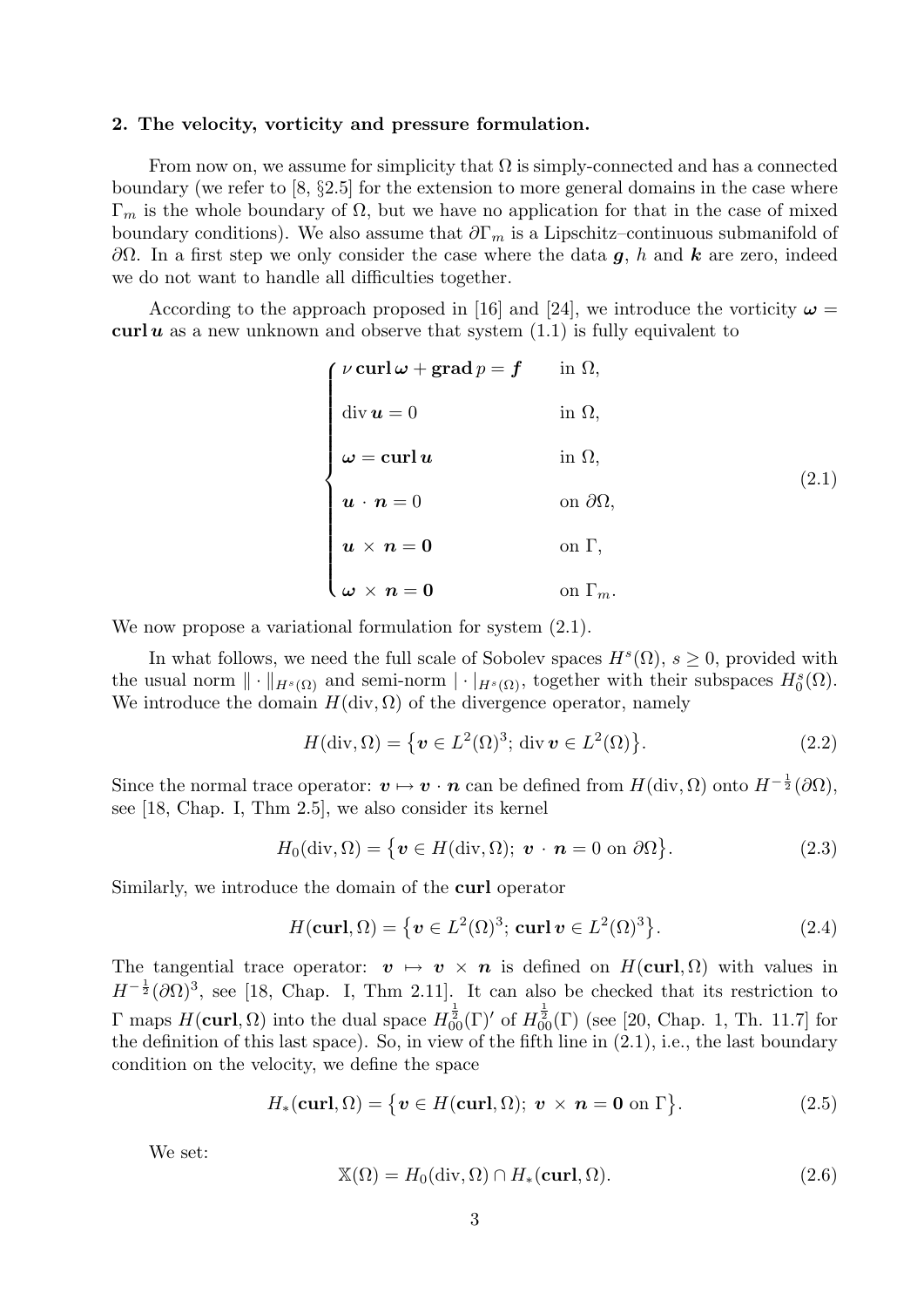From now on, this space is equipped with the semi-norm

$$
\|\mathbf{v}\|_{\mathbb{X}(\Omega)} = \left(\|\text{div}\,\mathbf{v}\|_{L^2(\Omega)}^2 + \|\text{curl}\,\mathbf{v}\|_{L^2(\Omega)^3}^2\right)^{\frac{1}{2}}.\tag{2.7}
$$

Indeed, we recall from [4, Cor. 3.16] that, since  $\Omega$  is simply-connected, this quantity is a norm, equivalent to the graph norm of  $H(\text{div}, \Omega) \cap H(\text{curl}, \Omega)$ , more precisely that there exists a constant c only depending on  $\Omega$  such that

$$
\forall \mathbf{v} \in \mathbb{X}(\Omega), \quad \|\mathbf{v}\|_{L^2(\Omega)^3} \leq c \|\mathbf{v}\|_{\mathbb{X}(\Omega)}.
$$
 (2.8)

Note moreover [4, Thm 2.17] that, when  $\Omega$  is convex,  $\mathbb{X}(\Omega)$  is contained in  $H^1(\Omega)^3$ . Finally,  $L^2(\Omega)$  stands for the space of functions in  $L^2(\Omega)$  with a null integral on  $\Omega$ .

Let us also introduce the bilinear forms

$$
a(\omega, \mathbf{u}; \mathbf{v}) = \nu \int_{\Omega} \omega(\mathbf{x}) \cdot (\text{curl } \mathbf{v})(\mathbf{x}) d\mathbf{x},
$$
  
\n
$$
b(\mathbf{v}, q) = -\int_{\Omega} (\text{div } \mathbf{v})(\mathbf{x}) q(\mathbf{x}) d\mathbf{x},
$$
  
\n
$$
c(\omega, \mathbf{u}; \varphi) = \int_{\Omega} \omega(\mathbf{x}) \cdot \varphi(\mathbf{x}) d\mathbf{x} - \int_{\Omega} (\text{curl } \mathbf{u})(\mathbf{x}) \cdot \varphi(\mathbf{x}) d\mathbf{x}.
$$
\n(2.9)

For any data  $f$  in  $L^2(\Omega)^3$ , we now consider the variational problem

Find  $(\omega, \mathbf{u}, p)$  in  $L^2(\Omega)^3 \times \mathbb{X}(\Omega) \times L^2_{\circ}(\Omega)$  such that

$$
\forall \mathbf{v} \in \mathbb{X}(\Omega), \quad a(\boldsymbol{\omega}, \boldsymbol{u}; \boldsymbol{v}) + b(\boldsymbol{v}, p) = \int_{\Omega} \boldsymbol{f}(\boldsymbol{x}) \cdot \boldsymbol{v}(\boldsymbol{x}) d\boldsymbol{x},
$$
  
\n
$$
\forall q \in L^2(\Omega), \quad b(\boldsymbol{u}, q) = 0,
$$
  
\n
$$
\forall \boldsymbol{\varphi} \in L^2(\Omega)^3, \quad c(\boldsymbol{\omega}, \boldsymbol{u}; \boldsymbol{\varphi}) = 0.
$$
\n(2.10)

As standard for mixed boundary conditions, see [8, §2.3], proving the equivalence between the initial system of partial differential equations (2.1) and the variational problem (2.10) is rather complex. For instance, in our case, the density of spaces of smooth vector fields in  $\mathbb{X}(\Omega)$  seems unknown. So, we only state a partial result.

**Proposition 2.1.** For any data f in  $L^2(\Omega)^3$ , any solution  $(\omega, \mathbf{u}, p)$  in  $L^2(\Omega)^3 \times \mathbb{X}(\Omega) \times$  $L^2(\Omega)$  of problem (2.10) is a solution of problem (2.1) in the sense of distributions.

**Proof:** Let  $(\omega, u, p)$  be a solution of (2.10). This solution satisfies the fourth and fifth lines of (2.1) owing to the definition of  $\mathbb{X}(\Omega)$ . The second and third equations in (2.10) imply the second and third lines in  $(2.1)$ , respectively. To go further, we let v in the first equation of (2.10) run through the space  $\mathscr{D}(\Omega)^3$ , where  $\mathscr{D}(\Omega)$  stands for the space of infinitely differentiable functions with a compact support in  $\Omega$ . This yields the first line of (2.1). Finally, for any smooth function  $\mu$  on  $\partial\Omega$  with compact support in  $\Gamma_m$  such that  $\mu \cdot n$  is zero on  $\partial\Omega$ , we introduce a lifting of  $\mu$  in  $H^1(\Omega)^3$  and note that it belongs to  $\mathbb{X}(Ω)$ . Taking v equal to this lifting and using the previous result yield the sixth line in  $(2.1).$ 

**Remark 2.2.** It is readily checked from the previous arguments that any solution  $(\omega, u, p)$ of (2.1) in the sense of distributions which belongs to  $L^2(\Omega)^3 \times (H(\text{div}, \Omega) \cap H(\text{curl}, \Omega)) \times$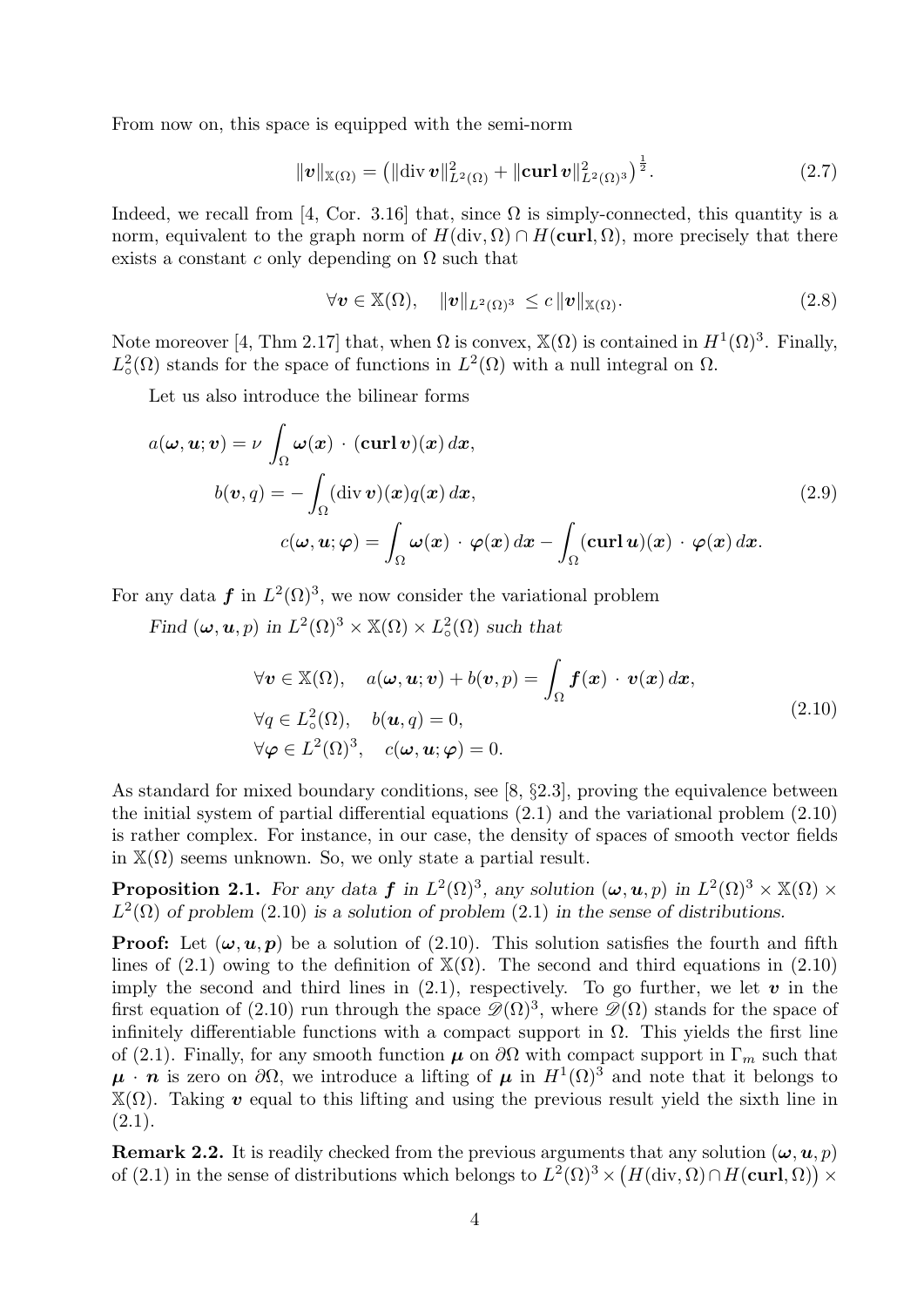$L^2(\Omega)$  satisfies the second and third equations in (2.10). So only the first equation requires an unknown density result.

We now intend to prove the well-posedness of problem (2.10). The forms  $a(\cdot, \cdot; \cdot)$  and  $c(\cdot,\cdot;\cdot)$  are obviously continuous on  $L^2(\Omega)^3 \times \mathbb{X}(\Omega) \times \mathbb{X}(\Omega)$  and  $L^2(\Omega)^3 \times \mathbb{X}(\Omega) \times L^2(\Omega)^3$ , respectively. Moreover the form  $b(\cdot, \cdot)$  is continuous on  $\mathbb{X}(\Omega) \times L^2_{\circ}(\Omega)$ . As a consequence, the kernel

$$
V = \{ \boldsymbol{v} \in \mathbb{X}(\Omega); \ \forall q \in L^2_{\circ}(\Omega), \ b(\boldsymbol{v}, q) = 0 \},
$$
\n(2.11)

is a closed subspace of  $\mathbb{X}(\Omega)$  and obviously coincides with

$$
V = \{ \boldsymbol{v} \in \mathbb{X}(\Omega); \text{ div } \boldsymbol{v} = 0 \text{ in } \Omega \}. \tag{2.12}
$$

Similarly, the kernel

$$
\mathcal{W} = \{(\boldsymbol{\vartheta}, \boldsymbol{w}) \in L^2(\Omega)^3 \times V; \ \forall \boldsymbol{\varphi} \in L^2(\Omega)^3, \ c(\boldsymbol{\vartheta}, \boldsymbol{w}; \boldsymbol{\varphi}) = 0\},\tag{2.13}
$$

coincides with the space of pairs  $(\theta, w)$  in  $L^2(\Omega)^3 \times V$  such that  $\theta = \text{curl } w$  in  $\Omega$ .

We then observe that, for any solution  $(\omega, \mathbf{u}, p)$  of problem (2.10), the pair  $(\omega, \mathbf{u})$  is a solution of the following reduced problem

Find  $(\omega, \mathbf{u})$  in W such that

$$
\forall \mathbf{v} \in V, \quad a(\boldsymbol{\omega}, \boldsymbol{u}; \boldsymbol{v}) = \int_{\Omega} \boldsymbol{f}(\boldsymbol{x}) \cdot \boldsymbol{v}(\boldsymbol{x}) \, d\boldsymbol{x}.
$$
 (2.14)

So we now prove some properties of the form  $a(\cdot, \cdot; \cdot)$ .

Lemma 2.3. The following positivity property holds

$$
\forall \mathbf{v} \in V \setminus \{0\}, \quad \sup_{(\boldsymbol{\omega}, \boldsymbol{u}) \in \mathcal{W}} a(\boldsymbol{\omega}, \boldsymbol{u}; \boldsymbol{v}) > 0. \tag{2.15}
$$

**Proof:** Let v be an element of V such that  $a(\omega, u; v)$  is zero for all  $(\omega, u)$  in W. Taking  $(\omega, u)$  equal to (curl v, v) (which obviously belongs to W) yields that curl v is zero. Thus, it follows from  $(2.8)$  and  $(2.12)$  that v is zero. This concludes the proof.

**Lemma 2.4.** There exists a positive constant  $\alpha$  such that the following inf-sup condition holds

$$
\forall (\boldsymbol{\omega}, \boldsymbol{u}) \in \mathcal{W}, \quad \sup_{\boldsymbol{v} \in V} \frac{a(\boldsymbol{\omega}, \boldsymbol{u}; \boldsymbol{v})}{\|\boldsymbol{v}\|_{\mathbb{X}(\Omega)}} \ge \alpha \left( \|\boldsymbol{\omega}\|_{L^2(\Omega)^3} + \|\boldsymbol{u}\|_{\mathbb{X}(\Omega)} \right). \tag{2.16}
$$

**Proof:** For any  $(\omega, u)$  in W, taking v equal to u gives

$$
a(\boldsymbol{\omega}, \boldsymbol{u}; \boldsymbol{v}) = \nu \int_{\Omega} \boldsymbol{\omega}(\boldsymbol{x}) \cdot (\boldsymbol{\operatorname{curl}} \, \boldsymbol{u})(\boldsymbol{x}) \, d\boldsymbol{x},
$$

whence, owing to the definition of  $W$ ,

$$
a(\boldsymbol{\omega}, \boldsymbol{u}; \boldsymbol{v}) = \nu \, \|\boldsymbol{\omega}\|_{L^2(\Omega)^3}^2 = \frac{\nu}{2} \, \|\boldsymbol{\omega}\|_{L^2(\Omega)^3}^2 + \frac{\nu}{2} \, \|\boldsymbol{\mathrm{curl}} \, \boldsymbol{u}\|_{L^2(\Omega)^3}^2.
$$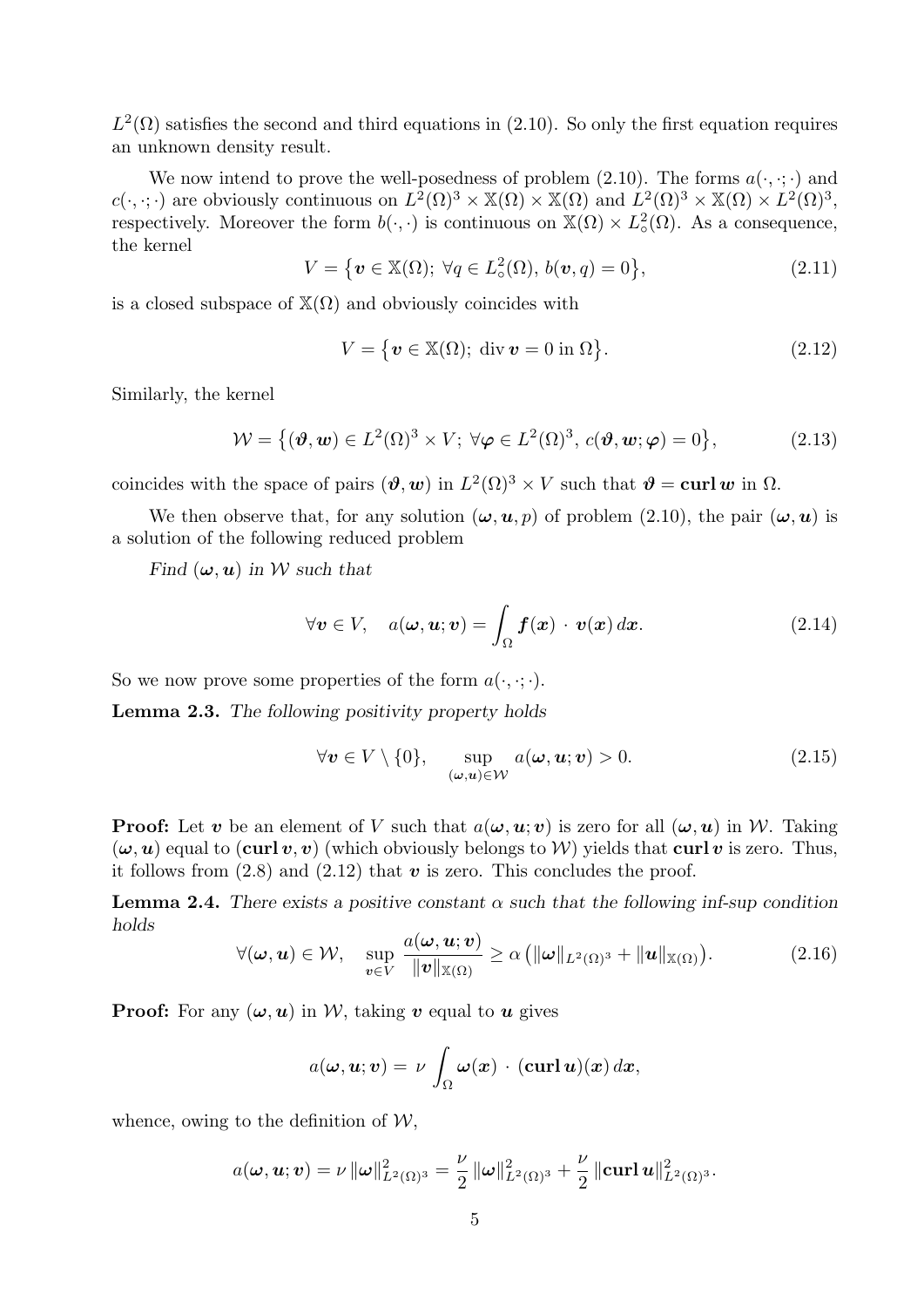Since  $\boldsymbol{u}$  is divergence-free, this leads to

$$
a(\boldsymbol{\omega}, \boldsymbol{u}; \boldsymbol{v}) = \frac{\nu}{2} \|\boldsymbol{\omega}\|_{L^2(\Omega)^3}^2 + \frac{\nu}{2} \|\boldsymbol{u}\|_{\mathbb{X}(\Omega)}^2.
$$

This yields the desired inf-sup condition with  $\alpha = \frac{\nu}{2}$  $\frac{\nu}{2}$ .

When combining these properties with [8, Thm 1.3.7], we derive that problem (2.14) has a unique solution  $(\omega, u)$  in W. We also recall the standard inf-sup condition on the form  $b(\cdot, \cdot)$ .

**Lemma 2.5.** There exists a positive constant  $\beta$  such that

$$
\forall q \in L^2_{\circ}(\Omega), \quad \sup_{\boldsymbol{v} \in \mathbb{X}(\Omega)} \frac{b(\boldsymbol{v}, q)}{\|\boldsymbol{v}\|_{\mathbb{X}(\Omega)}} \ge \beta \, \|q\|_{L^2(\Omega)}.
$$
 (2.17)

**Proof:** For each q in  $L^2_{\circ}(\Omega)$ , there exists (see [18, Chap. I, Cor. 2.4] for instance) a function  $\boldsymbol{v}$  in  $H_0^1(\Omega)^3$  such that

$$
\operatorname{div} \boldsymbol{v} = -q \quad \text{in } \Omega \qquad \text{and} \qquad |\boldsymbol{v}|_{H^1(\Omega)^3} \leq c \, \|q\|_{L^2(\Omega)}.
$$

Thus, the desired inf-sup condition follows thanks to the imbedding of  $H_0^1(\Omega)^3$  in  $\mathbb{X}(\Omega)$  and the equality (which is derived by integration by parts for smooth functions and extended to  $H_0^1(\Omega)^3$  by density)

$$
\forall \boldsymbol v \in H^1_0(\Omega)^3, \qquad \|\boldsymbol v\|_{\mathbb{X}(\Omega)} = \|\boldsymbol v|_{H^1(\Omega)^3}.
$$

The well-posedness of problem (2.10) is a direct consequence of Lemmas 2.3 to 2.5.

**Theorem 2.6.** For any data f in  $L^2(\Omega)^3$ , problem (2.10) has a unique solution  $(\omega, \mathbf{u}, p)$ in  $L^2(\Omega)^3 \times \mathbb{X}(\Omega) \times L^2_{\circ}(\Omega)$ . Moreover this solution satisfies

$$
\|\omega\|_{L^2(\Omega)^3} + \|u\|_{\mathbb{X}(\Omega)} + \|p\|_{L^2(\Omega)} \le c \|f\|_{L^2(\Omega)^3}.
$$
\n(2.18)

**Proof:** As already hinted, the existence of a solution  $(\omega, u)$  of problem (2.14) follows from Lemmas 2.3 and 2.4. Moreover, when combining  $(2.14)$  and  $(2.16)$ , we obtain

$$
\|\omega\|_{L^2(\Omega)^3} + \|u\|_{\mathbb{X}(\Omega)} \leq c \, \alpha^{-1} \, \|f\|_{L^2(\Omega)^3},
$$

where c is the constant in  $(2.8)$ . We also derive from  $(2.14)$  that the linear form

$$
\boldsymbol{v} \quad \mapsto \quad \int_{\Omega} \boldsymbol{f}(\boldsymbol{x}) \, \cdot \, \boldsymbol{v}(\boldsymbol{x}) \, d \boldsymbol{x} - a(\boldsymbol{\omega}, \boldsymbol{u}; \boldsymbol{v}),
$$

vanishes on  $V$ . So the inf-sup condition  $(2.17)$  yields (see [18, Chap. I, Lemma 4.1] for instance) that there exists a p in  $L^2_{\circ}(\Omega)$  such that the first line in (2.10) is satisfied. Thus, the triple  $(\omega, \mathbf{u}, p)$  is obviously a solution of (2.10) owing to the definitions of V and W. Moreover, the pressure  $p$  also satisfies

$$
||p||_{L^2(\Omega)} \leq \beta^{-1} (||f||_{L^2(\Omega)^3} + \nu ||\omega||_{L^2(\Omega)^3}).
$$

By combining all this, we derive  $(2.18)$ . Finally, since problem  $(2.10)$  is linear, the uniqueness of its solution is derived from the fact that any solution of this problem with right-hand side equal to zero is zero, which is a direct consequence of (2.18).

Remark 2.7. It follows from the previous arguments that problem (2.10) is still wellposed for data f in the dual space of  $\mathbb{X}(\Omega)$ . However we have no applications for this extension.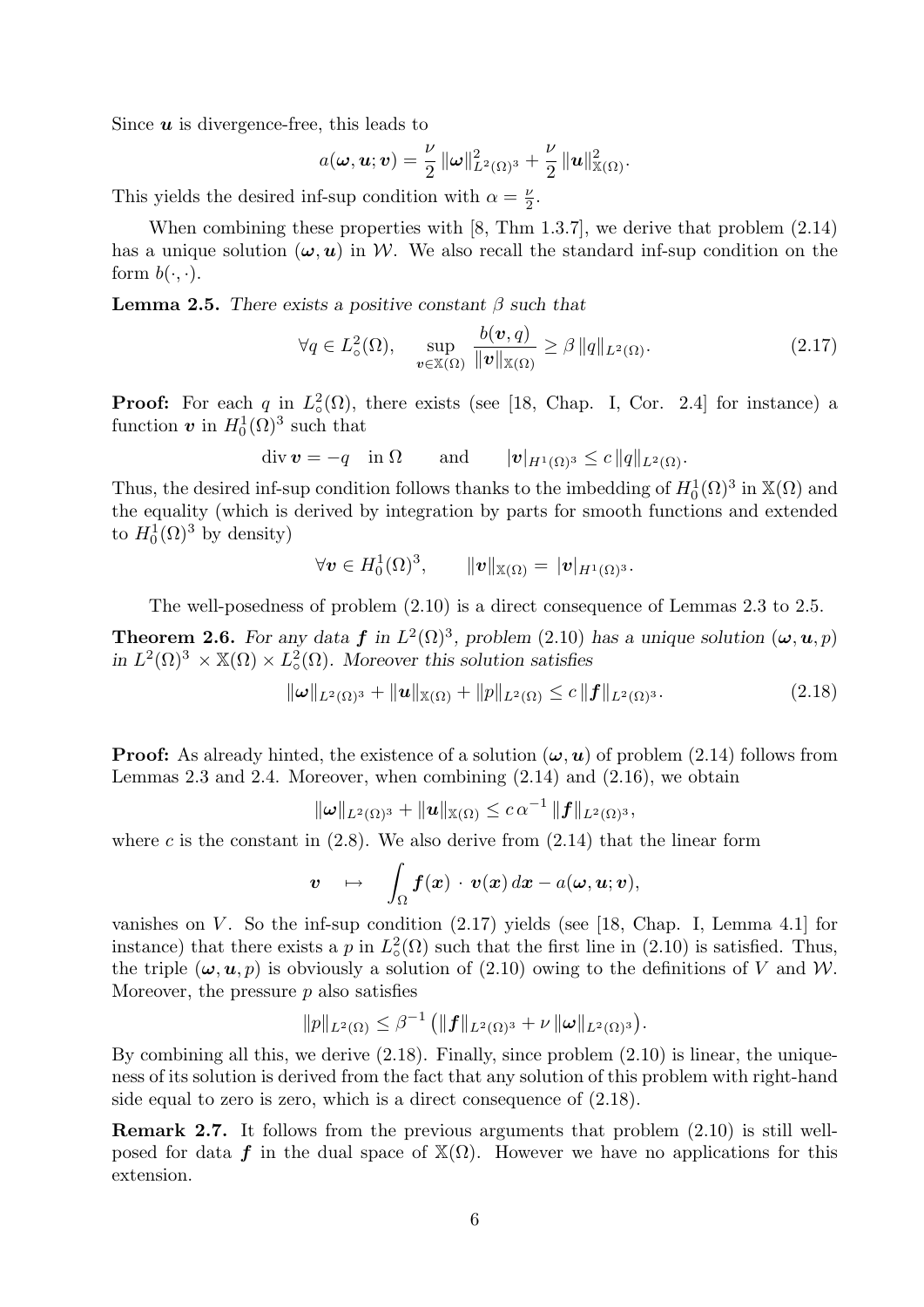# 3. The discrete problem.

We are now interested in the discretization of problem (2.10) in the case where

$$
\Omega = ]-1,1[^3, \qquad \Gamma_m = ]-1,1[^2 \times \{1\}.
$$
\n(3.1)

For reasons which appear later on, the discrete spaces are contructed from the finite elements proposed by Nédélec on cubic three-dimensional meshes, see [21,  $\S$ 2]. In order to describe them and for any triple  $(\ell, m, n)$  of nonnegative integers, we introduce the space  $\mathbb{P}_{\ell,m,n}(\Omega)$  of restrictions to  $\Omega$  of polynomials with degree  $\leq \ell$  with respect to  $x, \leq m$  with respect to y and  $\leq n$  with respect to z. When  $\ell$  and m are equal to n, this space is simply denoted by  $\mathbb{P}_n(\Omega)$ .

Let N be an integer  $\geq 2$ . The space  $\mathbb{X}_N$  which approximates  $\mathbb{X}(\Omega)$  is defined by

$$
\mathbb{X}_N = \mathbb{X}(\Omega) \cap (\mathbb{P}_{N,N-1,N-1}(\Omega) \times \mathbb{P}_{N-1,N,N-1}(\Omega) \times \mathbb{P}_{N-1,N-1,N}(\Omega)). \tag{3.2}
$$

The discrete space of vorticities is the space

$$
\mathbb{Y}_N = \mathbb{P}_{N-1,N,N}(\Omega) \times \mathbb{P}_{N,N-1,N}(\Omega) \times \mathbb{P}_{N,N,N-1}(\Omega).
$$
\n(3.3)

Finally, for the approximation of  $L^2_{\circ}(\Omega)$ , we choose a subspace  $\mathbb{M}_N$  of  $L^2_{\circ}(\Omega) \cap \mathbb{P}_{N-1}(\Omega)$ which is made precise later on.

Setting  $\xi_0 = -1$  and  $\xi_N = 1$ , we introduce the  $N - 1$  nodes  $\xi_j$ ,  $1 \le j \le N - 1$ , and the  $N + 1$  weights  $\rho_j$ ,  $0 \le j \le N$ , of the Gauss-Lobatto quadrature formula. Denoting by  $\mathbb{P}_n(-1,1)$  the space of restrictions to  $[-1,1]$  of polynomials with degree  $\leq n$ , we recall that the following equality holds

$$
\forall \Phi \in \mathbb{P}_{2N-1}(-1,1), \quad \int_{-1}^{1} \Phi(\zeta) \, d\zeta = \sum_{j=0}^{N} \Phi(\xi_j) \, \rho_j. \tag{3.4}
$$

We also recall [12, form. (13.20)] the following property, which is useful in what follows

$$
\forall \varphi_N \in \mathbb{P}_N(-1,1), \quad \|\varphi_N\|_{L^2(-1,1)}^2 \le \sum_{j=0}^N \varphi_N^2(\xi_j) \, \rho_j \le 3 \, \|\varphi_N\|_{L^2(-1,1)}^2. \tag{3.5}
$$

Relying on this formula, we introduce the discrete product, defined on continuous functions  $u$  and  $v$  by

$$
(u,v)_N = \sum_{i=0}^N \sum_{j=0}^N \sum_{k=0}^N u(\xi_i, \xi_j, \xi_k) v(\xi_i, \xi_j, \xi_k) \rho_i \rho_j \rho_k.
$$
 (3.6)

It follows from (3.5) that it is a scalar product on  $\mathbb{P}_N(\Omega)$ . Let finally  $\mathcal{I}_N$  denote the Lagrange interpolation operator at the nodes  $(\xi_i, \xi_j, \xi_k)$ ,  $0 \leq i, j, k \leq N$ , with values in  $\mathbb{P}_N(\Omega)$ .

We now assume that the function f is continuous on  $\overline{\Omega}$ . Thus the discrete problem is constructed from (2.10) by using the Galerkin method combined with numerical integration. It reads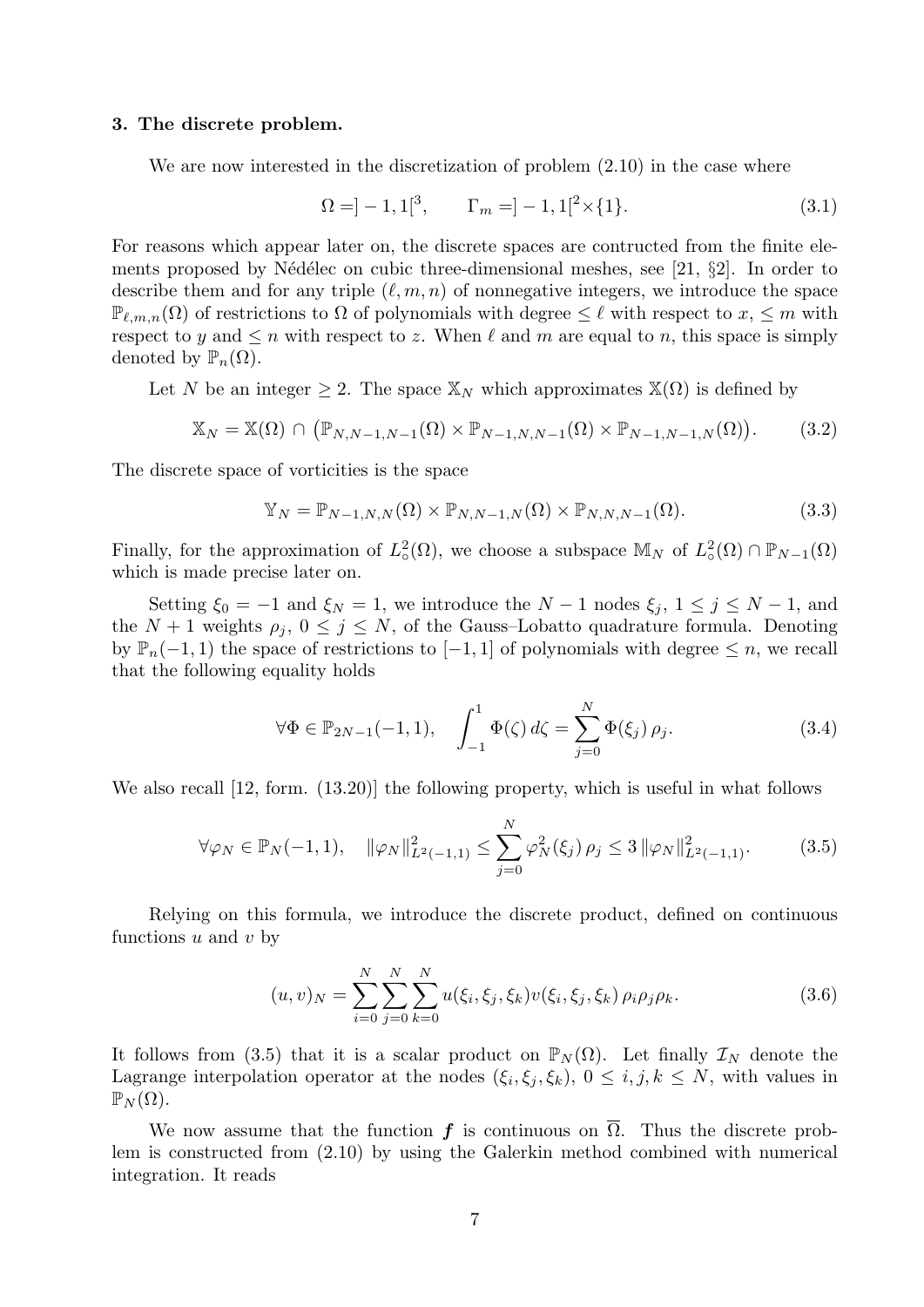Find  $(\boldsymbol{\omega}_N, \boldsymbol{u}_N, p_N)$  in  $\mathbb{Y}_N \times \mathbb{X}_N \times \mathbb{M}_N$  such that

$$
\forall \mathbf{v}_N \in \mathbb{X}_N, \quad a_N(\boldsymbol{\omega}_N, \boldsymbol{u}_N; \boldsymbol{v}_N) + b_N(\boldsymbol{v}_N, p_N) = (\boldsymbol{f}, \boldsymbol{v}_N)_N, \n\forall q_N \in \mathbb{M}_N, \quad b_N(\boldsymbol{u}_N, q_N) = 0, \n\forall \boldsymbol{\vartheta}_N \in \mathbb{Y}_N, \quad c_N(\boldsymbol{\omega}_N, \boldsymbol{u}_N; \boldsymbol{\vartheta}_N) = 0,
$$
\n(3.7)

where the bilinear forms  $a_N(\cdot, \cdot; \cdot)$ ,  $b_N(\cdot, \cdot)$  and  $c_N(\cdot, \cdot; \cdot)$  are defined by

$$
a_N(\boldsymbol{\omega}_N, \boldsymbol{u}_N; \boldsymbol{v}_N) = \nu(\boldsymbol{\omega}_N, \text{curl } \boldsymbol{v}_N)_N, \qquad b_N(\boldsymbol{v}_N, q_N) = -(\text{div } \boldsymbol{v}_N, q_N)_N, \nc_N(\boldsymbol{\omega}_N, \boldsymbol{u}_N; \boldsymbol{\varphi}_N) = (\boldsymbol{\omega}_N, \boldsymbol{\varphi}_N)_N - (\text{curl } \boldsymbol{u}_N, \boldsymbol{\varphi}_N)_N.
$$
\n(3.8)

It follows from (3.5) combined with Cauchy–Schwarz inequalities that the forms  $a_N(\cdot, \cdot; \cdot)$ ,  $b_N(\cdot, \cdot)$  and  $c_N(\cdot, \cdot; \cdot)$  are continuous on  $\mathbb{Y}_N \times \mathbb{X}_N \times \mathbb{X}_N$ ,  $\mathbb{X}_N \times \mathbb{M}_N$  and  $\mathbb{Y}_N \times \mathbb{X}_N \times \mathbb{Y}_N$ , respectively, with norms bounded independently of N. Moreover, as a consequence of  $(3.4)$ , the forms  $b(\cdot, \cdot)$  and  $b_N(\cdot, \cdot)$  coincide on  $\mathbb{X}_N \times \mathbb{M}_N$ .

In order to investigate the well-posedness of problem  $(3.7)$ , we first identify the spurious modes on the pressure, namely the set

$$
Z_N = \left\{ q_N \in L^2(\Omega) \cap \mathbb{P}_{N-1}(\Omega); \ \forall \boldsymbol{v}_N \in \mathbb{X}_N, \ b_N(\boldsymbol{v}_N, q_N) = 0 \right\}.
$$
 (3.9)

The rather technical proof of the next lemma is given in an Appendix.

**Lemma 3.1.** The space  $Z_N$  has dimension  $8(N-1)$  and is spanned by the orthogonal projections onto  $L^2_{\circ}(\Omega)$  of the polynomials

$$
(L'_{N} \pm L'_{N-1})(x) (L'_{N} \pm L'_{N-1})(y) \varphi_{N}(z), \qquad (L'_{N} \pm L'_{N-1})(x) \varphi_{N}(y) \chi_{N}^{-}(z)
$$
  
and 
$$
\varphi_{N}(x) (L'_{N} \pm L'_{N-1})(y) \chi_{N}^{-}(z), \qquad (3.10)
$$

where  $\varphi_N$  runs through  $\mathbb{P}_{N-1}(-1,1)$  and the polynomial  $\chi_N^-$  is defined by

$$
\chi_N^-(z) = \frac{L'_N(z)}{N+1} - \frac{L'_{N-1}(z)}{N-1}.\tag{3.11}
$$

In view of this result, from now on, we choose  $\mathbb{M}_N$  such that

$$
L^2_{\circ}(\Omega) \cap \mathbb{P}_{N-1}(\Omega) = \mathbb{M}_N \oplus Z_N.
$$
\n(3.12)

Proving that problem (3.7) is well-posed now relies on exactly the same arguments as for the continuous problem. We first introduce the kernel

$$
V_N = \{ \boldsymbol{v}_N \in \mathbb{X}_N; \ \forall q_N \in \mathbb{M}_N, \ b_N(\boldsymbol{v}_N, q_N) = 0 \}.
$$
 (3.13)

We have the following property.

**Lemma 3.2.** The kernel  $V_N$  is the space of divergence-free polynomials in  $\mathbb{X}_N$ , i.e., coincides with  $\mathbb{X}_N \cap V$ .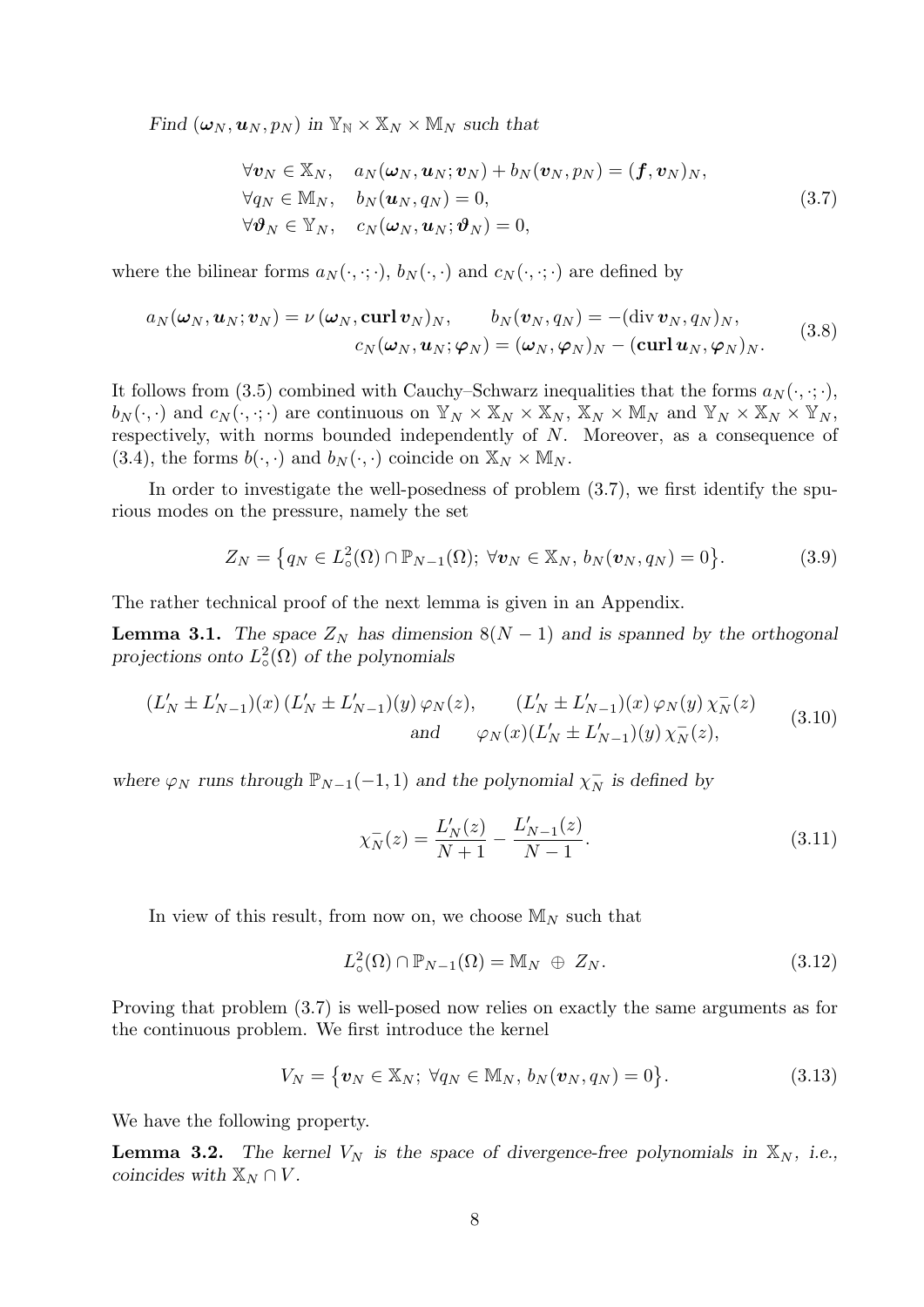**Proof:** Let  $v_N$  be any element of  $V_N$ . Its divergence belongs to  $L^2_o(\Omega) \cap \mathbb{P}_{N-1}(\Omega)$ , so that, owing to (3.12), we have

$$
\operatorname{div} \boldsymbol{v}_N = q_N^1 + q_N^2,
$$

with  $q_N^1$  in  $\mathbb{M}_N$  and  $q_N^2$  in  $Z_N$ . We have  $b_N(\boldsymbol{v}_N, q_N^1) = 0$  thanks to the definition of  $V_N$ and  $b_N(\boldsymbol{v}_N, q_N^2) = 0$  thanks to the definition of  $Z_N$ , so that

$$
0 = b_N(\boldsymbol{v}_N, \operatorname{div} \boldsymbol{v}_N) = -(\operatorname{div} \boldsymbol{v}_N, \operatorname{div} \boldsymbol{v}_N)_N = -\int_{\Omega} (\operatorname{div} \boldsymbol{v}_N)^2(\boldsymbol{x}) \, d\boldsymbol{x}.
$$

Then, div  $v_N$  is zero, which concludes the proof.

Similarly, we introduce the kernel  $\mathcal{W}_N$  of the form  $c_N(\cdot, \cdot; \cdot)$ :

$$
\mathcal{W}_N = \{(\boldsymbol{\vartheta}_N, \boldsymbol{v}_N) \in \mathbb{Y}_N \times V_N; \ \forall \boldsymbol{\varphi}_N \in \mathbb{Y}_N, \ c_N(\boldsymbol{\vartheta}_N, \boldsymbol{v}_N; \boldsymbol{\varphi}_N) = 0\}.
$$
 (3.14)

It is readily checked that, for any solution of problem (3.7), the pair  $(\omega_N, \mathbf{u}_N)$  is a solution of the reduced problem

Find  $(\omega_N, u_N)$  in  $\mathcal{W}_N$  such that

$$
\forall \boldsymbol{v}_N \in V_N, \quad a_N(\boldsymbol{\omega}_N, \boldsymbol{u}_N; \boldsymbol{v}_N) = (\boldsymbol{f}, \boldsymbol{v}_N)_N. \tag{3.15}
$$

In analogy with Section 2, we now prove some properties of the form  $a_N(\cdot, \cdot; \cdot)$  on  $W_N \times V_N$ .

Lemma 3.3. The following positivity property holds

$$
\forall \mathbf{v}_N \in V_N \setminus \{0\}, \quad \sup_{(\boldsymbol{\omega}_N, \boldsymbol{u}_N) \in \mathcal{W}_N} a_N(\boldsymbol{\omega}_N, \boldsymbol{u}_N; \boldsymbol{v}_N) > 0. \tag{3.16}
$$

**Proof:** For any  $v_N$  in  $V_N$ , curl  $v_N$  belongs to  $\mathbb{Y}_N$ , so that  $(\text{curl } v_N, v_N)$  belongs to  $\mathcal{W}_N$ . Then, taking  $(\boldsymbol{\omega}_N, \boldsymbol{u}_N)$  equal to  $(\boldsymbol{\mathrm{curl}} \boldsymbol{v}_N, \boldsymbol{v}_N)$  gives

$$
a_N(\boldsymbol{\omega}_N,\boldsymbol{u}_N;\boldsymbol{v}_N)=\nu(\boldsymbol{\operatorname{curl}}\,\boldsymbol{v}_N,\boldsymbol{\operatorname{curl}}\,\boldsymbol{v}_N)_N.
$$

It thus follows from (3.5) that

$$
a_N(\boldsymbol{\omega}_N, \boldsymbol{u}_N; \boldsymbol{v}_N) \geq \nu \, \|\boldsymbol{\operatorname{curl}}\,\boldsymbol{v}_N\|_{L^2(\Omega)^3}^2.
$$

Then, if  $a_N(\omega_N, \mathbf{u}_N; \mathbf{v}_N)$  is zero, so is curl  $\mathbf{v}_N$ . Since Lemma 3.2 implies that  $\mathbf{v}_N$  is also divergence-free and  $\mathbb{X}_N$  is contained in  $\mathbb{X}(\Omega)$ , applying (2.8) yields that  $v_N$  is zero. This concludes the proof.

**Lemma 3.4.** There exists a positive constant  $\alpha_*$  independent of N such that the following inf-sup condition holds

$$
\forall (\boldsymbol{\omega}_N, \boldsymbol{u}_N) \in \mathcal{W}_N, \quad \sup_{\boldsymbol{v}_N \in V_N} \frac{a_N(\boldsymbol{\omega}_N, \boldsymbol{u}_N; \boldsymbol{v}_N)}{\|\boldsymbol{v}_N\|_{\mathbb{X}(\Omega)}} \ge \alpha_* \left( \|\boldsymbol{\omega}_N\|_{L^2(\Omega)^3} + \|\boldsymbol{u}_N\|_{\mathbb{X}(\Omega)} \right). \tag{3.17}
$$

**Proof:** Taking  $v_N$  equal to  $u_N$  yields

$$
a_N(\boldsymbol{\omega}_N, \boldsymbol{u}_N; \boldsymbol{v}_N) = \nu\, (\boldsymbol{\omega}_N, \boldsymbol{\mathrm{curl}}\, \boldsymbol{u}_N)_N,
$$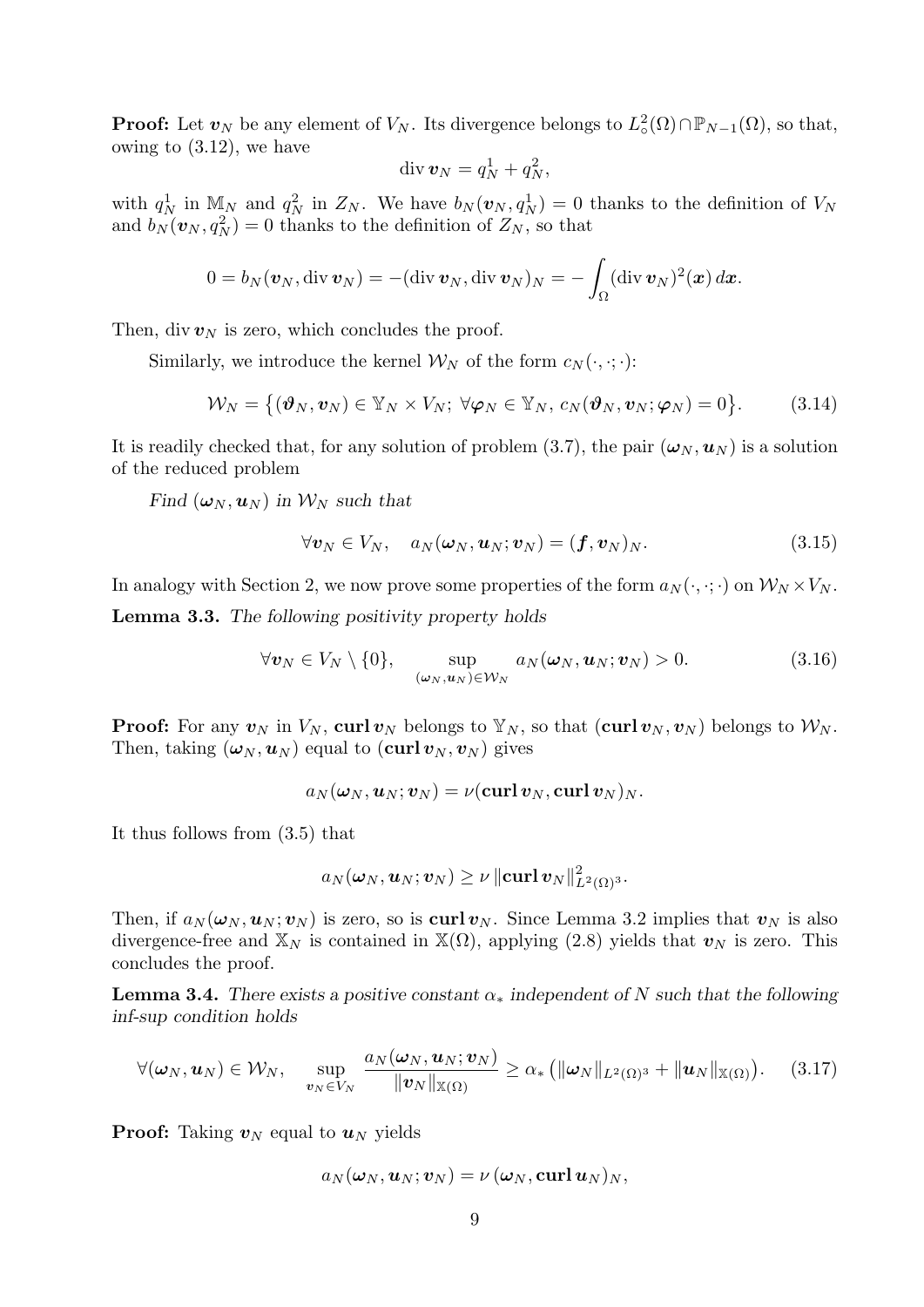whence, thanks to the definition (3.14) of  $\mathcal{W}_N$  and (3.5),

$$
a_N({\boldsymbol\omega}_N,{\boldsymbol u}_N;{\boldsymbol v}_N)=\nu\,({\boldsymbol\omega}_N,{\boldsymbol\omega}_N)_N\geq \nu\,\|{\boldsymbol\omega}_N\|_{L^2(\Omega)^3}^2.
$$

On the other hand, taking  $\varphi_N$  equal to curl  $u_N$  in the definition of  $\mathcal{W}_N$  gives

$$
(\operatorname{\mathbf{curl}}\boldsymbol{u}_N,\operatorname{\mathbf{curl}}\boldsymbol{u}_N)_N=(\boldsymbol{\omega}_N,\operatorname{\mathbf{curl}}\boldsymbol{u}_N)_N,
$$

whence, by combining  $(3.5)$  with the Cauchy–Schwarz inequality,

$$
\|\mathbf{curl}\,\boldsymbol{u}_N\|_{L^2(\Omega)^3}\leq 3\,\|\boldsymbol{\omega}_N\|_{L^2(\Omega)^3}.
$$

Since  $u_N$  is divergence-free, see Lemma 3.2, this yields

$$
a_N(\boldsymbol{\omega}_N,\boldsymbol{u}_N;\boldsymbol{v}_N)\geq \frac{\nu}{2}\|\boldsymbol{\omega}_N\|_{L^2(\Omega)^3}^2+\frac{\nu}{18}\|\boldsymbol{u}_N\|_{\mathbb{X}(\Omega)}^2,
$$

which leads to the desired inf-sup condition.

We are now in a position to prove the main result of this Section.

**Theorem 3.5.** For any data f continuous on  $\overline{\Omega}$ , problem (3.7) has a unique solution  $(\omega_N, \mathbf{u}_N, p_N)$  in  $\mathbb{Y}_N \times \mathbb{X}_N \times \mathbb{M}_N$ . Moreover this solution satisfies

$$
\|\boldsymbol{\omega}_N\|_{L^2(\Omega)^3} + \|\boldsymbol{u}_N\|_{\mathbb{X}(\Omega)} \le c \|\mathcal{I}_N \boldsymbol{f}\|_{L^2(\Omega)^3}.
$$
\n(3.18)

Proof: We prove successively the existence and uniqueness of the solution.

1) It follows from Lemmas 3.3 and 3.4, see [18, Chap. I, Lemma 4.1], that problem (3.15) has a unique solution  $(\omega_N, u_N)$ . Moreover, applying the inf-sup condition (3.17) yields that

$$
\|\boldsymbol{\omega}_N\|_{L^2(\Omega)^3} + \|\boldsymbol{u}_N\|_{\mathbb{X}(\Omega)} \leq \alpha_*^{-1} \sup_{\boldsymbol{v}_N \in V_N} \frac{(\boldsymbol{f}, \boldsymbol{v}_N)_N}{\|\boldsymbol{v}_N\|_{\mathbb{X}(\Omega)}}.
$$

We also derive from (3.5) and (2.8) that

$$
(\boldsymbol{f},\boldsymbol{v}_N)_N=(\mathcal{I}_N\boldsymbol{f},\boldsymbol{v}_N)_N\leq 3\,\|\mathcal{I}_N\boldsymbol{f}\|_{L^2(\Omega)^3}\|\boldsymbol{v}_N\|_{L^2(\Omega)^3}\leq c\,\|\mathcal{I}_N\boldsymbol{f}\|_{L^2(\Omega)^3}\|\boldsymbol{v}_N\|_{\mathbb{X}(\Omega)},
$$

which yields (3.18). Next, a direct consequence of the choice (3.12) of  $\mathbb{M}_N$  is that, for each  $N > 0$ , the quantity

$$
\beta_N = \inf_{q_N \in \mathbb{M}_N, q_N \neq 0} \sup_{\mathbf{v}_N \in \mathbb{X}_N} \frac{b_N(\mathbf{v}_N, \mathbf{q}_N)}{\|\mathbf{v}_N\|_{\mathbb{X}(\Omega)} \|\mathbf{q}_N\|_{L^2(\Omega)}},
$$
(3.19)

is positive. Thus, since the linear form:

$$
\boldsymbol{v}_N \, \mapsto \, (\boldsymbol{f}, \boldsymbol{v}_N)_N - a_N(\boldsymbol{\omega}_N, \boldsymbol{u}_N; \boldsymbol{v}_N),
$$

vanishes on  $V_N$ , see (3.15), applying [18, Chap. I, Lemma 4.1] yields that there exists a  $p_N$  in  $\mathbb{M}_N$  such that

$$
\forall \boldsymbol{v}_N \in \mathbb{X}_N, \quad b_N(\boldsymbol{v}_N,p_N) = (\boldsymbol{f}, \boldsymbol{v}_N)_N - a_N(\boldsymbol{\omega}_N,\boldsymbol{u}_N;\boldsymbol{v}_N).
$$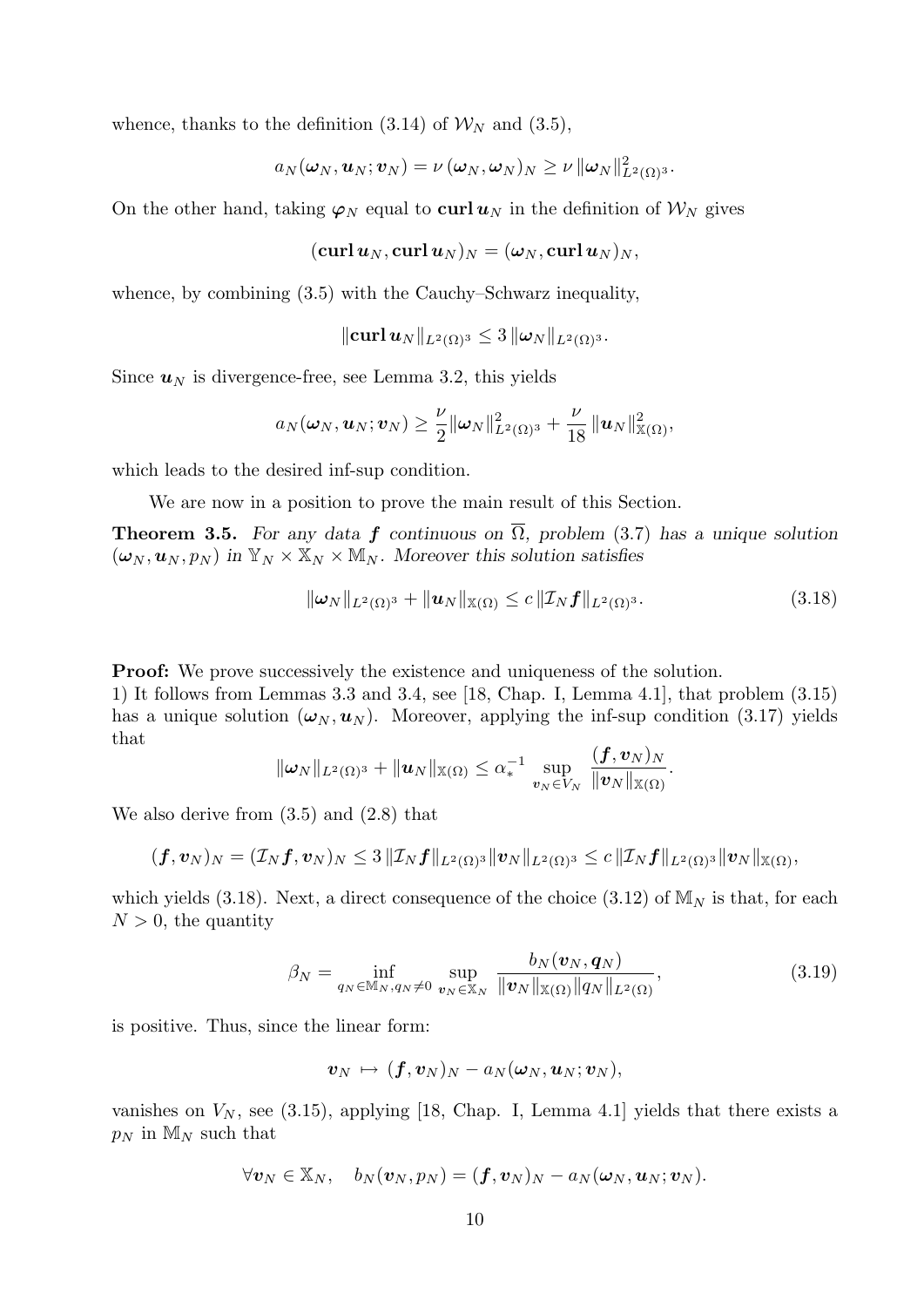Thus, the triple  $(\omega_N, \mathbf{u}_N, p_N)$  is a solution of problem (3.7).

2) Since problem (3.7) is linear, the uniqueness of its solution follows from the fact that any solution of this problem with data f equal to 0 is zero. So, let  $(\omega_N, u_N, p_N)$  be a solution of (3.7) with  $f = 0$ . Thus,  $(\omega_N, u_N)$  be a solution of (3.15) with  $f = 0$  and it follows from the inf-sup condition  $(3.17)$  that it is zero. Finally,  $p<sub>N</sub>$  satisfies

$$
\forall \boldsymbol{v}_N \in \mathbb{X}_N, \quad b_N(\boldsymbol{v}_N, p_N) = 0,
$$

and, since the constant  $\beta_N$  introduced in (3.19) is positive, it is zero. This concludes the proof.

Remark 3.6. A stability property analogous to (3.18) can also be established for the discrete pressure  $p_N$ . However, it involves the constant  $\beta_N$  introduced in (3.19) and, since this constant is likely not bounded independently of  $N$  (see the Appendix), we have rather skip this estimate.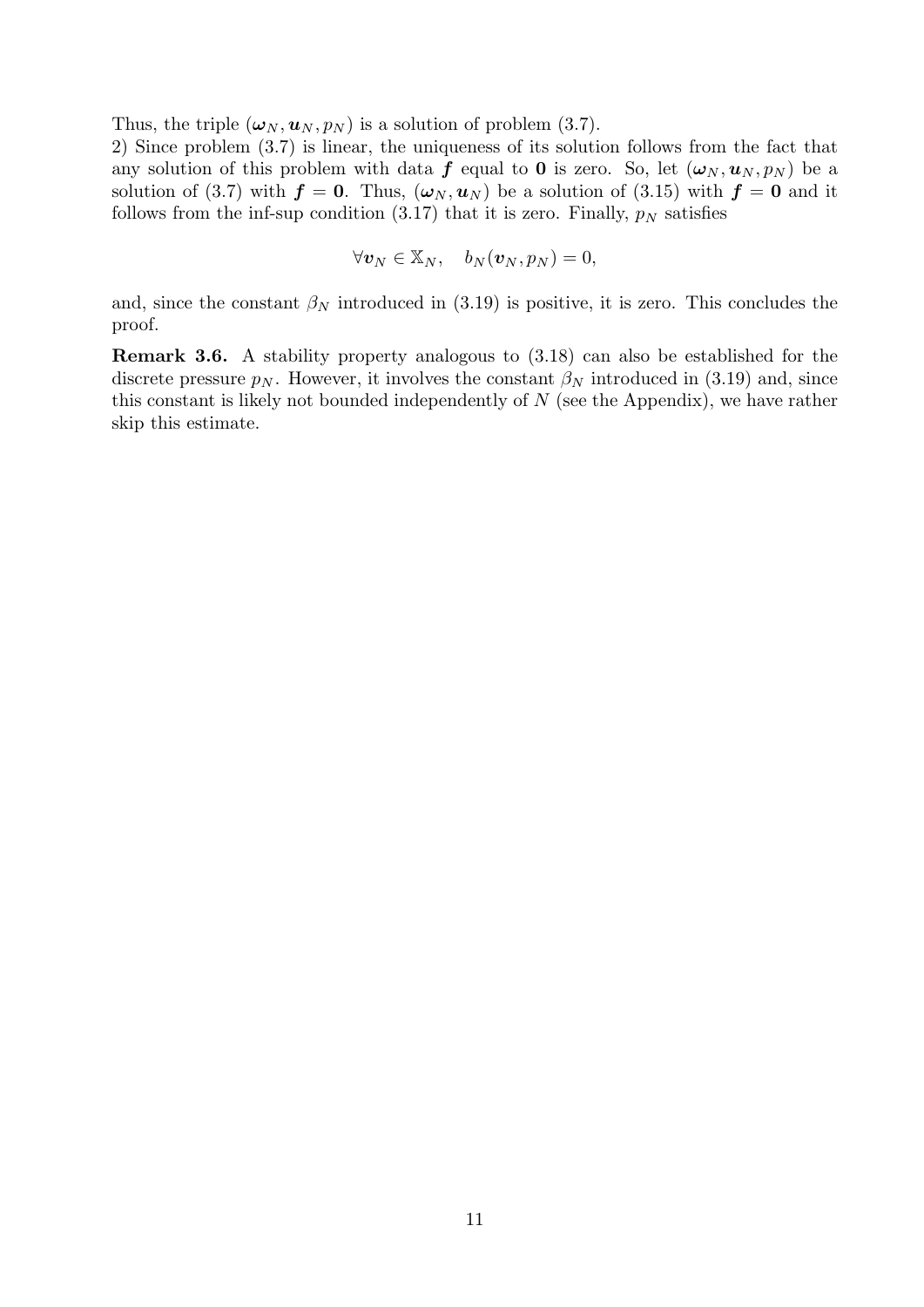#### 4. Error estimates.

In a first step, we derive an a priori error estimate between the solutions  $(\omega, u)$  of problem (2.14) and  $(\omega_N, \mathbf{u}_N)$  of problem (3.15). We use the obvious notation for  $\mathbb{X}_{N-1}$ defined as in (3.2) with N replaced by  $N-1$  and  $V_{N-1} = X_{N-1} \cap V$ . Thus, we have the following version of the second Strang's lemma.

**Lemma 4.1.** The following error estimate holds between the solutions  $(\omega, u)$  of problem  $(2.14)$  and  $(\omega_N, \mathbf{u}_N)$  of problem  $(3.15)$ :

$$
\|\boldsymbol{\omega} - \boldsymbol{\omega}_N\|_{L^2(\Omega)^3} + \|\boldsymbol{u} - \boldsymbol{u}_N\|_{\mathbb{X}(\Omega)} \n\leq c \left( \inf_{\boldsymbol{w}_N \in V_{N-1}} \|\boldsymbol{u} - \boldsymbol{w}_N\|_{\mathbb{X}(\Omega)} + \sup_{\boldsymbol{v}_N \in \mathbb{X}_N} \frac{\int_{\Omega} \boldsymbol{f}(\boldsymbol{x}) \cdot \boldsymbol{v}_N(\boldsymbol{x}) d\boldsymbol{x} - (\boldsymbol{f}, \boldsymbol{v}_N)_N}{\|\boldsymbol{v}_N\|_{\mathbb{X}(\Omega)}} \right). \tag{4.1}
$$

**Proof:** For any  $w_N$  in  $V_{N-1}$ , when setting  $\zeta_N = \text{curl } w_N$ , it is readily checked that the pair  $(\zeta_N, \mathbf{w}_N)$  belongs to  $\mathcal{W}_N$ . Thus, we obtain, for all  $\mathbf{v}_N$  in  $V_N$ , first by using (3.15) and the exactness property  $(3.4)$ , second by using  $(2.14)$ ,

$$
a_N(\boldsymbol{\omega}_N - \boldsymbol{\zeta}_N, \boldsymbol{u}_N - \boldsymbol{w}_N; \boldsymbol{v}_N) = (\boldsymbol{f}, \boldsymbol{v}_N)_N - a(\boldsymbol{\zeta}_N, \boldsymbol{w}_N; \boldsymbol{v}_N) \\ = (\boldsymbol{f}, \boldsymbol{v}_N)_N - \int_{\Omega} \boldsymbol{f}(\boldsymbol{x}) \cdot \boldsymbol{v}_N(\boldsymbol{x}) \, d\boldsymbol{x} + a(\boldsymbol{\omega} - \boldsymbol{\zeta}_N, \boldsymbol{u} - \boldsymbol{w}_N; \boldsymbol{v}_N).
$$

Thus, we derive from the inf-sup condition (3.17)

$$
\begin{aligned} \|\boldsymbol{\omega}_N-\boldsymbol{\zeta}_N\|_{L^2(\Omega)^3}+\|\boldsymbol{u}_N-\boldsymbol{w}_N\|_{\mathbb{X}(\Omega)}\\ &\leq c\,\Big(\|\boldsymbol{\omega}-\boldsymbol{\zeta}_N\|_{L^2(\Omega)^3}+\sup\limits_{\boldsymbol{v}_N\in\mathbb{X}_N}\frac{\int_\Omega \boldsymbol{f}(\boldsymbol{x})\,\cdot\,\boldsymbol{v}_N(\boldsymbol{x})\,d\boldsymbol{x}-(\boldsymbol{f},\boldsymbol{v}_N)_N}{\|\boldsymbol{v}_N\|_{\mathbb{X}(\Omega)}}\Big).\end{aligned}
$$

We conclude by using the triangle inequalities

$$
\begin{aligned} \|\boldsymbol{\omega}-\boldsymbol{\omega}_N\|_{L^2(\Omega)^3} \leq \|\boldsymbol{\omega}-\boldsymbol{\zeta}_N\|_{L^2(\Omega)^3} + \|\boldsymbol{\omega}_N-\boldsymbol{\zeta}_N\|_{L^2(\Omega)^3}, \\ \| \boldsymbol{u}-\boldsymbol{u}_N\|_{\mathbb{X}(\Omega)} \leq \| \boldsymbol{u}-\boldsymbol{w}_N\|_{\mathbb{X}(\Omega)} + \| \boldsymbol{u}_N-\boldsymbol{w}_N\|_{\mathbb{X}(\Omega)}, \end{aligned}
$$

and finally

$$
\|\boldsymbol{\omega}-\boldsymbol{\zeta}_{N}\|_{L^{2}(\Omega)^{3}}=\|\boldsymbol{\mathrm{curl}}\,(\boldsymbol{u}-\boldsymbol{w}_{N})\|_{L^{2}(\Omega)^{3}}=\|\boldsymbol{u}-\boldsymbol{w}_{N}\|_{\mathbb{X}(\Omega)}.
$$

Estimating the last term in the right-hand side of (4.1) relies on standard arguments. Indeed, it follows from the exactness property (3.4) that, for all  $f_{N-1}$  in  $\mathbb{P}_{N-1}(\Omega)^3$ ,

$$
\forall \boldsymbol{v}_N \in \mathbb{X}_N, \quad \int_{\Omega} \boldsymbol{f}_{N-1}(\boldsymbol{x}) \cdot \boldsymbol{v}_N(\boldsymbol{x}) d\boldsymbol{x} = (\boldsymbol{f}_{N-1}, \boldsymbol{v}_N)_N.
$$

Using this equality and the definition of the interpolation operator  $\mathcal{I}_N$  together with (3.5) and (2.8) gives

$$
\sup_{\boldsymbol v_N\in \mathbb{X}_N}\,\frac{\int_\Omega \boldsymbol f(\boldsymbol x)\,\cdot\,\boldsymbol v_N(\boldsymbol x)\,d\boldsymbol x-(\boldsymbol f,\boldsymbol v_N)_N}{\|\boldsymbol v_N\|_{\mathbb{X}(\Omega)}}\le c\,\big(\,\|\boldsymbol f-\boldsymbol f_{N-1}\|_{L^2(\Omega)^3}+\,\|\boldsymbol f-\mathcal I_N\boldsymbol f\|_{L^2(\Omega)^3}\big).
$$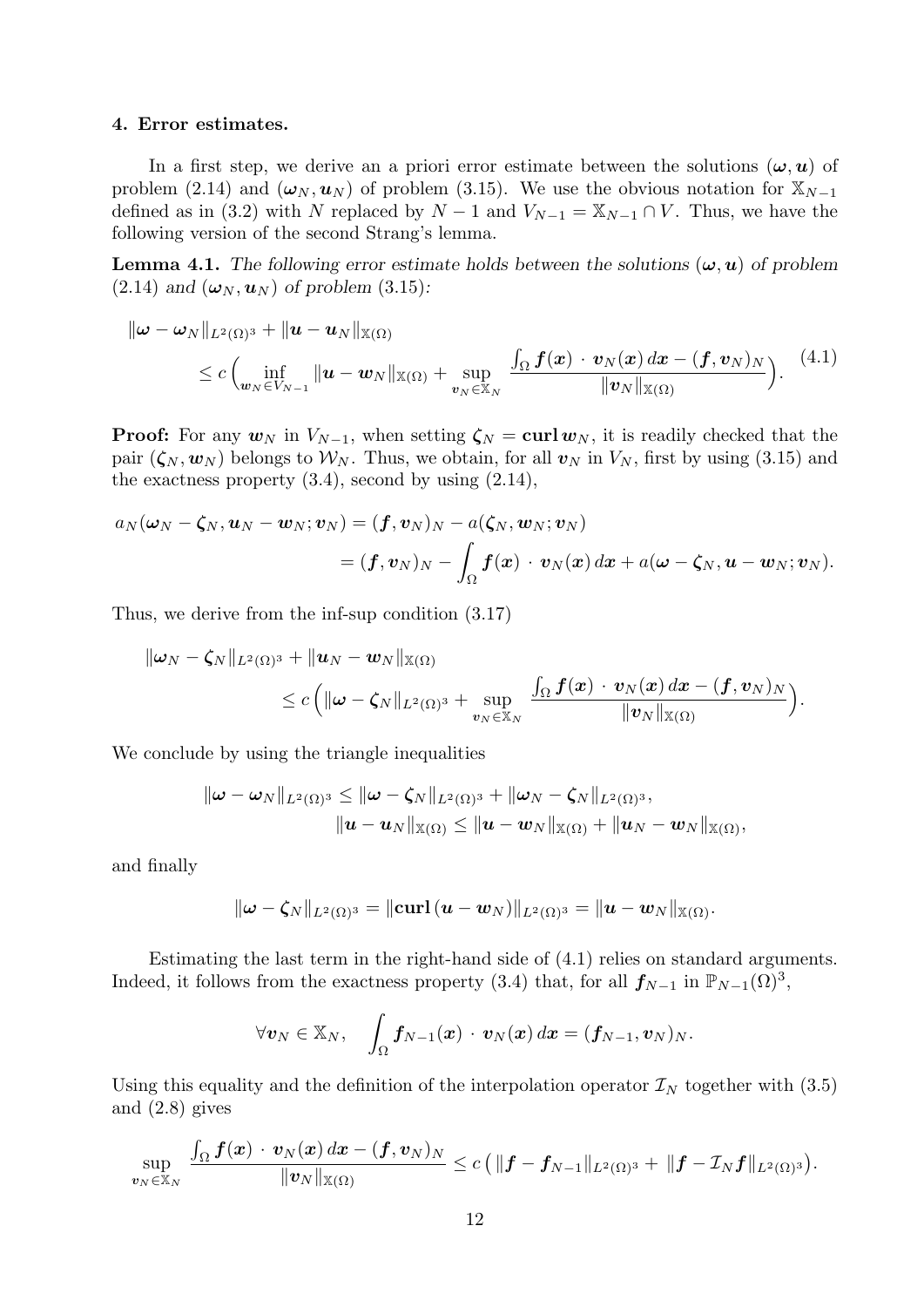Thus, standard arguments [12, Thms 7.1 & 14.2] yield that, if the function  $f$  belongs to  $H^{\sigma}(\Omega)^{3}, \sigma > \frac{3}{2},$ 

$$
\sup_{N \in \mathbb{X}_N} \frac{\int_{\Omega} \boldsymbol{f}(\boldsymbol{x}) \cdot \boldsymbol{v}_N(\boldsymbol{x}) d\boldsymbol{x} - (\boldsymbol{f}, \boldsymbol{v}_N)_N}{\|\boldsymbol{v}_N\|_{\mathbb{X}(\Omega)}} \le c N^{-\sigma} \|\boldsymbol{f}\|_{H^{\sigma}(\Omega)^3}.
$$
\n(4.2)

A further lemma is needed to estimate the approximation error  $\inf_{w_N \in V_{N-1}} ||u - w_N||_{\mathbb{X}(\Omega)}$ .

**Lemma 4.2.** There exists an operator  $\mathcal{D}$ 

 $\boldsymbol{v}$ 

(i) such that, for any function g in  $L^2_{\circ}(\Omega)$ ,  $div(\mathcal{D}g)$  is equal to g on  $\Omega$ , (ii) which is continuous from  $H^{s-1}(\Omega) \cap L^2_{\phi}(\Omega)$  into  $\mathbb{X}(\Omega) \cap H^s(\Omega)^3$  for each real number s,  $1 \le s < 3.5$ .

**Proof:** We only give an abridged proof of this result since the main arguments can be found in [6, Thms 3.5 and 4.11].

1) Let  $\mathcal O$  be an open ball such that  $\overline{\Omega}$  is contained in  $\mathcal O$ . For any function g in  $H^{s-1}(\Omega) \cap$  $L^2_{\circ}(\Omega)$ , we denote by  $\bar{g}$  the extension of g into a function of  $H^{s-1}(\mathcal{O}) \cap L^2_{\circ}(\mathcal{O})$  (by a fixed extension operator, see [19, §1.4.3]). Thus, the Stokes problem

| $\int -\Delta u_1 + \operatorname{grad} v_1 = 0$ | in $\mathcal{O}$ ,        |
|--------------------------------------------------|---------------------------|
| $\langle \text{ div } u_1 = g \rangle$           | in $\mathcal{O},$         |
| $u_1=0$                                          | on $\partial\mathcal{O},$ |

has a unique solution  $(u_1, p_1)$  in  $H_0^1(\mathcal{O})^3 \times L^2_{\circ}(\mathcal{O})$  and the part  $u_1$  of this solution belongs to  $H^s(\mathcal{O})^3$ . In what follows, we consider the restriction of  $u_1$  to  $\Omega$  and we observe that

$$
\|\bm{u}_1\|_{H^s(\Omega)^3}\leq \|\bm{u}_1\|_{H^s(\mathcal{O})^3}\leq c\,\|\overline{g}\|_{H^{s-1}(\mathcal{O})}\leq c'\,\|g\|_{H^{s-1}(\Omega)}.
$$

2) A divergence-free lifting  $u_2$  of the normal trace of  $u_1$  on  $\partial\Omega$  is constructed in the first part of the proof of [6, Thm 4.11]. Moreover it belongs to  $H^s(\Omega)^3$  when  $s < 3.5$ , and its norm in this space is bounded by a constant times that of  $u_1$ .

3) Similarly, a divergence-free vector field  $u_3$  on  $H^s(\Omega)^3$  which has zero normal trace on  $∂Ω$  and lifts the tangential traces of  $u_1 - u_2$  on the five faces of  $Ω$  contained in Γ can be constructed as in the second part of the proof of [6, Thm 4.11].

The function  $\mathcal{D}g = \mathbf{u}_1 - \mathbf{u}_2 - \mathbf{u}_3$  satisfies all the properties of the lemma.

**Lemma 4.3.** The following approximation result holds for any function  $u$  in  $V \cap H<sup>s</sup>(\omega)<sup>3</sup>$ ,  $s \geq 1$ ,

$$
\inf_{\bm{w}_N \in V_{N-1}} \|\bm{u} - \bm{w}_N\|_{\mathbb{X}(\Omega)} \le c N^{1-s} \|\bm{u}\|_{H^s(\Omega)^3}.
$$
\n(4.3)

**Proof:** Let  $\Pi_N$  denote the orthogonal projection operator from V onto  $V_{N-1}$  for the scalar product associated with the norm of  $\mathbb{X}(\Omega)$ . The next result is proved in [22, Thm 2.3] for functions in  $H_0^1(\Omega)^3$  but can easily be extended to functions satisfying the boundary conditions in  $\mathbb{X}(\Omega)$ : For any real number  $s \geq 3$  and any  $u$  in  $V \cap H<sup>s</sup>(\omega)^3$ ,

$$
\|\boldsymbol{u}-\Pi_N \boldsymbol{u}\|_{{\mathbb X}(\Omega)}\leq c\,N^{1-s}\,\|\boldsymbol{u}\|_{H^s(\Omega)^3}.
$$

The same result obvious holds for  $s = 1$  thanks to the definition of  $\Pi_N$ . So, the desired estimate is derived owing to the principal theorem of interpolation [20, Chap. 1, Th. 5.1]: Indeed, by combining [20, Chap. 1, Th. 14.3] with Lemma 4.2, we observe that the spaces  $V \cap H<sup>s</sup>(\Omega)<sup>3</sup>$  for  $1 \leq s \leq 3$  satisfy the standard interpolation properties.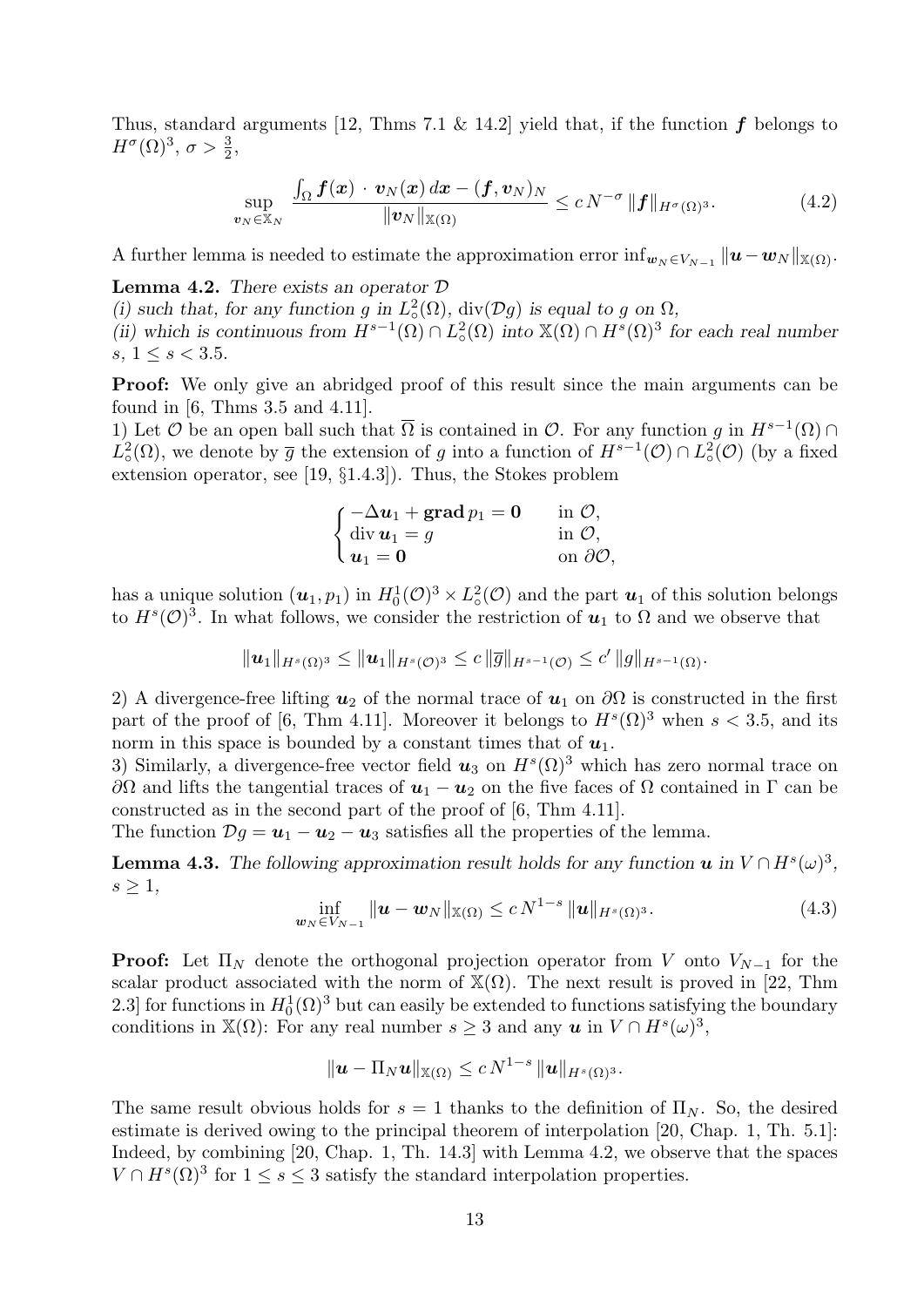Inserting (4.2) and (4.3) into (4.1) leads to the error estimate on the vorticity and the velocity.

**Theorem 4.4.** Assume that the data f belong to  $H^{\sigma}(\Omega)^3$ ,  $\sigma > \frac{3}{2}$ , and that the solution  $(\omega, u)$  of problem (2.14) is such that the velocity **u** belongs to  $H^s(\Omega)^3$ ,  $s \geq 1$ . Then, the following error estimate holds between this solution and the solution  $(\omega_N, u_N)$  of problem  $(3.15)$ :

$$
\|\boldsymbol{\omega}-\boldsymbol{\omega}_N\|_{L^2(\Omega)^3}+\|\boldsymbol{u}-\boldsymbol{u}_N\|_{\mathbb{X}(\Omega)}\leq c\left(N^{1-s}\|\boldsymbol{u}\|_{H^s(\Omega)^3}+N^{-\sigma}\|\boldsymbol{f}\|_{H^{\sigma}(\Omega)^3}\right).
$$
 (4.4)

Estimate (4.4) is fully optimal and, moreover, it does not require any further regularity of the solution (we recall that, since  $\Omega$  is convex,  $\mathbb{X}(\Omega)$  is imbedded in  $H^1(\Omega)^3$ ). However, as standard for the spectral discretization of the Stokes problem, the estimate on the pressure is no longer optimal.

Before stating this estimate, we must make precise the space  $\mathbb{M}_N$  we work with. In view of (3.12), it seems natural to take  $\mathbb{M}_N$  equal to the orthogonal of  $Z_N$  in  $\mathbb{P}_{N-1}(\Omega) \cap$  $L^2_{\circ}(\Omega)$ . However, it is checked in [12, §24] that this space has poor approximation properties. To remedy this difficulty, we use the idea presented for instance in [12, Thm 24.9]: For a fixed real number  $\lambda$ ,  $0 < \lambda < 1$ , denoting by  $\pi_{[\lambda N]}$  the orthogonal projection operator from  $L^2(-1,1)$  onto  $\mathbb{P}_{[\lambda,N]}(-1,1)$ , where  $[\lambda N]$  stands for the integer part of  $\lambda N$ , we set

$$
\Lambda_{N-1} = L'_N - \pi_{[\lambda N]} L'_N, \quad \Lambda_{N-2} = L'_{N-1} - \pi_{[\lambda N]} L'_{N-1}, \quad \Xi_N^- = \chi_N^- - \pi_{[\lambda N]} \chi_N^-, \quad (4.5)
$$

**Definition 4.5.** The space  $\mathbb{M}_N$  is the orthogonal in  $\mathbb{P}_{N-1}(\Omega) \cap L^2_{\circ}(\Omega)$  of the space  $\widetilde{Z}_N$ spanned by the polynomials

$$
(\Lambda_{N-1} \pm \Lambda_{N-2})(x) (\Lambda_{N-1} \pm \Lambda_{N-2})(y) \varphi_N(z), \qquad (\Lambda_{N-1} \pm \Lambda_{N-2})(x) \varphi_N(y) \Xi_N^-(z)
$$
  
and 
$$
\varphi_N(x) (\Lambda_{N-1} \pm \Lambda_{N-2})(y) \Xi_N^-(z),
$$
(4.6)

where  $\varphi_N$  runs through  $\mathbb{P}_{N-1}(-1,1)$ .

It is readily checked that (3.12) holds for this space  $M_N$ . Moreover, the next inf-sup condition for this choice is proved in the Appendix.

**Lemma 4.6.** For the space  $\mathbb{M}_N$  introduced in Definition 4.5, there exists a constant  $\beta_* > 0$ such that the following inf-sup condition holds

$$
\forall q_N \in \mathbb{M}_N, \qquad \sup_{\mathbf{v}_N \in \mathbb{X}_N} \frac{b_N(\mathbf{v}_N, q_N)}{\|\mathbf{v}_N\|_{\mathbb{X}(\Omega)}} \geq \beta_* N^{-1} \|q_N\|_{L^2(\Omega)}.
$$
 (4.7)

We are now in a position to establish the final error estimate. Note that the lack of optimality is of the same order as for standard boundary conditions.

**Theorem 4.7.** Assume that the data f belong to  $H^{\sigma}(\Omega)^3$ ,  $\sigma > \frac{3}{2}$ , and that the solution  $(\omega, \mathbf{u}, p)$  of problem (2.10) is such that  $(\mathbf{u}, p)$  belongs to  $H^s(\Omega)^3 \times H^{s-1}(\Omega)$ ,  $s \geq 1$ . Then, for the space  $\mathbb{M}_N$  introduced in Definition 4.5, the following error estimate holds between this solution and the solution  $(\omega_N, u_N, p_N)$  of problem (3.7):

$$
||p - p_N||_{L^2(\Omega)} \le c \left( N^{2-s} \left( ||\boldsymbol{u}||_{H^s(\Omega)^3} + ||p||_{H^{s-1}(\Omega)^3} \right) + N^{1-\sigma} ||\boldsymbol{f}||_{H^{\sigma}(\Omega)^3} \right).
$$
 (4.8)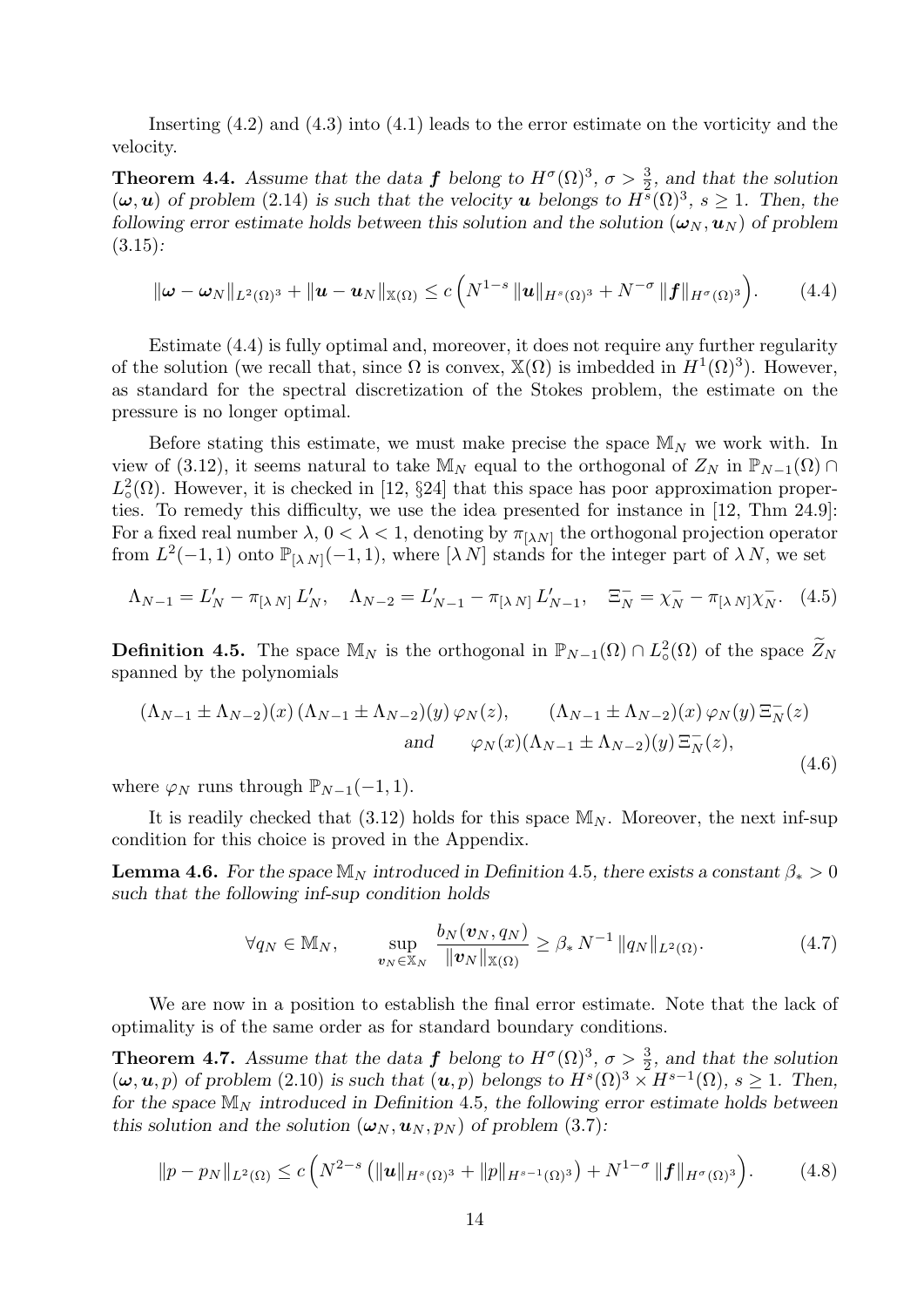Proof: By combining Lemma 4.6 with problems  $(2.10)$  and  $(3.7)$ , we easily derive that, for any  $q_N$  in  $\mathbb{M}_N$ ,

$$
\|p_N-q_N\|_{L^2(\Omega)} \le c\,N\left(\|\boldsymbol{\omega}-\boldsymbol{\omega}_N\|_{L^2(\Omega)^3}+\|p-q_N\|_{L^2(\Omega)}\right.+\sup_{\boldsymbol{v}_N\in\mathbb{X}_N}\frac{\int_{\Omega}\boldsymbol{f}(\boldsymbol{x})\cdot\boldsymbol{v}_N(\boldsymbol{x})\,d\boldsymbol{x}-(\boldsymbol{f},\boldsymbol{v}_N)_N}{\|\boldsymbol{v}_N\|_{\mathbb{X}(\Omega)}}\right).
$$

We conclude thanks to a triangle inequality, by using (4.2) and (4.4) and noting that the space  $\mathbb{M}_N$  contains  $\mathbb{P}_{[\lambda N]}(\Omega)$ , hence has optimal approximation properties.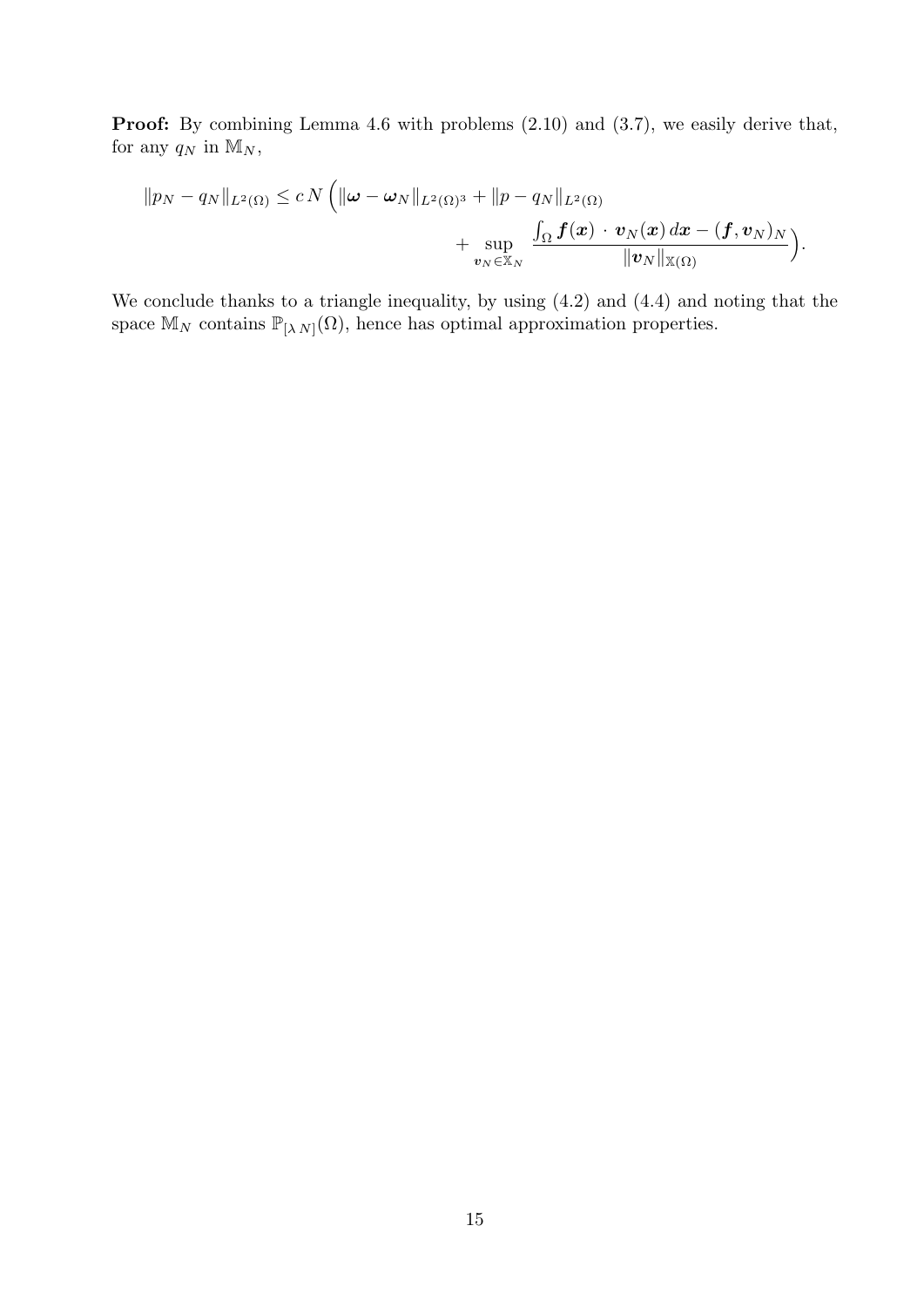#### 5. Extension to nonhomogeneous boundary conditions.

We now intend to handle the case of non-homogeneous boundary conditions which appear in problem  $(1.1)$ . However, the new formulation  $(2.1)$  which is used in all this work leads to write them in a slightly different way:

$$
\begin{cases}\n\nu \operatorname{curl} \omega + \operatorname{grad} p = f & \text{in } \Omega, \\
\operatorname{div} \mathbf{u} = 0 & \text{in } \Omega, \\
\omega = \operatorname{curl} \mathbf{u} & \text{in } \Omega, \\
\mathbf{u} \cdot \mathbf{n} = g_n & \text{on } \partial \Omega, \\
\mathbf{u} \times \mathbf{n} = \mathbf{g}_t & \text{on } \Gamma, \\
\omega \times \mathbf{n} = \mathbf{k} \times \mathbf{n} & \text{on } \Gamma_m,\n\end{cases}
$$
\n(5.1)

where the indices " $n$ " and "t" stand for normal and tangential, respectively. With this new notation, the datum h in (1.1) is simply the restriction of  $g_n$  to  $\Gamma_m$  while the datum g on  $\Gamma$  is equal to  $g_n \mathbf{n} - \mathbf{g}_t \times \mathbf{n}$ .

We now set:

$$
\overline{\mathbb{X}}(\Omega) = H(\text{div}, \Omega) \cap H(\text{curl}, \Omega),\tag{5.2}
$$

and we consider the variational problem

Find  $(\omega, \mathbf{u}, p)$  in  $L^2(\Omega)^3 \times \overline{\mathbb{X}}(\Omega) \times L^2(\Omega)$  such that

$$
\mathbf{u} \cdot \mathbf{n} = g_n \quad \text{on } \partial\Omega \qquad \text{and} \qquad \mathbf{u} \times \mathbf{n} = \mathbf{g}_t \quad \text{on } \Gamma,
$$
 (5.3)

and that

$$
\forall \mathbf{v} \in \mathbb{X}(\Omega), \quad a(\omega, \mathbf{u}; \mathbf{v}) + b(\mathbf{v}, p) = \int_{\Omega} \mathbf{f}(\mathbf{x}) \cdot \mathbf{v}(\mathbf{x}) d\mathbf{x} - \nu \langle \mathbf{k}, \mathbf{v} \times \mathbf{n} \rangle_{\Gamma_m},
$$
  
\n
$$
\forall q \in L^2(\Omega), \quad b(\mathbf{u}, q) = 0,
$$
  
\n
$$
\forall \varphi \in L^2(\Omega)^3, \quad c(\omega, \mathbf{u}; \varphi) = 0,
$$
\n(5.4)

where  $\langle \cdot, \cdot \rangle_{\Gamma_m}$  denotes the duality pairing between  $H^{\frac{1}{2}}_{00}(\Gamma_m)^3$  and its dual space. The same arguments as for Proposition 2.1 yield that, for any data  $(f, g_n, g_t, k)$  in  $L^2(\Omega)^3$   $\times$  $H^{-\frac{1}{2}}(\partial\Omega)\times H^{-\frac{1}{2}}(\Gamma)^3\times H^{\frac{1}{2}}_{00}(\Gamma_m)^3$ , any solution  $(\omega,u,p)$  of problem  $(5.3)-(5.4)$  is a solution of problem (5.1).

The range of  $\overline{\mathbb{X}}(\Omega)$  by the tangential operator:  $\mathbf{v} \mapsto (\mathbf{v} \times \mathbf{n})_{|\Gamma}$  is rather difficult to characterize, see [15] for instance. For these reasons, we now state a lifting result which only holds for more regular data  $g_n$  and  $g_t$ ; this is not at all restrictive for the applications that we have in mind. On the other hand, we observe that these two functions together give rise to a vector field with components  $g_x$  and  $g_y$  defined on  $\Gamma$  and  $g_z$  defined on  $\partial\Omega$ .

**Lemma 5.1.** For any data  $(g_n, g_t)$  in  $L^2(\partial\Omega) \times L^2(\Gamma)^3$  satisfying

$$
\int_{\partial\Omega} g_n(\tau) d\tau = 0, \tag{5.5}
$$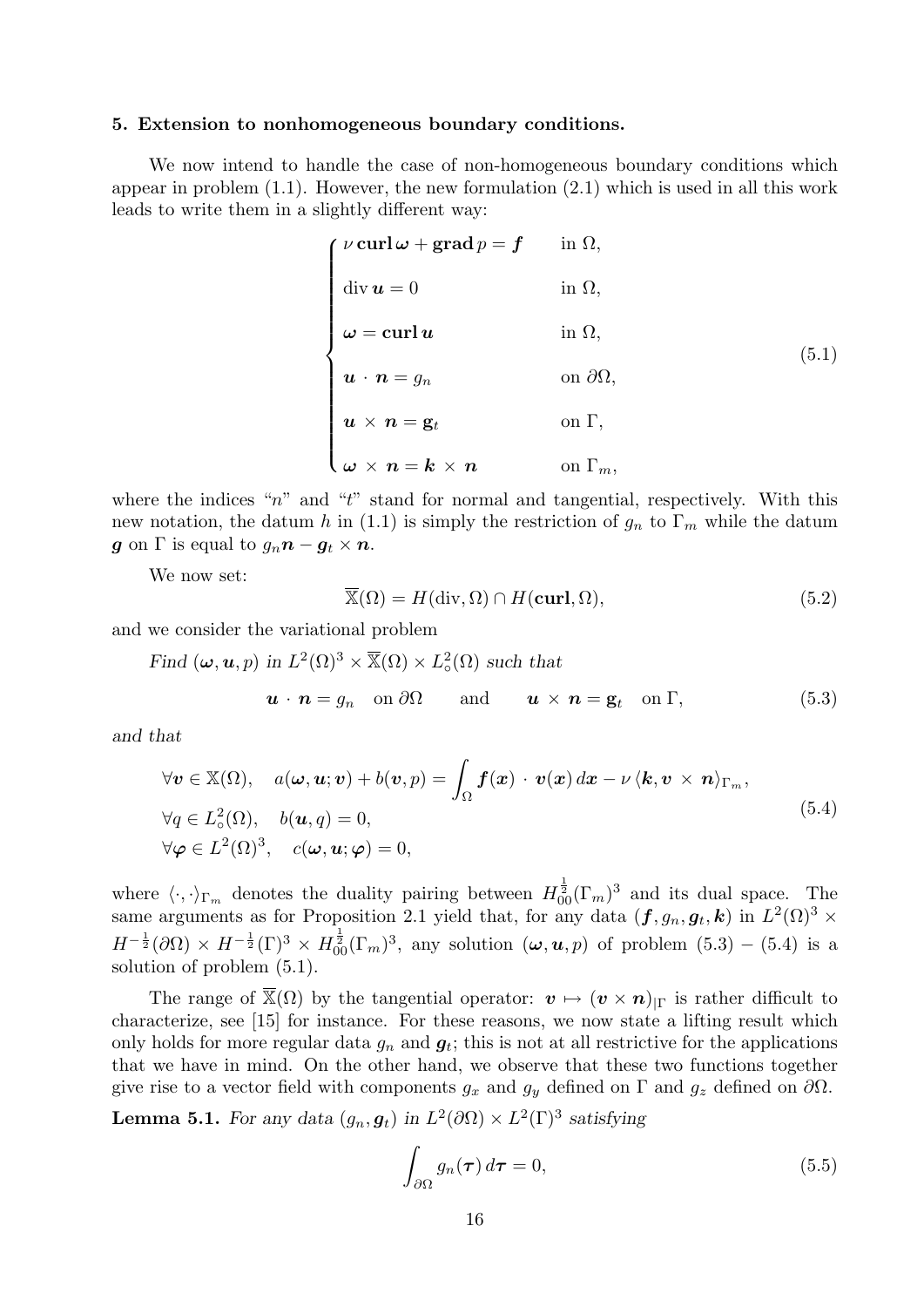and such that the components  $g_x$ ,  $g_y$  and  $g_z$  of the function  $g = g_n n - g_t \times n$  satisfy

$$
g_x \in H^{\frac{1}{2}}(\Gamma), \qquad g_y \in H^{\frac{1}{2}}(\Gamma), \qquad g_z \in H^{\frac{1}{2}}(\partial \Omega), \tag{5.6}
$$

there exists a divergence-free function  $u_b$  in  $\overline{\mathbb{X}}(\Omega)$  such that

$$
\mathbf{u}_b \cdot \mathbf{n} = g_n \quad \text{on } \partial\Omega \qquad \text{and} \qquad \mathbf{u}_b \times \mathbf{n} = \mathbf{g}_t \quad \text{on } \Gamma,
$$
 (5.7)

and which satisfies

$$
\|\boldsymbol{u}_b\|_{\mathbb{X}(\Omega)} \le c \left( \|g_x\|_{H^{\frac{1}{2}}(\Gamma)} + \|g_y\|_{H^{\frac{1}{2}}(\Gamma)} + \|g_z\|_{H^{\frac{1}{2}}(\partial\Omega)} \right). \tag{5.8}
$$

If moreover the data are such that

$$
g_x \in H^{\rho + \frac{1}{2}}(\Gamma), \qquad g_y \in H^{\rho + \frac{1}{2}}(\Gamma), \qquad g_z \in H^{\rho + \frac{1}{2}}(\partial \Omega), \tag{5.9}
$$

for some real number  $\rho$ ,  $0 < \rho \leq 1$ , the function  $u_b$  belongs to  $H^{\rho+1}(\Omega)^3$  and satisfies

$$
\|u_b\|_{H^{\rho+1}(\Omega)^3} \le c \left( \|g_x\|_{H^{\rho+\frac{1}{2}}(\Gamma)} + \|g_y\|_{H^{\rho+\frac{1}{2}}(\Gamma)} + \|g_z\|_{H^{\rho+\frac{1}{2}}(\partial\Omega)} \right). \tag{5.10}
$$

**Proof:** Let  $\overline{g}_t$  stand for an extension of  $g_t$  to  $\partial\Omega$  such that the function  $g^* = g_n n - \overline{g}_t \times n$ belong to  $H^{\frac{1}{2}}(\partial\Omega)^3$ . Thus, we observe that the part  $u_b$  of the solution  $(u_b, p_b)$  of the Stokes problem with Dirichlet boundary conditions

$$
\begin{cases}\n-\nu \Delta u_b + \mathbf{grad} \, p_b = \mathbf{0} & \text{in } \Omega, \\
\text{div } \mathbf{u}_b = 0 & \text{in } \Omega, \\
\mathbf{u}_b = \mathbf{g}^* & \text{on } \partial \Omega,\n\end{cases}
$$

satisfies all properties stated in the first part of the lemma. The second part of the lemma follows from the regularity properties of the previous Stokes problem in a convex domain, see [19, §7.3].

**Remark 5.2.** Assumption (5.9) with  $\rho > 0$  means that the functions  $g_x$ ,  $g_y$  and  $g_z$ belong to  $H^{\rho+\frac{1}{2}}(\gamma)$ , for each face  $\gamma$  contained either in  $\Gamma$  or in  $\partial\Omega$  and moreover that the restrictions of these functions to  $\gamma$  and  $\gamma'$  have the same trace on  $\overline{\gamma} \cap \overline{\gamma}'$  for two such faces  $\gamma$  and  $\gamma'$  sharing an edge. However the case  $\rho = 0$  is a limit case and these continuity conditions are only enforced in a weaker sense, see [7, Chap. I, Cor. 6.11].

By writing the problem satisfied by  $(\omega_0, \mathbf{u}_0, p)$ , with  $\omega_0 = \boldsymbol{\omega} - \mathbf{curl} \, \mathbf{u}_b$  and  $\mathbf{u}_0 = \mathbf{u} - \mathbf{u}_b$ , we easily derive the analogue of Theorem 2.6.

Theorem 5.3. For any data  $(f, g_n, g_t, k)$  in  $L^2(\Omega)^3 \times L^2(\partial \Omega) \times L^2(\Gamma)^3 \times H^{\frac{1}{2}}_{00}(\Gamma_m)^3$ satisfying (5.5) and (5.6), problem (5.3) – (5.4) has a unique solution  $(\omega, \mathbf{u}, p)$  in  $L^2(\Omega)^3$  ×  $\overline{\mathbb{X}}(\Omega) \times L^2_{\circ}(\Omega)$ .

We now define the new discrete space

$$
\overline{\mathbb{X}}_N = \mathbb{P}_{N,N-1,N-1}(\Omega) \times \mathbb{P}_{N-1,N,N-1}(\Omega) \times \mathbb{P}_{N-1,N-1,N}(\Omega). \tag{5.11}
$$

We assume that the data  $g_n$  and  $g_t$  are continuous on  $\partial\Omega$  and  $\overline{\Gamma}$ , respectively. Next, we fix an interger  $j^*$ ,  $1 \leq j^* \leq N-1$ , and set:  $\mathcal{J}^* = \{0,1,\ldots,N\} \setminus \{j^*\}$ . We denote by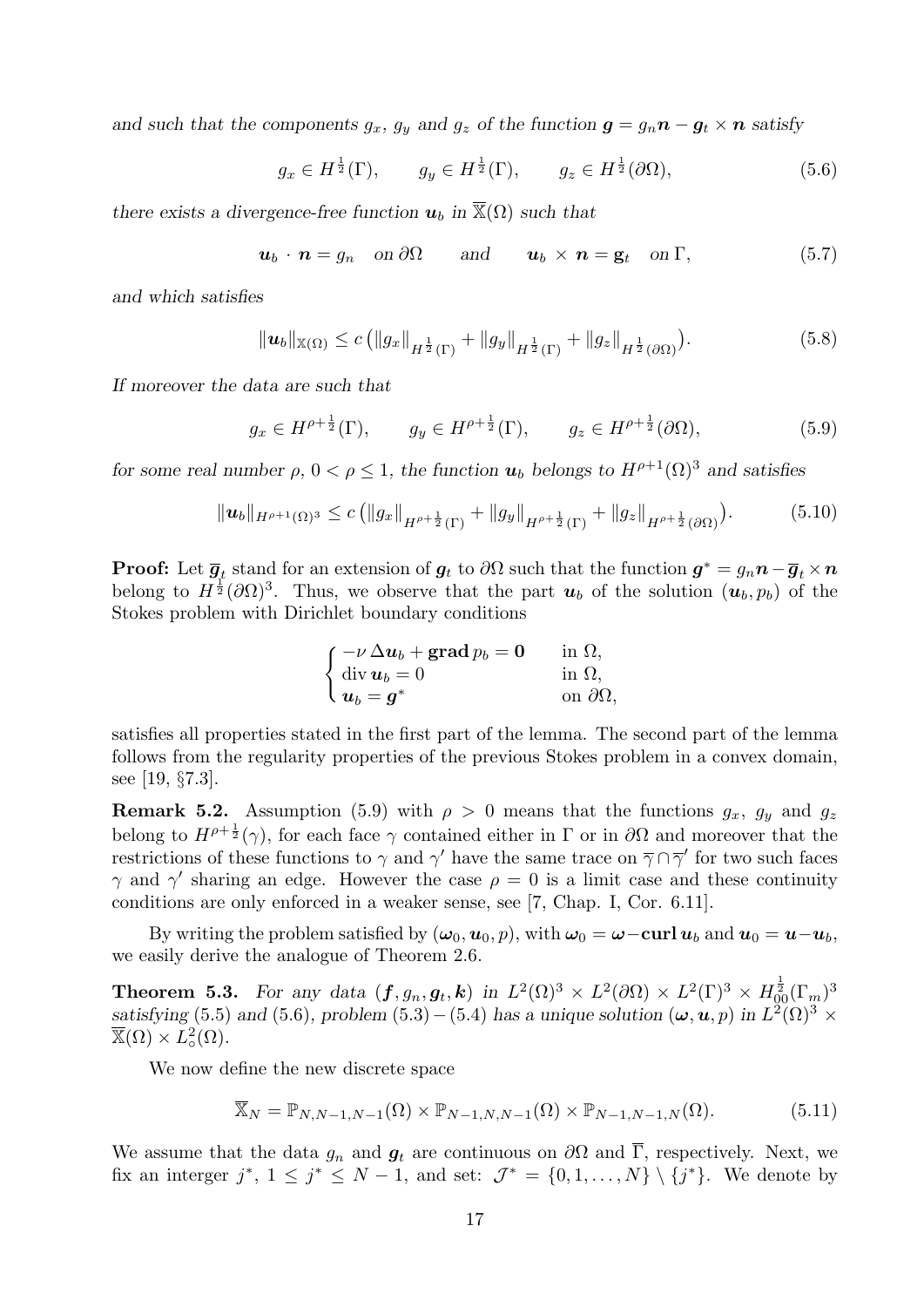$i_{N-1}^{\partial\Omega}$  the interpolation operator defined as follows: For any continuous function  $\varphi$  on  $\partial\Omega$ and for each face  $\gamma$  contained in  $\partial\Omega$ ,  $(i_{N-1}^{\partial\Omega}\varphi)_{|\gamma}$  belongs to  $\mathbb{P}_{N-1}(\gamma)$  (with obvious notation for this space) and is equal to  $\varphi$  at all Gauss-Lobatto nodes  $(\pm 1, \xi_i, \xi_j)$  or  $(\xi_i, \pm 1, \xi_j)$  or  $(\xi_i, \xi_j, \pm 1), (i, j) \in \mathcal{J}^* \times \mathcal{J}^*$ , which are contained in  $\overline{\gamma}$ . Thus, the operator  $i_{N-1}^{\Gamma}$  is defined in an obvious way and the discrete product on  $\Gamma_m$  is defined on continuous functions u and v on  $\overline{\Gamma}_m$  by

$$
(u,v)_{N}^{\Gamma_{m}} = \sum_{i=0}^{N} \sum_{j=0}^{N} u(\xi_{i}, \xi_{j}) v(\xi_{i}, \xi_{j}) \rho_{i} \rho_{j}.
$$
 (5.12)

Finally, let  $\psi$  be the polynomial

$$
\psi(x, y, z) = \frac{9}{16}(1 - x^2)(1 - y^2)\frac{1 + z}{2}.
$$
\n(5.13)

It is readily checked that the trace of  $\psi$  on  $\Gamma_m$  belongs to  $\mathbb{P}_2(\Gamma_m)$ , vanishes on  $\partial \Gamma_m$  and satisfies  $\int_{\Gamma_m} \psi(\tau) d\tau = 1$ .

We are thus in a position to write the discrete problem

Find  $(\omega_N, \mathbf{u}_N, p_N)$  in  $\mathbb{Y}_N \times \overline{\mathbb{X}}_N \times \mathbb{M}_N$  such that

$$
\mathbf{u}_N \cdot \mathbf{n} = i_{N-1}^{\partial \Omega} g_n - \left( \int_{\partial \Omega} i_{N-1}^{\partial \Omega} g_n(\tau) d\tau \right) \psi \quad \text{on } \partial \Omega
$$
\n
$$
\text{and} \qquad \mathbf{u}_N \times \mathbf{n} = i_{N-1}^{\Gamma} \mathbf{g}_t \quad \text{on } \Gamma,
$$
\n(5.14)

and that

$$
\forall \mathbf{v}_N \in \mathbb{X}_N, \quad a_N(\boldsymbol{\omega}_N, \boldsymbol{u}_N; \boldsymbol{v}_N) + b_N(\boldsymbol{v}_N, p_N) = (\boldsymbol{f}, \boldsymbol{v}_N)_N - \nu (\boldsymbol{k}, \boldsymbol{v}_N \times \boldsymbol{n})_N^{\Gamma_m},
$$
  
\n
$$
\forall q_N \in \mathbb{M}_N, \quad b_N(\boldsymbol{u}_N, q_N) = 0,
$$
  
\n
$$
\forall \boldsymbol{\vartheta}_N \in \mathbb{Y}_N, \quad c_N(\boldsymbol{\omega}_N, \boldsymbol{u}_N; \boldsymbol{\vartheta}_N) = 0.
$$
\n(5.15)

Let  $\mathcal{I}_{N-1}^*$  denote the Lagrange interpolation operator at all nodes  $(\xi_i, \xi_j, \xi_k), (i, j, k) \in$  $\mathcal{J}^* \times \mathcal{J}^* \times \mathcal{J}^*$ , with values in  $\mathbb{P}_{N-1}(\Omega)$ . When the data  $g_n$  and  $g_t$  satisfy (5.9) with  $\rho > \frac{1}{2}$ , the function  $u_b$  exhibited in Lemma 5.1 is continuous on  $\overline{\Omega}$ . It is thus readily checked that the function

$$
\boldsymbol{u}_{N0} = \Big(u_{Nx} - \mathcal{I}_{N-1}^* u_{bx}, u_{Ny} - \mathcal{I}_{N-1}^* u_{by}, u_{Nz} - \mathcal{I}_{N-1}^* u_{bz} + \big(\int_{\partial\Omega} i_{N-1}^{\partial\Omega} g_n(\boldsymbol{\tau}) d\boldsymbol{\tau}\big) \psi\Big),
$$

belongs to  $\mathbb{X}_N(\Omega)$  but is no longer divergence-free. However, by combining the inf-sup condition (4.7) with the same arguments as for Theorem 5.3, we easily derive the next result.

**Theorem 5.4.** For any data f continuous on  $\overline{\Omega}$ ,  $g_n$  and  $g_t$  satisfying (5.9) with  $\rho > \frac{1}{2}$ , and k continuous on  $\overline{\Gamma}_m$ , problem (5.14) – (5.15) has a unique solution  $(\omega_N, \mathbf{u}_N, p_N)$  in  $\mathbb{Y}_N\times\overline{\mathbb{X}}_N\times\mathbb{M}_N$ .

The same arguments as previously lead to error estimates. However we prefer to treat separately the error related to  $u<sub>b</sub>$  and that related to  $u<sub>0</sub>$  since the boundary conditions are most often more regular than the solution (other liftings than  $u<sub>b</sub>$  can be considered for this, in order to avoid the restriction  $\rho \leq 1$ ).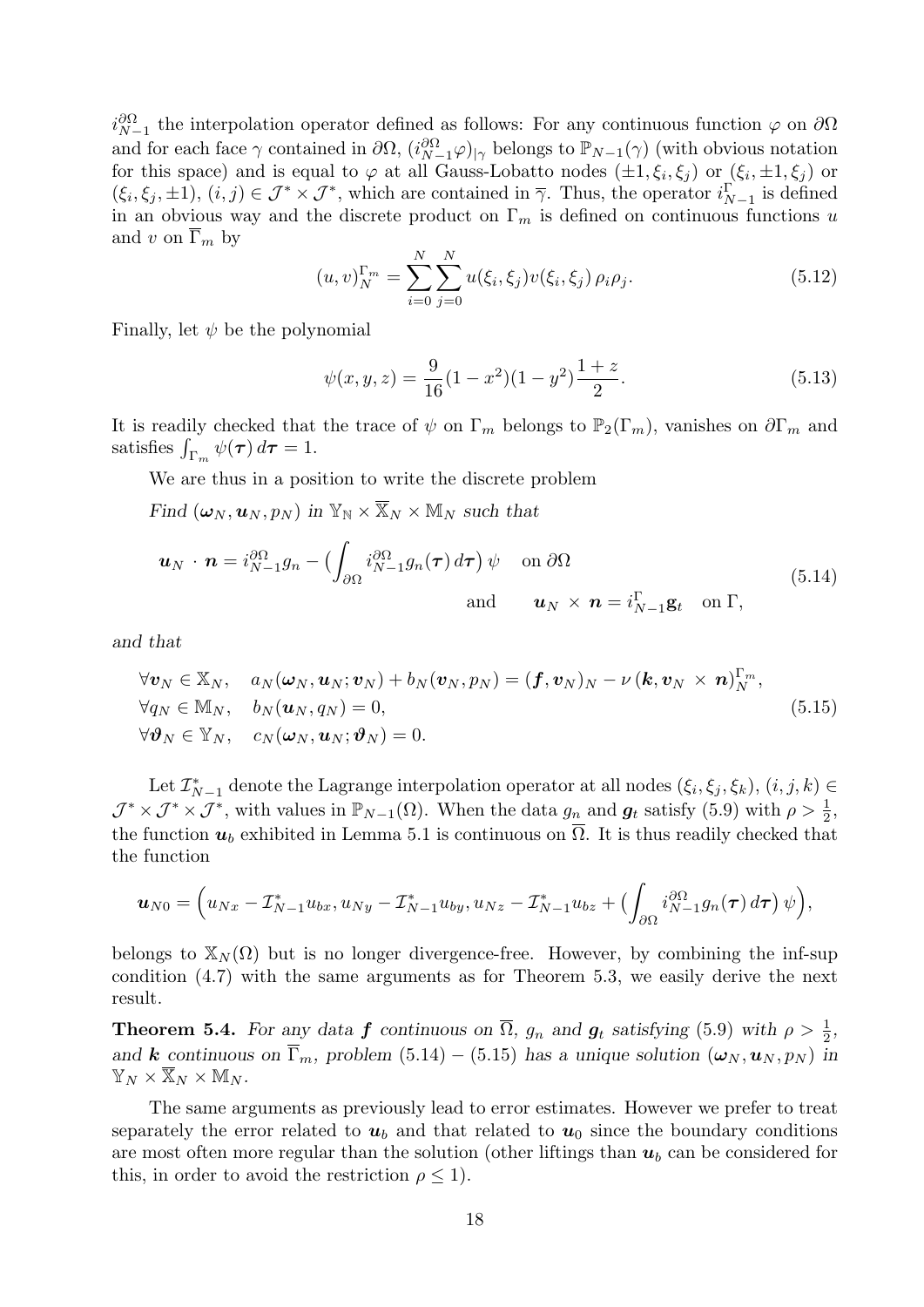### Theorem 5.5. Assume that

(i) the data **f** belong to  $H^{\sigma}(\Omega)^3$ ,  $\sigma > \frac{3}{2}$ , (ii) the data  $g_n$  and  $g_t$  satisfy (5.5) and (5.9) with  $\rho > \frac{1}{2}$ , (iii) the data **k** belong to  $H^{\tau}(\Gamma_m)^3$ ,  $\tau > 1$ , (iv) the solution  $(\omega, \mathbf{u}, p)$  of problem  $(5.3) - (5.4)$  is such that  $(\mathbf{u}, p)$  belongs to  $H^s(\omega)^3$  ×  $H^{s-1}(\Omega)$ ,  $1 \leq s \leq \rho + 1$ . Then, for the space  $\mathbb{M}_N$  introduced in Definition 4.5, the following error estimate holds

between this solution and the solution ( $\omega_N$ ,  $u_N$ ) of problem (5.14) – (5.15):

$$
\|\omega - \omega_{N}\|_{L^{2}(\Omega)^{3}} + \|u - u_{N}\|_{\mathbb{X}(\Omega)} + N^{-1} \|p - p_{N}\|_{L^{2}(\Omega)}
$$
  
\n
$$
\leq c \left( N^{1-s} \left( \|u\|_{H^{s}(\Omega)^{3}} + \|p\|_{H^{s-1}(\Omega)} \right) + N^{-\sigma} \|f\|_{H^{\sigma}(\Omega)^{3}} + N^{\frac{1}{2}-\tau} \|k\|_{H^{\tau}(\Gamma)^{3}} + N^{-\rho} \left( \|g_{x}\|_{H^{\rho+\frac{1}{2}}(\Gamma)} + \|g_{y}\|_{H^{\rho+\frac{1}{2}}(\Gamma)} + \|g_{z}\|_{H^{\rho+\frac{1}{2}}(\partial\Omega)} \right) \right).
$$
\n(5.16)

As in Section 4, this estimate is fully optimal for both the vorticity and the velocity, but is not for the pressure. However the lack of optimality is the same in the simpler case of homogeneous Dirichlet conditions on the velocity.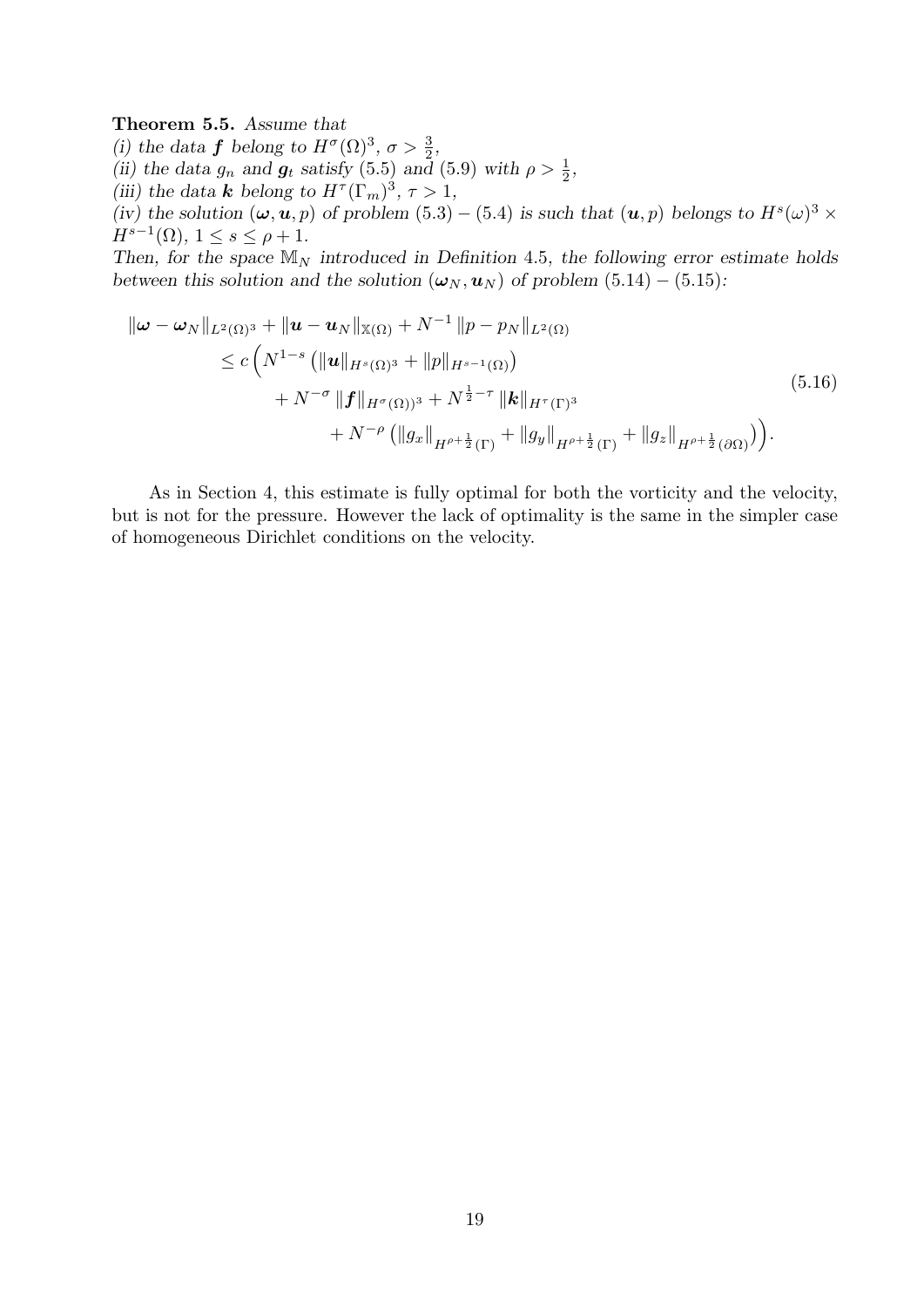### 6. Some numerical experiments.

We present successively the two-dimensional and the three-dimensional experiments.

In all cases, problem  $(3.7)$  results into a square linear system. Its size is the sum of the dimensions of  $\mathbb{X}_N$ ,  $\mathbb{Y}_N$  and  $\mathbb{M}_N$ , i.e., approximatively  $4N^2$  in dimension  $d=2$  and  $7N<sup>3</sup>$  in dimension  $d = 3$ . For this reason, the numerical experiments are performed with  $N = 50$  in dimension  $d = 2$  but only with  $N = 30$  in dimension  $d = 3$ . The global system is not symmetric and is solved by the GMRES method.

Two-dimensional computations



Figure 1: Isovalues of the vorticity, velocity and pressure for the data in  $(6.5)$  and  $k = 0$ 

Just for this section, we work with

$$
\Omega = ]-1,1[^{2}, \qquad \Gamma_{m} = ]-1,1[\times \{1\}.
$$
\n(6.1)

We recall the main modifications with respect to the three-dimensional case: 1) The vorticity  $\omega$  is now a scalar function in  $L^2(\Omega)$ , and the sixth line of (1.1) reads

$$
\omega = k \quad \text{on } \Gamma_m. \tag{6.2}
$$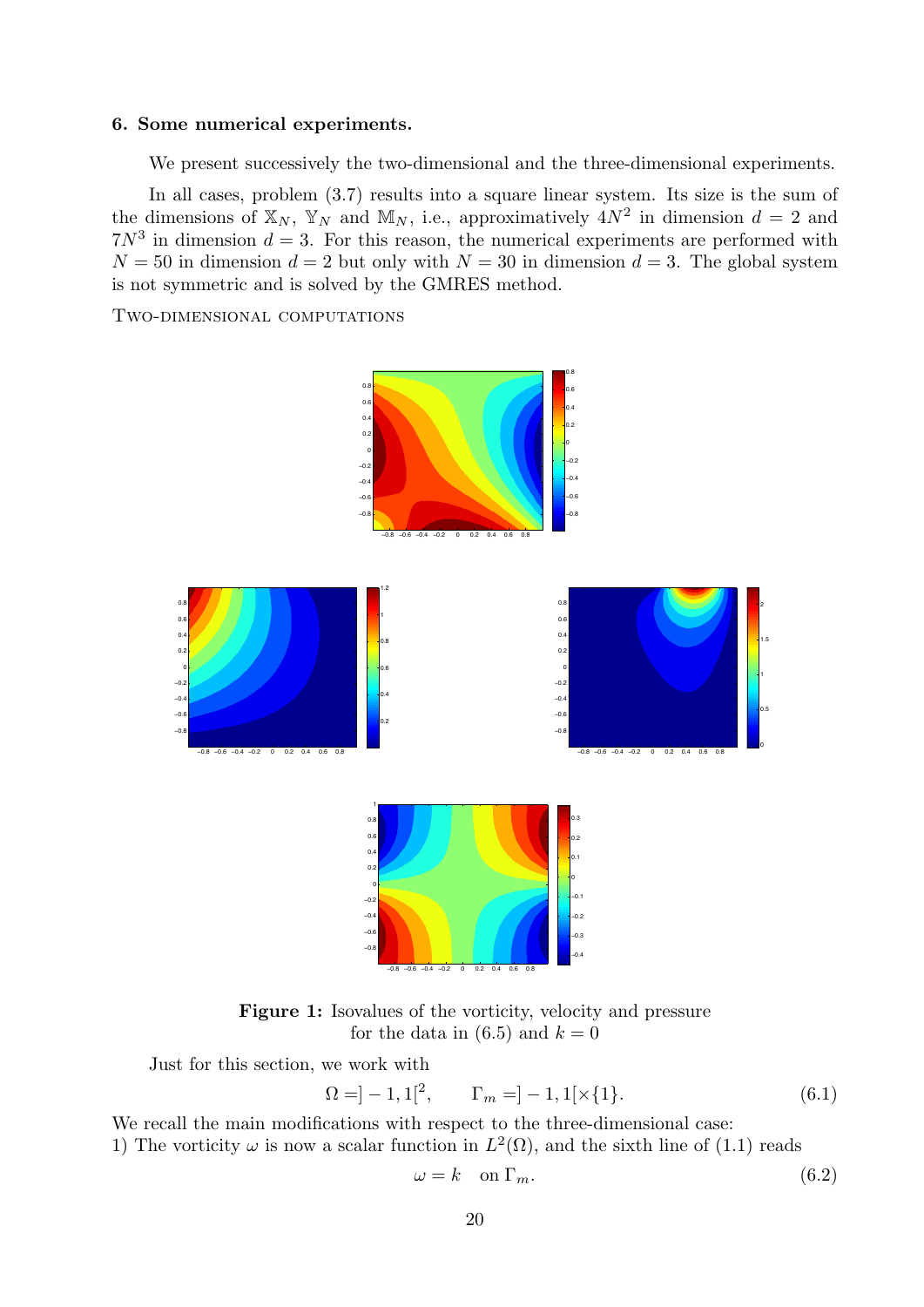This yields that the last term in the first line of problems (5.4) and (5.15) must be replaced by  $\nu \langle k, v \cdot \tau \rangle_{\Gamma_m}$  and  $\nu (k, v \cdot \tau)_{N}^{\Gamma_m}$ , respectively, where  $\tau$  denotes the tangential vector to  $\Gamma_m$  which is directly normal to  $\boldsymbol{n}$ .

2) According to the approach in [5], the discrete space of vorticities is the space  $\mathbb{Y}_N =$  $\mathbb{P}_N(\Omega)$ . The space  $Z_N$  is now of dimension 2, spanned by the orthogonal projections onto  $L^2_{\circ}(\Omega)$  of the polynomials

$$
(L'_N \pm L'_{N-1})(x) \chi_N^-(y). \tag{6.3}
$$

The space  $\mathbb{M}_N$  is then defined thanks to an obvious analogue of Definition 4.5, and the inf-sup condition (4.7) remains valid in this case.

With these choices, the results of Theorems 4.4, 4.7 and 5.5 still hold.



Figure 2: Isovalues of the vorticity, velocity and pressure for the data in  $(6.5) - (6.6)$ 

We take the coefficient  $\nu$  given by

$$
\nu = 10^{-2},\tag{6.4}
$$

which corresponds to the viscosity of the water. The data  $f$  are fixed equal to zero, which means that the effects of gravity are neglected.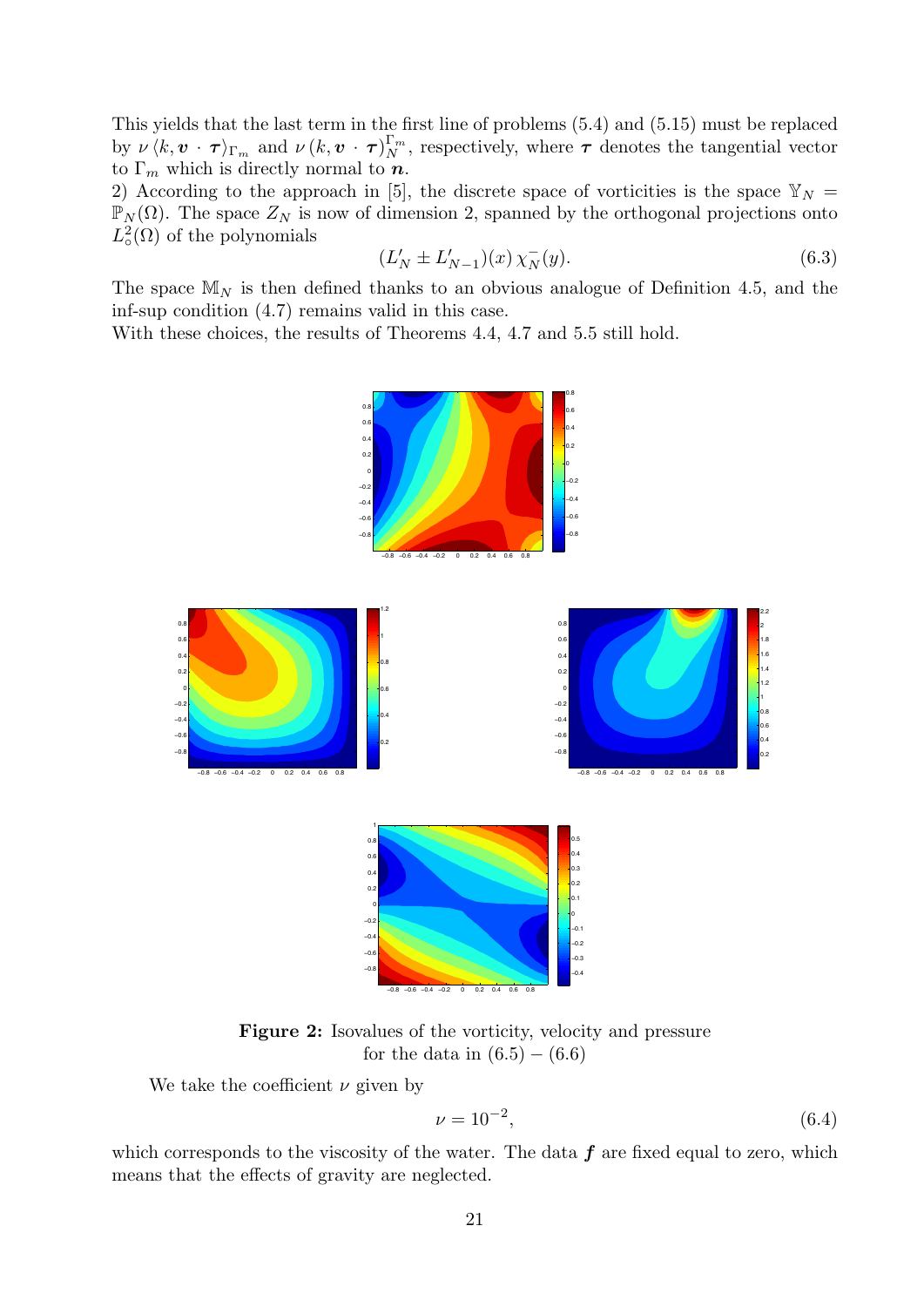We first work with  $k = 0$  and the boundary velocity  $g = (g_x, g_y)$  given by

$$
g_x(-1, y) = \frac{2}{3}(1 + y), \qquad g_y(-1, y) = 0,
$$
  
\n
$$
g_x(x, -1) = g_y(x, -1) = 0,
$$
  
\n
$$
g_x(1, y) = g_y(1, y) = 0,
$$
  
\n
$$
hskip6trueom{aligned}\n\text{Askip6} \text{for } u \in \text{Im} g_y(x, 1) = \begin{cases}\n0 & \text{if } -1 \le x \le 0, \\
40x^2(1 - x)^2 & \text{if } 0 \le x \le 1.\n\end{cases}
$$
\n(6.5)

Note that these data satisfy the compatibility condition (5.5). Figure 1 presents from top to bottom and from left to right the isovalues of the vorticity, the isovalues of the two components of the velocity and the isovalues of the pressure, computed with  $N = 50$ .

In a second step we still work with the data  $g$  given in (6.5) but now with the boundary vorticity k given by

$$
k(x,1) = \sin(\pi x). \tag{6.6}
$$

Figure 2 presents the same quantities as previously but now for these new data.

Three-dimensional computations

The two numerical experiments that we present in this Section are performed on the domain  $\Omega$  and for the partition of its boundary given in (3.1). In both cases, we still take the coefficient  $\nu$  defined by (6.4). The data  $f$  and  $k$  are fixed equal to zero, which means in particular that the effects of gravity are neglected.

In view of Section 5, we must now define the data  $g_n$  and  $g_t$ .

(i) In the first experiment, we take  $g_y$  equal to 0 on  $\Gamma$  and  $g_z$  equal to 0 on  $\partial\Omega$ . The function  $g_x$  is given by

$$
g_x(-1, y, z) = \begin{cases} (1 - y^2)z^{\frac{3}{2}}(1 - z^{\frac{3}{2}}) & \text{if } 0 \le z \le 1, \\ 0 & \text{if } -1 \le z < 0, \end{cases} -1 \le y \le 1,
$$
  

$$
g_x(1, y, z) = \frac{3}{40}(1 - y^2)(1 - z), \qquad -1 \le y, z \le 1,
$$
  

$$
g_x(x, -1, z) = g_x(x, 1, z) = 0, \qquad -1 \le x, z \le 1,
$$
  
(6.7)

$$
g_x(x, y, -1) = \begin{cases} \frac{3}{20}x^2(1 - y^2) & \text{if } 0 \le x \le 1, \\ 0 & \text{if } -1 \le x < 0, \end{cases} \qquad -1 \le y \le 1.
$$

It can be noted that  $g_n$  is not zero on the faces contained in the planes  $x = \pm 1$  while  $g_t$ is not zero on the face contained in the plane  $z = -1$ . Moreover the function  $g_n$  satisfies condition (5.5).

Figure 3 presents from top to bottom and from left to right the isovalue curves of the three components of the vorticity, the three components of the velocity and the pressure in the plane  $y=\frac{1}{2}$  $\frac{1}{2}$ , for the boundary conditions given in (6.7).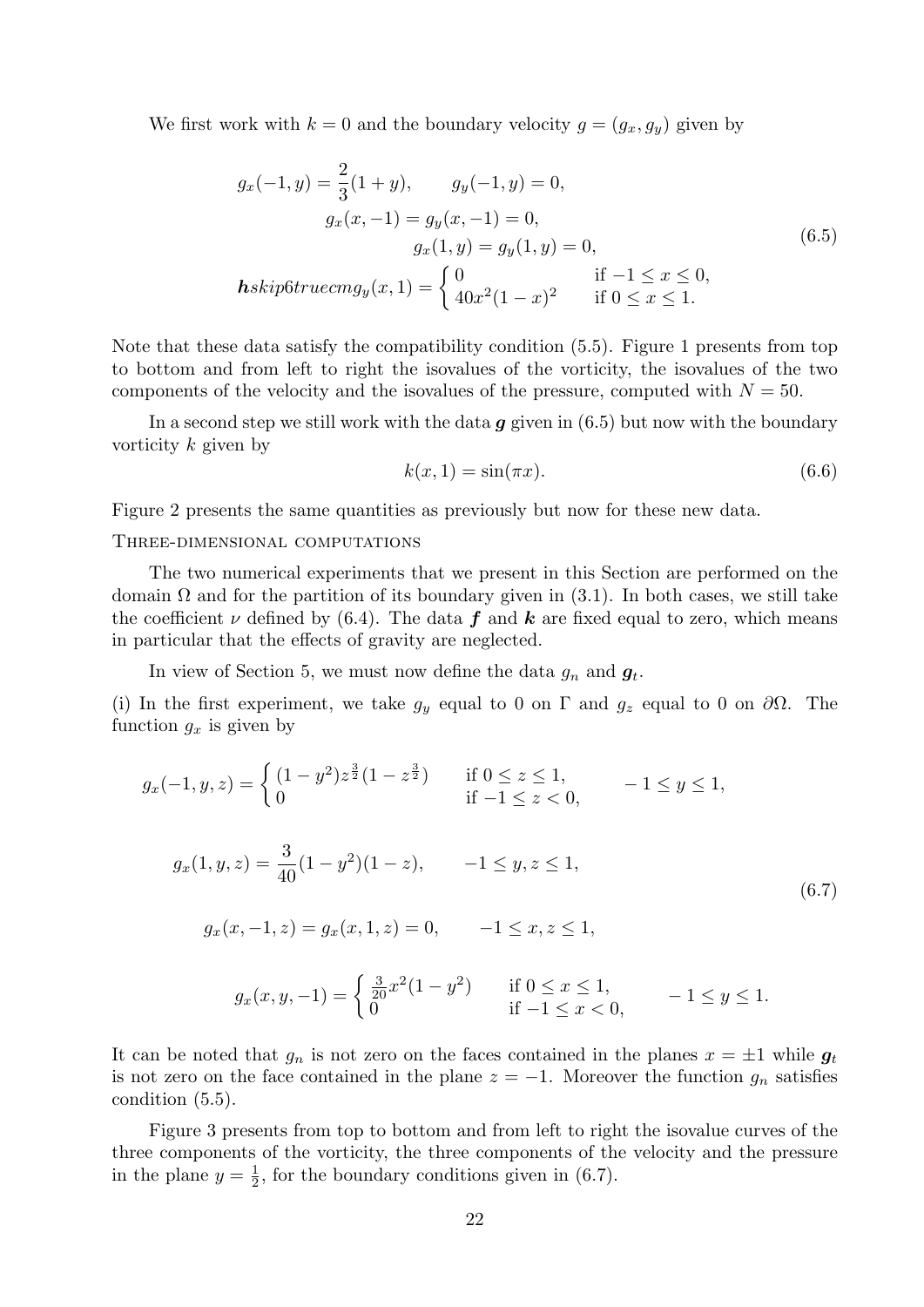

Figure 3: Isovalues of the vorticity, velocity and pressure for the data in (6.7)

(ii) In the second experiment, we work in the case where  $g_t$  is equal to zero on  $\Gamma$  and  $g_n$  is equal to zero on the faces contained in the planes  $x = -1$ ,  $y = \pm 1$  and  $z = -1$ . Otherwise, the function  $g_n$  is given by

$$
g_x(1, y, z) = \begin{cases} \frac{256}{5} (1 - y^2)^2 (\frac{1}{2} + z)(1 + z) & \text{if } -1 \le z \le -\frac{1}{2}, \\ 0 & \text{if } -\frac{1}{2} < z \le 1, \end{cases} - 1 \le y \le 1,
$$
  

$$
g_z(x, y, 1) = (1 - x^2)^2 (1 - y^2)^2, \qquad -1 \le x, y \le 1.
$$
 (6.8)

Thus, it still satisfies condition (5.5).

Figure 4 presents the same quantities as in Figure 3 but now for the boundary conditions given in (6.8).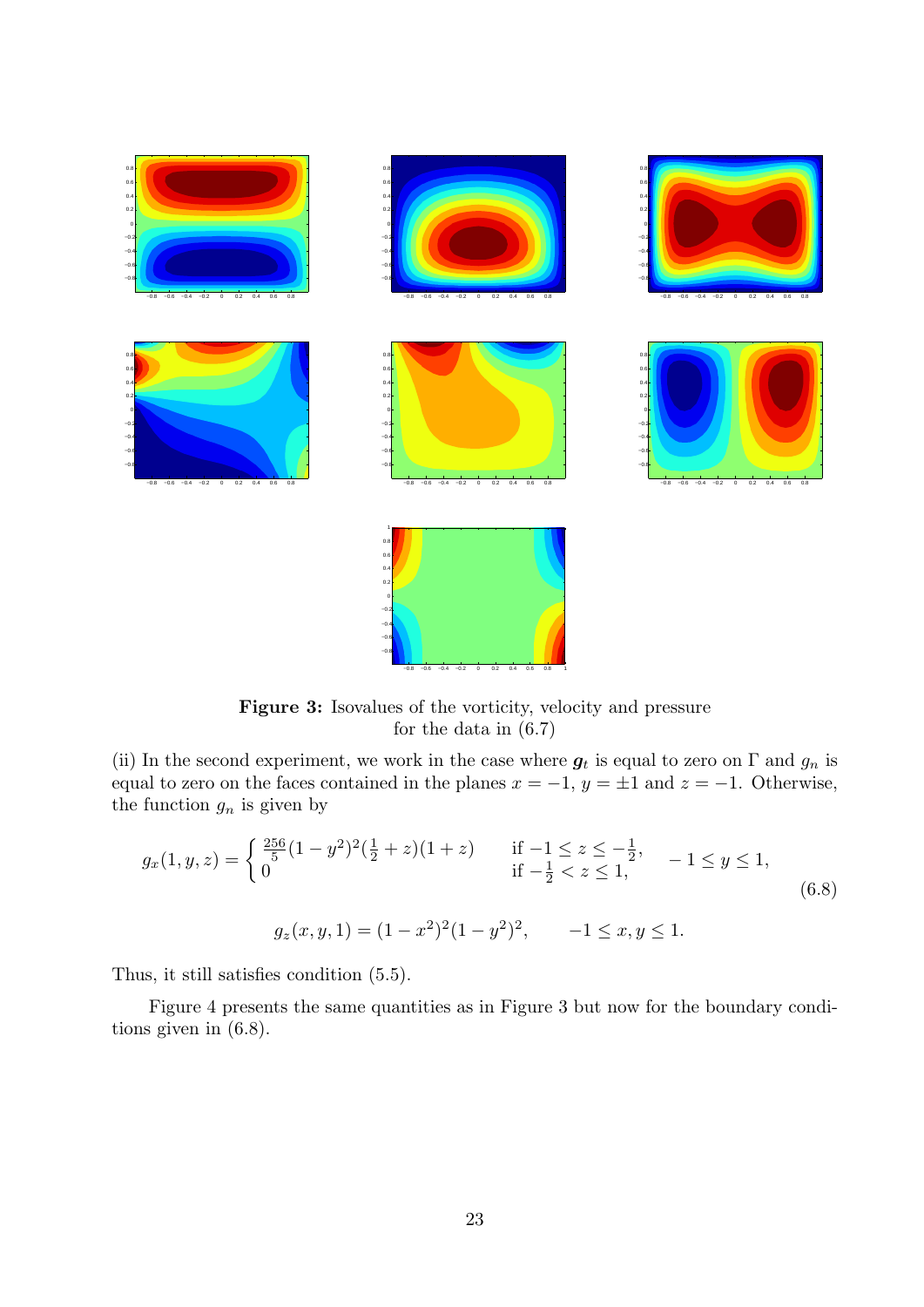

Figure 4: Isovalues of the vorticity, velocity and pressure for the data in (6.8)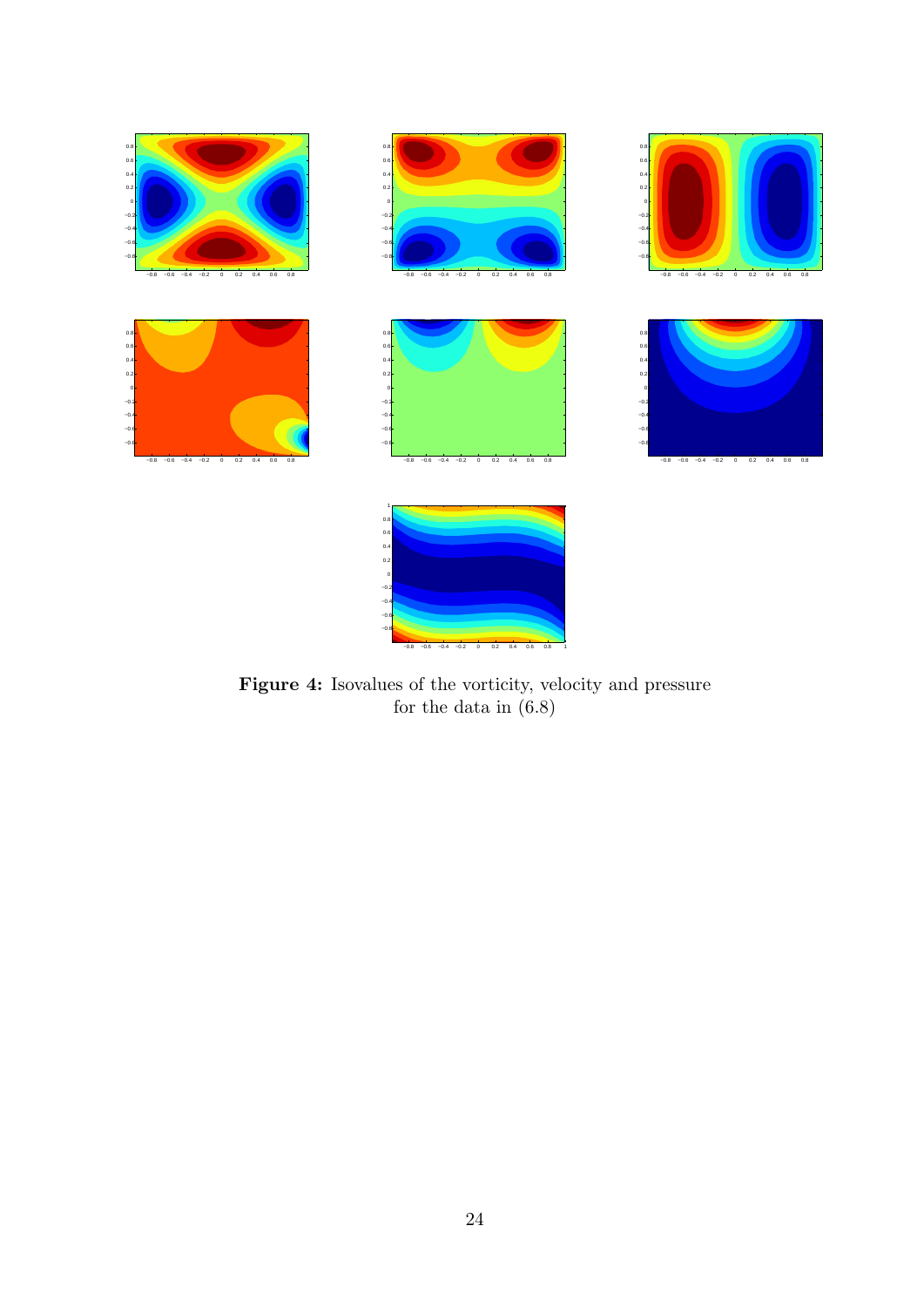# Appendix

The aim of this appendix is to present the rather technical proofs of Lemmas 3.1 and 4.6. So, in a first step, we identify the space

$$
Z_N = \big\{ q_N \in L^2_{\circ}(\Omega) \cap \mathbb{P}_{N-1}(\Omega); \ \forall \boldsymbol{v}_N \in \mathbb{X}_N, \ b_N(\boldsymbol{v}_N, q_N) = 0 \big\}.
$$
 (a.1)

We introduce the polynomials

$$
\chi_N^{\pm}(z) = \frac{L'_N(z)}{N+1} \pm \frac{L'_{N-1}(z)}{N-1}.
$$
\n(a.2)

**Lemma a.1.** The space  $Z_N$  is spanned by the orthogonal projections onto  $L^2_{\sigma}(\Omega)$  of the polynomials

$$
(L'_N \pm L'_{N-1})(x) (L'_N \pm L'_{N-1})(y) \varphi_N(z), \qquad (L'_N \pm L'_{N-1})(x) \varphi_N(y) \chi_N^-(z)
$$
  
and 
$$
\varphi_N(x) (L'_N \pm L'_{N-1})(y) \chi_N^-(z),
$$
 (a.3)

where  $\varphi_N$  runs through  $\mathbb{P}_{N-1}(-1,1)$ .

**Proof:** We first observe from the boundary conditions in the definition of  $\mathbb{X}_N$  that, for all  $v_N$  in  $\mathbb{X}_N$  and  $q_N$  in  $\mathbb{P}_{N-1}(\Omega)$ ,  $b_N(v_N, q_N)$  cancels if and only if  $b_N(v_N, q_N)$  cancels, where  $q_N^{\circ}$  denotes the orthogonal projection of  $q_N$  onto  $L^2(\Omega)$ ; so, only for this proof, we omit to enforce that  $q_N$  belongs to  $L^2(\Omega)$ . Owing to the definition of  $Z_N$ , any polynomial  $q_N$  in  $Z_N$  satisfies

$$
\forall \boldsymbol{v}_N \in \left( H_0^1(\Omega) \cap \mathbb{P}_{N-1}(\Omega) \right)^3, \quad b(\boldsymbol{v}_N,q_N) = 0.
$$

So it follows from [12, Remark 24.1] for instance that  $Z_N$  is contained in the sum of the space  $Z_N^1$  spanned by the polynomials in  $(a.3)$  and of the space  $Z_N^2$  spanned by

$$
L_{N-1}(x), L_{N-1}(y), L_{N-1}(z),
$$
  
\n
$$
L_{N-1}(x)L_{N-1}(y), L_{N-1}(x)L_{N-1}(z), L_{N-1}(y)L_{N-1}(z),
$$
  
\n
$$
L_{N-1}(x)L_{N-1}(y)L_{N-1}(z)
$$
  
\n
$$
(L'_{N} \pm L'_{N-1})(x) \varphi_{N}(y) \chi_{N}^{+}(z)
$$
 and 
$$
\varphi_{N}(x)(L'_{N} \pm L'_{N-1})(y) \chi_{N}^{+}(z),
$$
\n
$$
(a.4)
$$

where  $\varphi_N$  runs through the subspace  $\mathbb{P}_{N-1}^0(-1,1)$  of  $\mathbb{P}_{N-1}(-1,1)$  made of polynomials vanishing in  $\pm 1$ . So, it remains to check that  $Z_N^1$  is contained in  $Z_N$  and that the intersection of  $Z_N$  and  $Z_N^2$  is reduced to  $\{0\}.$ 

1) To prove that  $Z_N^1$  is contained in  $Z_N$ , we observe that any  $\mathbf{v}_N = (v_{Nx}, v_{Ny}, v_{Nz})$  in  $\mathbb{X}_N$ admits the expansion

$$
v_{Nx}(x, y, z) = \sum_{m=1}^{N-2} \alpha_m(x, z) (1 - y^2) L'_m(y),
$$
  

$$
v_{Ny}(x, y, z) = \sum_{m=1}^{N-2} \beta_m(y, z) (1 - x^2) L'_m(x),
$$
  

$$
v_{Nz}(x, y, z) = \sum_{m=1}^{N-2} \gamma_m(y, z) (1 - x^2) L'_m(x),
$$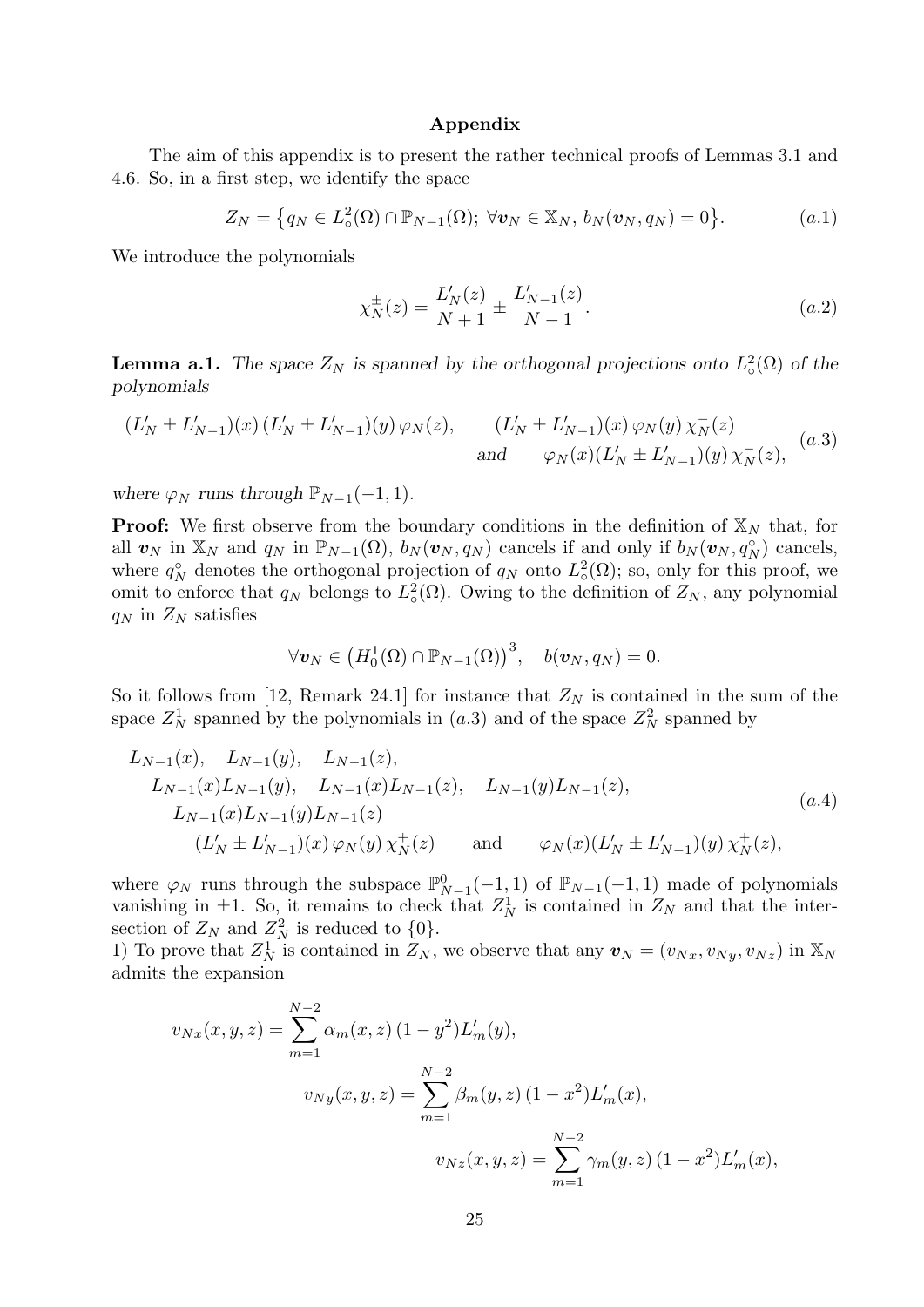for polynomials  $\alpha_m$ ,  $\beta_m$  and  $\gamma_m$  with appropriate degree and satisfying appropriate nullity conditions on the edges of the square  $]-1,1[^2$ . As a consequence, we have

$$
(\text{div } \boldsymbol{v}_N)(x, y, z) = \sum_{m=1}^{N-2} (\partial_x \alpha_m)(x, z) (1 - y^2) L'_m(y) + \sum_{m=1}^{N-2} (\partial_y \beta_m + \partial_z \gamma_m)(y, z) (1 - x^2) L'_m(x).
$$

We recall from [12, Remark 3.2] the orthogonality properties

$$
\int_{-1}^{1} L'_{m}(\zeta) L'_{N}(\zeta) (1 - \zeta^{2}) d\zeta = \int_{-1}^{1} L'_{m}(\zeta) L'_{N-1}(\zeta) (1 - \zeta^{2}) d\zeta = 0,
$$
\n
$$
1 \le m \le N - 2,
$$
\n
$$
(a.5)
$$

so that  $b(\mathbf{v}_N, q_N)$  is equal to zero for all  $\mathbf{v}_N$  in  $\mathbb{X}_N$  and  $q_N$  defined in (a.3). Thus, all polynomials in  $Z_N^1$  belong to  $Z_N$ .

2) Let now  $q_1^*$ , ... and  $q_7^*$  denote the first seven polynomials in (a.4). Setting  $v_1^*$  =  $(v_{1x}^*, 0, 0)$ , with

$$
v_{1x}^* = (L_N - L_{N-2})(x)(L_2 - L_0)(y)(L_2 - L_0)(z),
$$

we observe that  $v_1^*$  belongs to  $\mathbb{X}_N$  and that, see [12, Thm 3.3],

$$
(\text{div } \boldsymbol{v}_1^*)(x, y, z) = (2N - 1)L_{N-1}(x)(L_2 - L_0)(y)(L_2 - L_0)(z).
$$

Thus,  $b(\mathbf{v}_1^*, q_1^*)$  is negative and  $q_1^*$  does not belong to  $Z_N$ . The same result for  $q_2^*$  and  $q_3^*$  is obtained by exchanging the variables x, y and z and the components of the function  $v_1^*$ . Similarly, by taking  $v_4^* = (v_{4x}^*, 0, 0)$ , with

$$
v_{4x}^* = (L_N - L_{N-2})(x)(L_{N-1} - L_{N-3})(y)(L_2 - L_0)(z),
$$

we obtain that  $q_4^*$  does not belong to  $Z_N$  and the same result holds for  $q_5^*$  and  $q_6^*$ . Finally, taking  $v_7^* = (v_{7x}^*, 0, 0)$ , with

$$
v_{7x}^* = (L_N - L_{N-2})(x)(L_{N-1} - L_{N-3})(y)(L_{N-1} - L_{N-3})(z),
$$

yields that  $q_7^*$  does not belong to  $Z_N$ . On the other hand, taking  $\mathbf{v}^\sharp = (v_x^\sharp, 0, 0)$ , with (note that  $\chi_N^+$  vanishes in  $z = -1$ )

$$
v_x^{\sharp}(x,y) = (L_N - L_{N-2})(x)\varphi_N(y)\,\chi_N^+
$$

gives

$$
(\operatorname{div} \boldsymbol{v}^{\sharp})(x, y, z) = (2N - 1)L_{N-1}(x)\varphi_{N}(y)\chi_{N}^{+}.
$$

Owing to the formula  $L'_N = (2N-1)L_{N-1} + L'_{N-2}$ , we derive that none of the polynomials in the first family in the last line of  $(a.4)$  belongs to  $Z_N$ . The same property for the second family is derived by exchanging the variables  $x$  and  $y$ .

This concludes the proof.

It can be checked [12, Thm 24.1] that, up to the polynomials

$$
(L'_N \pm L'_{N-1})(x) (L'_N \pm L'_{N-1})(y) \chi_N^-(z),
$$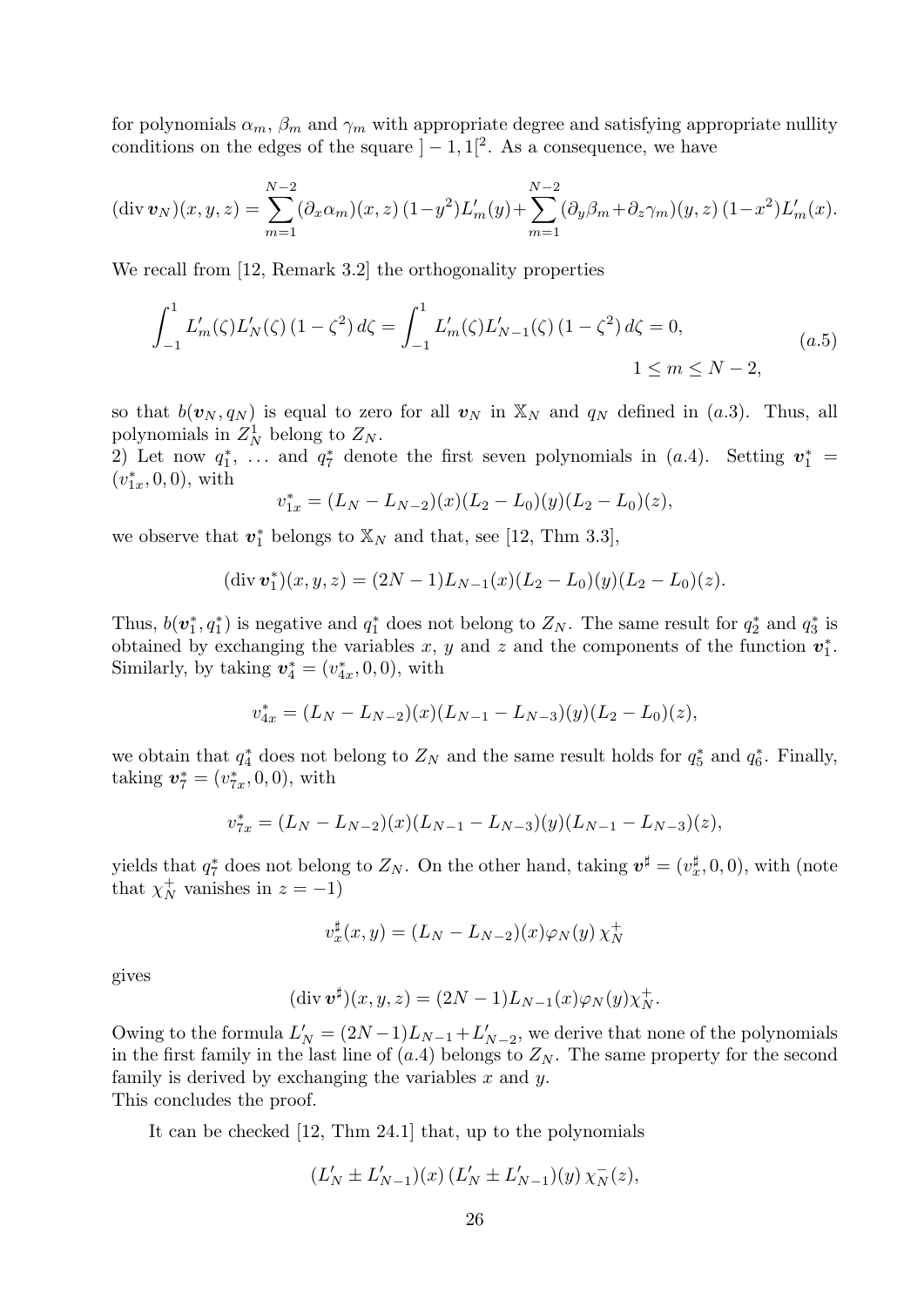that appear thrice in  $(a.3)$ , all the polynomials in  $(a.3)$  are linearly independent. This leads to the following statement.

# Corollary a.2. The space  $Z_N$  has dimension  $8(N-1)$ .

From now on, for any function  $\varphi$  in  $L^2(\Omega)$ , we agree to denote by  $[\varphi]^\circ$  its orthogonal projection on  $L^2_{\circ}(\Omega)$ , namely  $[\varphi]$ <sup>°</sup> =  $\varphi - \frac{1}{8}$  $\frac{1}{8} \int_{\Omega} \varphi(\boldsymbol{x}) d\boldsymbol{x}$ . We now intend to prove an inf-sup condition on the form  $b(\cdot, \cdot)$  between  $\mathbb{X}_N$  and the space  $\mathbb{M}_N$  introduced in Definition 4.5. In order to do this, we observe that each  $q_N$  in  $\mathbb{M}_N$  admits the expansion

$$
q_N = q_N^1 + q_N^2 + q_N^3, \qquad (a.6)
$$

where

(i)  $q_N^1$  belongs to the orthogonal space  $\mathbb{M}^1_N$  of the space  $\widetilde{Z}_N$  introduced in Definition 4.5 and of the polynomials introduced in  $(a.4)$  in  $L^2_{\circ}(\Omega) \cap \mathbb{P}_{N-1}(\Omega)$ ;

(ii)  $q_N^2$  belongs to the space  $\mathbb{M}_N^2$  spanned by the seven polynomials

$$
L_{N-1}(x), \quad L_{N-1}(y), \quad L_{N-1}(z), \quad L_{N-1}(x)L_{N-1}(y), \quad L_{N-1}(x)L_{N-1}(z),
$$
  
\n
$$
L_{N-1}(y)L_{N-1}(z), \quad \text{and} \quad L_{N-1}(x)L_{N-1}(y)L_{N-1}(z); \tag{a.7}
$$

(iii)  $q_N^3$  belongs to the space  $\mathbb{M}_N^3$  spanned by the polynomials

$$
[(L'_N \pm L'_{N-1})(x)\varphi_N(y)\chi_N^+(z)]^{\circ} \quad \text{and} \quad [\varphi_N(x)(L'_N \pm L'_{N-1})(y)\chi_N^+(z)]^{\circ}, \quad (a.8)
$$

where  $\varphi_N$  runs through  $\mathbb{P}_{N-1}^0(-1,1)$ .

Indeed, the main idea for proving the inf-sup condition relies on the Boland and Nicolaides argument [14].

We first recall from [12, Thms 24.7 & 24.9] the following result.

**Lemma a.3.** For any  $q_N^1$  in  $\mathbb{M}_N^1$ , there exists a function  $\mathbf{v}_N^1$  in  $\mathbb{P}_{N-1}(\Omega)^3 \cap H_0^1(\Omega)^3$  such that div  $v_N^1 = q_N^1$  and

$$
\|\mathbf{v}_N^1\|_{H^1(\Omega)^3} \le c N \, \|q_N^1\|_{L^2(\Omega)}.
$$
\n(a.9)

A further property, see [12, Remark 24.1], is that

$$
\forall q_N^2 \in \mathbb{M}_N^2, \quad b(\mathbf{v}_N^1, q_N^2) = 0 \quad \text{and} \quad \forall q_N^3 \in \mathbb{M}_N^3, \quad b(\mathbf{v}_N^1, q_N^3) = 0. \quad (a.10)
$$

**Lemma a.4.** For any  $q_N^2$  in  $\mathbb{M}_{N}^2$ , there exists a function  $v_N^2$  in  $\mathbb{X}_N \cap H_0^1(\Omega)^3$  such that div  $\boldsymbol{v}_N^2 = q_N^2$  and

$$
\|\mathbf{v}_N^2\|_{H^1(\Omega)^3} \le c N \, \|q_N^2\|_{L^2(\Omega)}.\tag{a.11}
$$

**Proof:** With the same notation as in the proof of Lemma a.1, we observe that each  $q_N^2$  in  $\mathbb{M}_{N}^{2}$  can be written as

$$
q_N^2 = \sum_{i=1}^7 \lambda_i \, q_i^*,
$$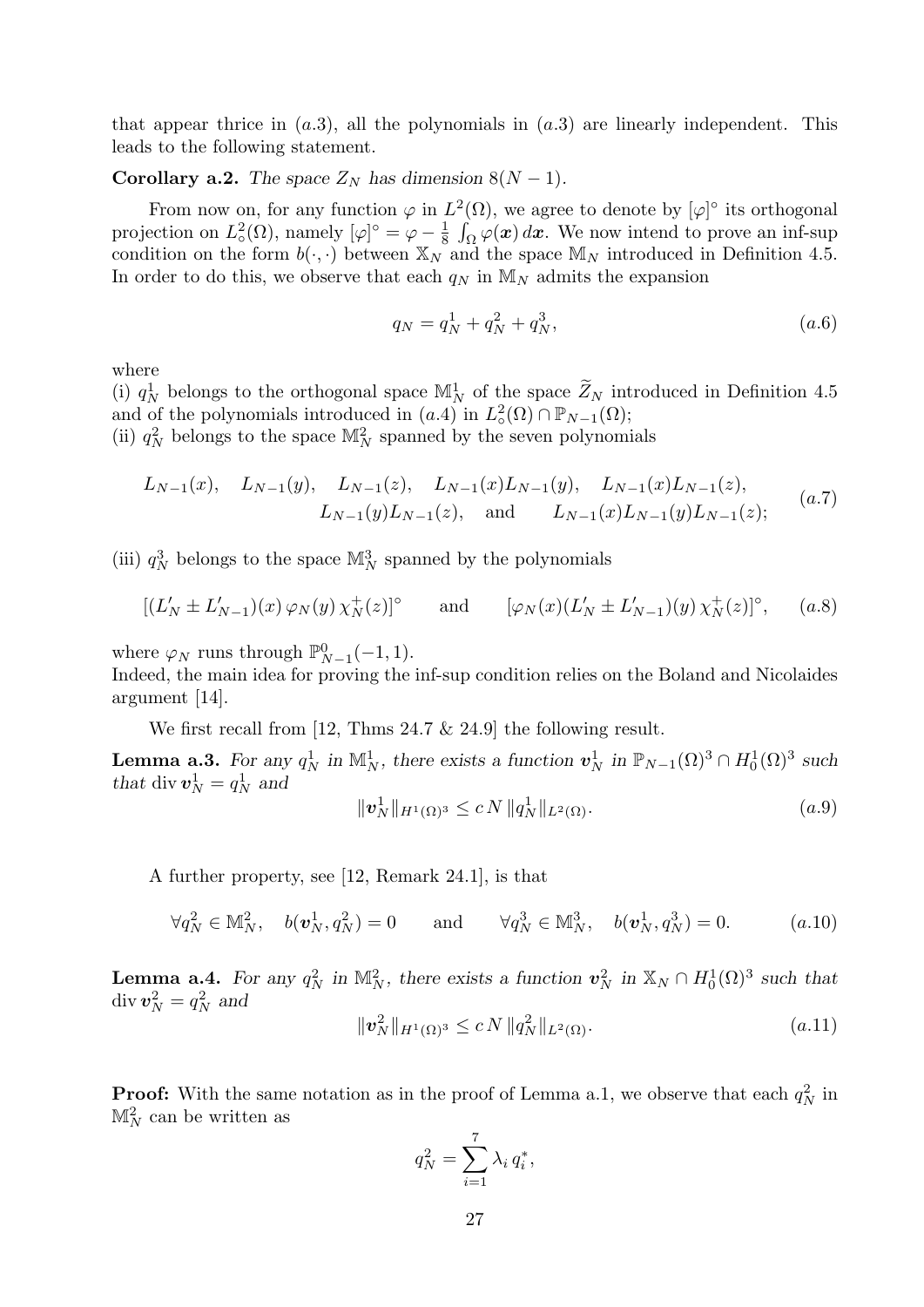and that the  $q_i^*$  are orthogonal in  $L^2(\Omega)$ . Moreover, the same arguments as in the proof of Lemma a.1 yield that there exist functions  $v_i^*$  in  $\mathbb{X}_N$  such that

$$
b(\bm{v}_i^*,q_i^*) = \|q_i^*\|_{L^2(\Omega)}^2 \quad \text{and} \quad \|{\bm{v}}_i^*\|_{H^1(\Omega)^3} \le c\,N\,\|q_i^*\|_{L^2(\Omega)}.
$$

Thus, taking  $v_N^2$  equal to  $\sum_{i=1}^7 \lambda_i v_i^*$  yields the desired result.

There also, since all functions  $v_i^*$  belong to  $H_0^1(\Omega)^3$ , we have

$$
\forall q_N^3 \in M_N^3 \quad b(\mathbf{v}_N^2, q_N^3) = 0. \tag{a.12}
$$

**Lemma a.5.** For any  $q_N^3$  in  $\mathbb{M}^3_N$ , there exists a function  $\mathbf{v}_N^3$  in  $\mathbb{X}_N$  such that  $\text{div } \mathbf{v}_N^3 = q_N^3$ and

$$
\|\mathbf{v}_N^3\|_{H^1(\Omega)^3} \le c N \, \|q_N^3\|_{L^2(\Omega)}.\tag{a.13}
$$

Proof: It is performed in two steps. 1) Each function  $q_N^3$  in  $\mathbb{M}_N^3$  can be written as

$$
q_N^3 = [L'_N(x)\,\varphi_\sharp(y)\,\chi_N^+(z)]^\circ + [L'_{N-1}(x)\,\varphi_\flat(y)\,\chi_N^+(z)]^\circ + [\psi_\sharp(x)L'_N(y)\,\chi_N^+(z)]^\circ + [\psi_\flat(x)L'_{N-1}(y)\,\chi_N^+(z)]^\circ,
$$

where the polynomials  $\varphi_{\sharp}, \varphi_{\flat}, \psi_{\sharp}$  and  $\psi_{\flat}$  belong to  $\mathbb{P}_{N-1}^{0}(-1, 1)$ . Moreover, it follows from (a.5) and the fact that the polynomial  $L'_{N}L'_{N-1}$  is odd that the four terms in the previous expansion are mutually orthogonal. So it suffices to prove the lemma with  $q_N^3$  replaced by each of these terms.

2) Let us set

$$
q_{\sharp} = [L'_N(x) \, \varphi_{\sharp}(y) \, \chi^+_N(z)]^{\circ},
$$

and take  $\mathbf{v}^{\sharp} = (v_x^{\sharp}, 0, 0)$ , with

$$
v_x^{\sharp}(x,y) = -(L_N - L_*)(x)\varphi_{\sharp}(y)\,\chi_N^+,
$$

and  $L_*$  equal to  $L_0$  if N is even, to  $L_1$  if N is odd. The same arguments as in the proof of Lemma a.1 lead to

$$
||q_{\sharp}||_{L^{2}(\Omega)} \leq \sqrt{N(N+1)} \, ||\varphi_{\sharp}||_{L^{2}(-1,1)} ||\chi_{N}^{+}||_{L^{2}(-1,1)},
$$

and

$$
b(\bm{v}^\sharp,q_\sharp) \ge N^2 \|\varphi_\sharp\|_{L^2(-1,1)}^2 \|\chi_N^+\|_{L^2(-1,1)}^2.
$$

Finally, applying a standard inverse inequality [12, Thm 5.1] to  $\varphi_{\sharp}$  and  $\chi^+_N$  gives

$$
\|\bm{v}^{\sharp}\|_{H^1(\Omega)^3} \leq c N^2 \|\varphi_{\sharp}\|_{L^2(-1,1)} \|\chi_N^+\|_{L^2(-1,1)}.
$$

Combining all this yields

$$
b(\boldsymbol{v}^\sharp,q_\sharp) \ge c N^{-1} \|q_N^\sharp\|_{L^2(\Omega)} \|\boldsymbol{v}^\sharp\|_{H^1(\Omega)^3},
$$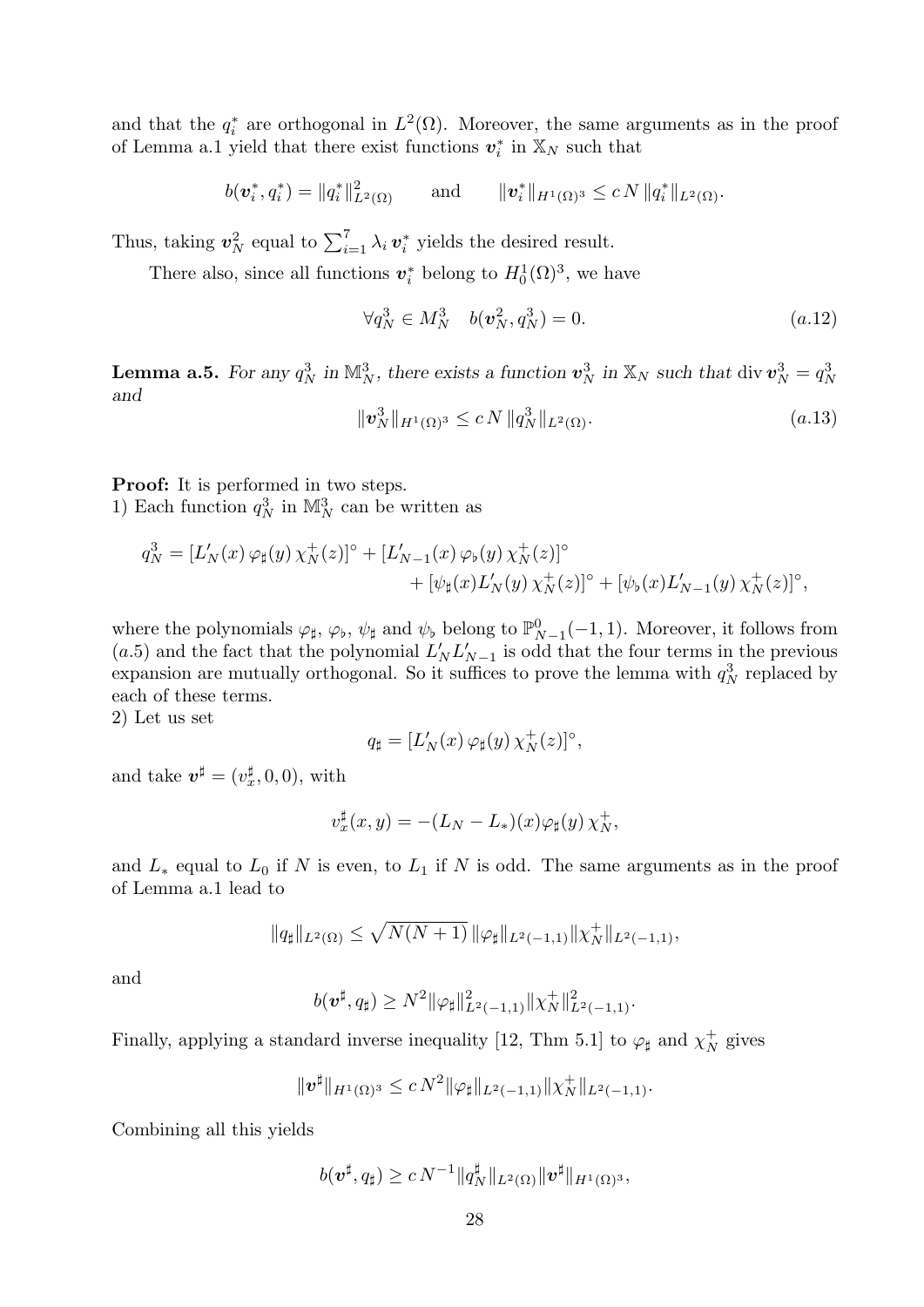which is the desired result for  $q_N^3 = q_\sharp$ . Similar arguments applied to the three other terms in  $q_N^3$  yield the inf-sup condition

$$
\forall q_N \in \mathbb{M}_N^3, \qquad \sup_{\boldsymbol{v}_N \in \mathbb{X}_N} \frac{b_N(\boldsymbol{v}_N, q_N)}{\|\boldsymbol{v}_N\|_{\mathbb{X}(\Omega)}} \ge c N^{-1} \|q_N\|_{L^2(\Omega)}.
$$

The desired property is then a direct consequence of this condition, see [18, Chap. I, Lemma 4.1].

We can now conclude thanks to the Boland and Nicolaides argument [14].

**Lemma a.6.** For the space  $\mathbb{M}_N$  introduced in Definition 4.5, there exists a constant  $\beta_* > 0$ such that the following inf-sup condition holds

$$
\forall q_N \in \mathbb{M}_N, \qquad \sup_{\boldsymbol{v}_N \in \mathbb{X}_N} \frac{b_N(\boldsymbol{v}_N, q_N)}{\|\boldsymbol{v}_N\|_{\mathbb{X}(\Omega)}} \geq \beta_* N^{-1} \|q_N\|_{L^2(\Omega)}.
$$
 (a.14)

**Proof:** Relying on the expansion  $(a.6)$ , we take for some positive constant  $\lambda$ 

$$
\boldsymbol{v}_N=-\boldsymbol{v}_N^1-\lambda\,\boldsymbol{v}_N^2-\lambda\,\boldsymbol{v}_N^3,
$$

where the functions  $v_N^1$ ,  $v_N^2$  and  $v_N^3$  are exhibited in Lemmas a.3 to a.5. Indeed, it follows from these lemmas,  $(a.10)$  and  $(a.12)$  that

$$
b_N(\boldsymbol{v}_N,q_N) = \|q_N^1\|_{L^2(\Omega)}^2 + \lambda \|q_N^2\|_{L^2(\Omega)}^2 + \lambda \|q_N^3\|_{L^2(\Omega)}^2 - \lambda b(\boldsymbol{v}_N^3,q_N^1) - \lambda b(\boldsymbol{v}_N^3,q_N^1) - \lambda b(\boldsymbol{v}_N^3,q_N^2).
$$

Since each div  $v_N^i$  is equal to  $q_N^i$ , it follows from the definition of  $b(\cdot, \cdot)$  that

$$
b_N(\boldsymbol{v}_N, q_N) \ge ||q_N^1||_{L^2(\Omega)}^2 + \lambda ||q_N^2||_{L^2(\Omega)}^2 + \lambda ||q_N^3||_{L^2(\Omega)}^3
$$
  
 
$$
- \lambda ||q_N^1||_{L^2(\Omega)} ||q_N^2||_{L^2(\Omega)} - \lambda ||q_N^1||_{L^2(\Omega)} ||q_N^3||_{L^2(\Omega)} - \lambda ||q_N^2||_{L^2(\Omega)} ||q_N^3||_{L^2(\Omega)},
$$

whence

$$
b_N(\boldsymbol{v}_N,q_N) \geq \frac{1}{2} ||q_N||_{L^2(\Omega)}^2 + \lambda(\frac{1}{2}-\lambda) ||q_N^2||_{L^2(\Omega)}^2 + \lambda(\frac{1}{2}-\lambda) ||q_N^3||_{L^2(\Omega)}^2.
$$

When taking  $\lambda = \frac{1}{4}$  $\frac{1}{4}$ , we derive

$$
b_N(\boldsymbol{v}_N,q_N) \geq \frac{1}{16} \left( \|q_N^1\|_{L^2(\Omega)}^2 + \|q_N^2\|_{L^2(\Omega)}^2 + \|q_N^3\|_{L^2(\Omega)}^2 \right).
$$

On the other hand, we derive from Lemmas a.3 to a.5 that

$$
\|\boldsymbol{v}_N\|_{\mathbb{X}(\Omega)} \le c N \left( \|q_N^1\|_{L^2(\Omega)}^2 + \|q_N^2\|_{L^2(\Omega)}^2 + \|q_N^3\|_{L^2(\Omega)}^2 \right)^{\frac{1}{2}}.
$$

We also have

$$
||q_N||_{L^2(\Omega)} \leq \sqrt{3} \left( ||q_N^1||^2_{L^2(\Omega)} + ||q_N^2||^2_{L^2(\Omega)} + ||q_N^3||^2_{L^2(\Omega)} \right)^{\frac{1}{2}}.
$$

Combining the last three lines leads to the desired condition.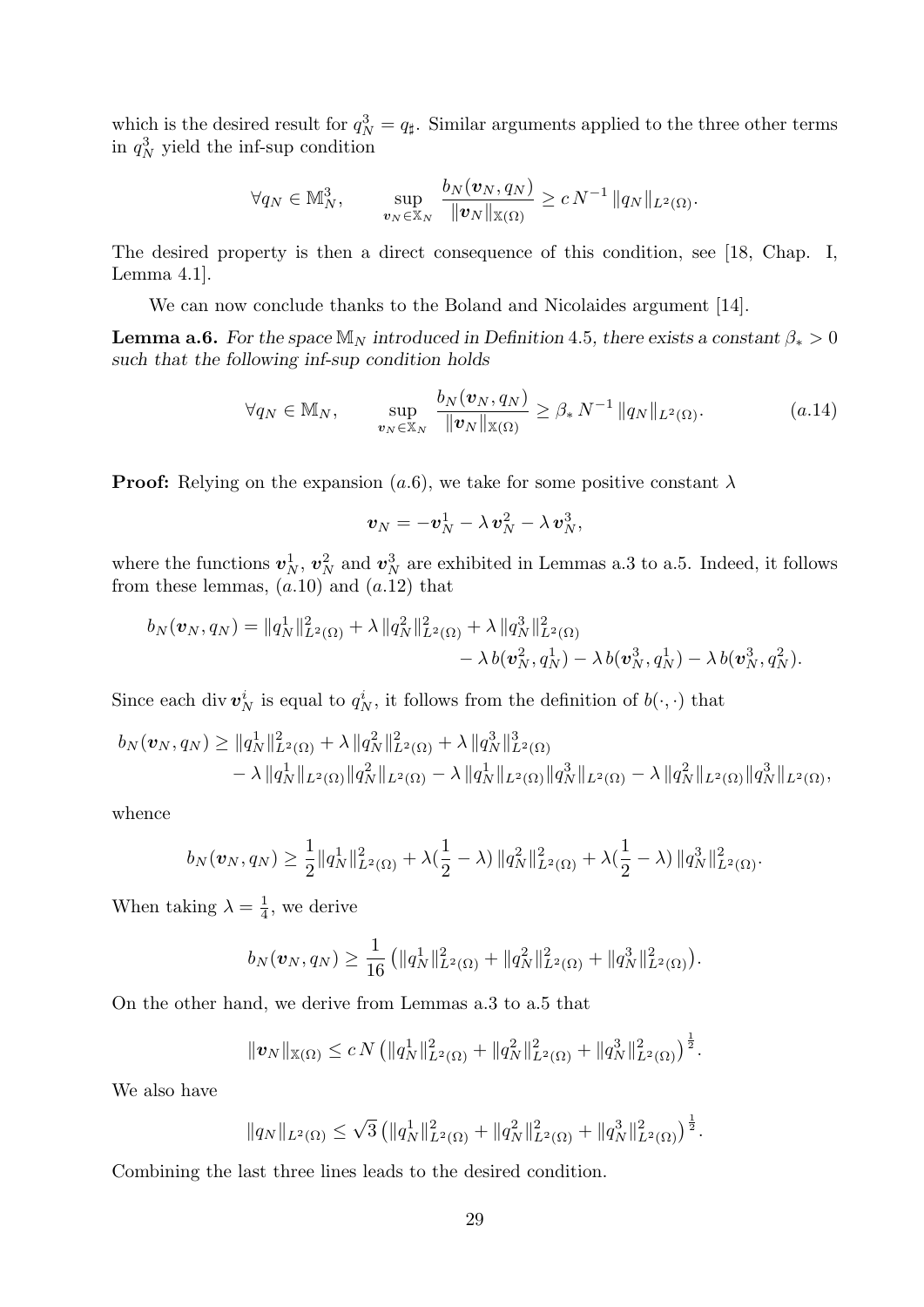# References

- [1] M. Amara, D. Capatina-Papaghiuc, E. Chac´on-Vera, D. Trujillo Vorticity–velocity–pressure formulation for Stokes problem, Math. Comput. 73 (2004), 1673–1697.
- [2] M. Amara, D. Capatina-Papaghiuc, D. Trujillo A 3D numerical scheme for the vorticity– velocity–pressure formulation of the Navier–Stokes problem, Internal Report L.M.A., Université de Pau.
- [3] K. Amoura, C. Bernardi, N. Chorfi Spectral element discretization of the vorticity, velocity and pressure formulation of the Stokes problem, Math. Model. Numer. Anal. 40 (2006), 897–921.
- [4] C. Amrouche, C. Bernardi, M. Dauge, V. Girault Vector potentials in three-dimensional nonsmooth domains, Math. Meth. in the Applied Sciences 21 (1998), 823–864.
- [5] C. Bernardi, N. Chorfi Spectral discretization of the vorticity, velocity and pressure formulation of the Stokes problem, SIAM J. Numer. Anal. 44 (2006), 826–850.
- [6] C. Bernardi, M. Dauge, Y. Maday Interpolation of nullspaces for polynomial approximation of divergence-free functions in a cube, in Proc. Conf. Boundary Value Problems and Integral Equations in Nonsmooth Domains, M. Costabel, M. Dauge & S. Nicaise eds., Lecture Notes in Pure and Applied Mathematics 167, Dekker (1994), 27–46.
- [7] C. Bernardi, M. Dauge, Y. Maday Polynomials in Sobolev Spaces and Application to the Mortar Spectral Element Method, in preparation.
- [8] C. Bernardi, V. Girault, P.-A. Raviart Incompressible Viscous Fluids and their Finite Element Discretizations, in preparation.
- [9] C. Bernardi, F. Hecht, F.Z. Nouri A new finite element discretization of the Stokes problem coupled with Darcy equations, IMA J. Numer. Anal. 30 (2010), 61–93.
- [10] C. Bernardi, F. Hecht, O. Pironneau Coupling Darcy and Stokes equations for porous media with cracks, Math. Model. Numer. Anal. 39 (2005), 7–35.
- [11] C. Bernardi, F. Hecht, R. Verfürth A finite element discretization of the three-dimensional Navier-Stokes equations with mixed boundary conditions, Math. Model. Numer. Anal. 43 (2009), 1185–1201.
- [12] C. Bernardi, Y. Maday Spectral Methods, in the Handbook of Numerical Analysis V, P.G. Ciarlet & J.-L. Lions eds., North-Holland (1997), 209–485.
- [13] C. Bernardi, Y. Maday Uniform inf-sup conditions for the spectral discretization of the Stokes problem, Math. Models and Methods in Applied Sciences 9 (1999), 395–414.
- [14] J. Boland, R. Nicolaides Stability of finite elements under divergence constraints, SIAM J. Numer. Anal. 20 (1983), 722–731.
- [15] A. Buffa, P. Ciarlet, Jr. On traces for functional spaces related to Maxwell's equations. Part II: Hodge decompositions on the boundary of Lipschitz polyhedra and applications, Math. Meth. in the Applied Sciences 24 (2001), 31–48.
- [16] F. Dubois Vorticity–velocity–pressure formulation for the Stokes problem, Math. Meth. in the Applied Sciences 25 (2002), 1091–1119.
- [17] F. Dubois, M. Salaün, S. Salmon Vorticity–velocity–pressure and stream function-vorticity